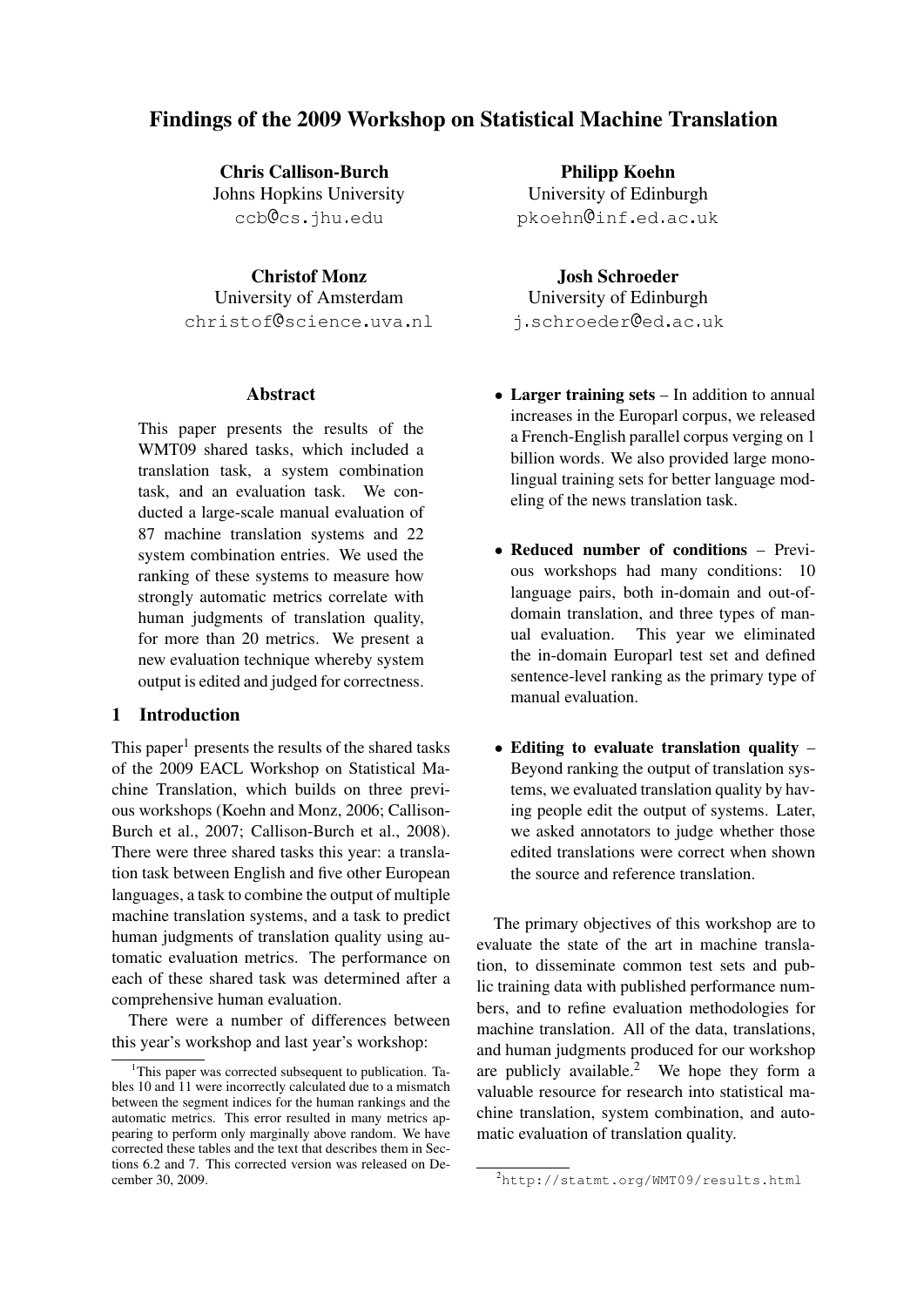# 2 Overview of the shared translation and system combination tasks

The workshop examined translation between English and five other languages: German, Spanish, French, Czech, and Hungarian. We created a test set for each language pair by translating newspaper articles. We additionally provided training data and a baseline system.

# 2.1 Test data

The test data for this year's task was created by hiring people to translate news articles that were drawn from a variety of sources during the period from the end of September to mid-October of 2008. A total of 136 articles were selected, in roughly equal amounts from a variety of Czech, English, French, German, Hungarian, Italian and Spanish news sites:<sup>3</sup>

- Hungarian: hvg.hu (10), Napi (2), MNO (4), Népszabadság (4)
- Czech: iHNed.cz (3), iDNES.cz (4), Lidovky.cz (3), aktuálně.cz (2), Novinky (1)
- French: dernieresnouvelles (1), Le Figaro (2), Les Echos (4), Liberation (4), Le Devoir (9)
- Spanish: ABC.es (11), El Mundo (12)
- English: BBC (11), New York Times (6), Times of London (4),
- German: Süddeutsche Zeitung (3), Frankfurter Allgemeine Zeitung (3), Spiegel (8), Welt (3)
- Italian: ADN Kronos (5), Affari Italiani (2), ASCA (1), Corriere della Sera (4), Il Sole 24 ORE (1), Il Quotidiano (1), La Republica (8)

Note that Italian translation was not one of this year's official translation tasks.

The translations were created by the members of EuroMatrix consortium who hired a mix of professional and non-professional translators. All translators were fluent or native speakers of both languages. Although we made efforts to proofread all translations, many sentences still contain minor errors and disfluencies. All of the translations were done directly, and not via an intermediate language. For instance, each of the 20 Hungarian articles were translated directly into Czech, English, French, German, Italian and Spanish. The total cost of creating the test sets consisting of roughly 80,000 words across 3027 sentences in seven languages was approximately 31,700 euros (around 39,800 dollars at current exchange rates, or slightly more than \$0.08/word).

Previous evaluations additionally used test sets drawn from the Europarl corpus. Our rationale behind discontinuing the use of Europarl as a test set was that it overly biases towards statistical systems that were trained on this particular domain, and that European Parliament proceedings were less of general interest than news stories. We focus on a single task since the use of multiple test sets in the past spread our resources too thin, especially in the manual evaluation.

## 2.2 Training data

As in past years we provided parallel corpora to train translation models, monolingual corpora to train language models, and development sets to tune parameters. Some statistics about the training materials are given in Figure 1.

# 10<sup>9</sup> word parallel corpus

To create the large French-English parallel corpus, we conducted a targeted web crawl of bilingual web sites. These sites came from a variety of sources including the Canadian government, the European Union, the United Nations, and other international organizations. The crawl yielded on the order of 40 million files, consisting of more than 1TB of data. Pairs of translated documents were identified using a set of simple heuristics to transform French URLs into English URLs (for instance, by replacing *fr* with *en*). Documents that matched were assumed to be translations of each other.

All HTML and PDF documents were converted into plain text, which yielded 2 million French files paired with their English equivalents. Text files were split so that they contained one sentence per line and had markers between paragraphs. They were sentence-aligned in batches of 10,000 document pairs, using a sentence aligner that incorporates IBM Model 1 probabilities in addition to sentence lengths (Moore, 2002). The document-aligned corpus contained 220 million segments with 2.9 billion words on the French side and 215 million segments with 2.5 billion words on the English side. After sentence alignment, there were 177 million sentence pairs with 2.5 billion French words and 2.2 billion English words.

<sup>&</sup>lt;sup>3</sup>For more details see the XML test files. The docid tag gives the source and the date for each document in the test set, and the origlang tag indicates the original source language.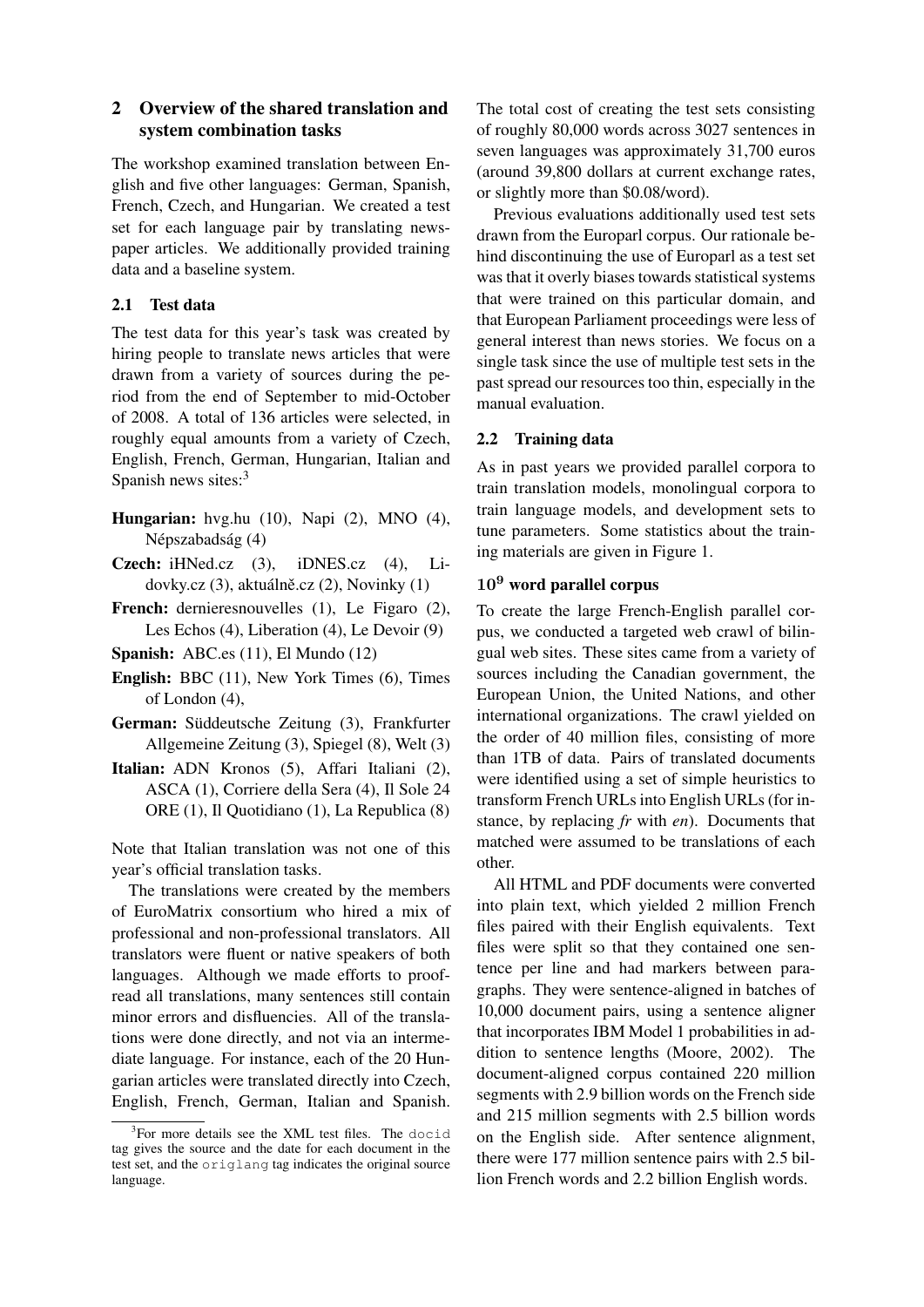## Europarl Training Corpus

|                       | Spanish $\leftrightarrow$ English |            |            | French $\leftrightarrow$ English | German $\leftrightarrow$ English |            |
|-----------------------|-----------------------------------|------------|------------|----------------------------------|----------------------------------|------------|
| <b>Sentences</b>      | 1.411.589                         |            | 1.428.799  |                                  | 1.418.115                        |            |
| Words                 | 40,067,498                        | 41,042,070 | 44,692,992 | 40,067,498                       | 39.516.645                       | 37.431.872 |
| <b>Distinct words</b> | 154.971                           | 108.116    | 129.166    | 107.733                          | 320,180                          | 104.269    |

## News Commentary Training Corpus

|                       |           | Spanish $\leftrightarrow$ English | French $\leftrightarrow$ English |            | German $\leftrightarrow$ English |          | $Czech \leftrightarrow English$ |          |
|-----------------------|-----------|-----------------------------------|----------------------------------|------------|----------------------------------|----------|---------------------------------|----------|
| <b>Sentences</b>      |           | 74.512                            |                                  | 64.223     |                                  | 82.740   |                                 | 79.930   |
| Words                 | 2.052.186 | .799.312                          | .831.149                         | . .560.274 | 2.051.369                        | .977.200 | .733.865                        | .891.559 |
| <b>Distinct words</b> | 56.578    | 41.592                            | 46.056                           | 38.821     | 92.313                           | 43.383   | 105.280                         | 41.801   |

# 10<sup>9</sup> Word Parallel Corpus

|                       | French $\leftrightarrow$ English |             |  |  |  |
|-----------------------|----------------------------------|-------------|--|--|--|
| <b>Sentences</b>      | 22,520,400                       |             |  |  |  |
| Words                 | 811.203.407                      | 668,412,817 |  |  |  |
| <b>Distinct words</b> | 2,738,882                        | 2,861,836   |  |  |  |

## Hunglish Training Corpus CzEng Training Corpus

|                       |            | Hungarian $\leftrightarrow$ English |                       | $Czech \leftrightarrow English$ |            |  |
|-----------------------|------------|-------------------------------------|-----------------------|---------------------------------|------------|--|
| <b>Sentences</b>      | 1.517.584  |                                     | <b>Sentences</b>      | 1.096.940                       |            |  |
| Words                 | 26.114.985 | 31.467.693                          | Words                 | 15.336.783                      | 17.909.979 |  |
| <b>Distinct words</b> | 717.198    | 192.901                             | <b>Distinct words</b> | 339.683                         | 129,176    |  |

## Europarl Language Model Data

|                       | English    | <b>Spanish</b> | French     | <b>German</b> |
|-----------------------|------------|----------------|------------|---------------|
| <b>Sentence</b>       | 1.658.841  | 1.607.419      | 1.676.435  | 1.713.715     |
| Words                 | 44.983.136 | 45,382,287     | 50,577,097 | 41.457.414    |
| <b>Distinct words</b> | 117,577    | 162,604        | 138.621    | 348.197       |

## News Language Model Data

|                       | English     | <b>Spanish</b> | French      | German      | Czech      | Hungarian  |
|-----------------------|-------------|----------------|-------------|-------------|------------|------------|
| <b>Sentence</b>       | 21.232.163  | .626.538       | 6.722.485   | 10.193.376  | 5.116.211  | 4.209.121  |
| Words                 | 504.094.159 | 48.392.418     | 167.204.556 | 185,639,915 | 81.743.223 | 86.538.513 |
| <b>Distinct words</b> | 1.141.895   | 358.664        | 660.123     | .668,387    | 929.318    | 1.313.578  |

# News Test Set

|                  |  |      | English   Spanish   French   German   Czech   Hungarian   Italian |  |
|------------------|--|------|-------------------------------------------------------------------|--|
| <b>Sentences</b> |  | 2525 |                                                                   |  |

| sentences             |        |        |        | ر ے رے |        |        |        |
|-----------------------|--------|--------|--------|--------|--------|--------|--------|
| Words                 | 65.595 | 68,092 | 72,554 | 62.699 | 55.389 | 54.464 | 64,906 |
| <b>Distinct words</b> | 8.907  | 10.631 | 10.609 | 12.277 | 15.387 | 16.167 | 11.046 |

# News System Combination Development Set

|                       | <b>English</b> | <b>Spanish</b> | French | German | Czech | Hungarian | Italian |
|-----------------------|----------------|----------------|--------|--------|-------|-----------|---------|
| <b>Sentences</b>      |                |                |        | 502    |       |           |         |
| Words                 | 11.843         | 12.499         | 12.988 |        | 9.997 | 9.628     | 1.833   |
| <b>Distinct words</b> | 2.940          | 3.176          | 3.202  | 3.471  | 4.121 | 4.133     | 3.318   |

Figure 1: Statistics for the training and test sets used in the translation task. The number of words is based on the provided tokenizer and the number of distinct words is the based on lowercased tokens.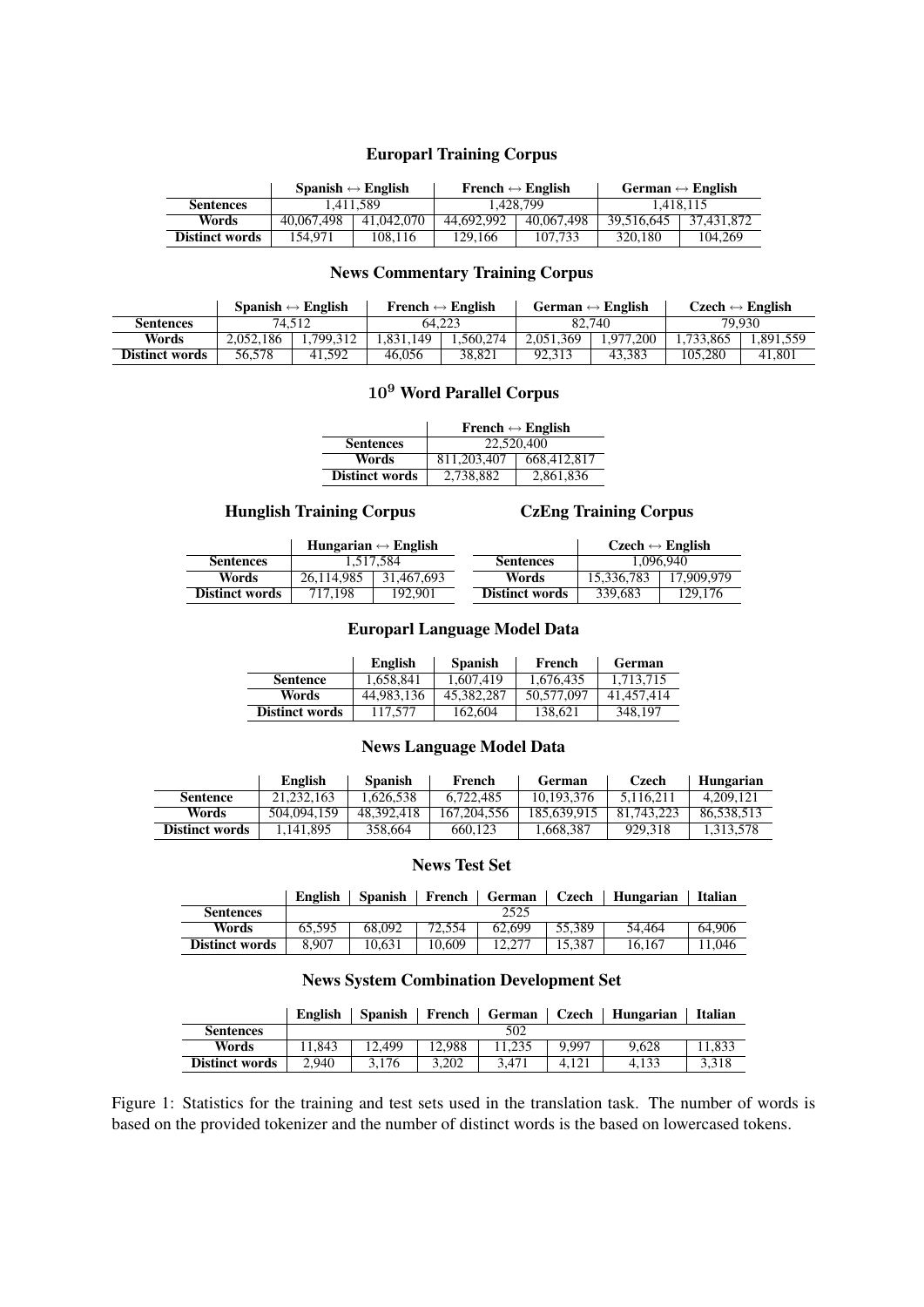The sentence-aligned corpus was cleaned to remove sentence pairs which consisted only of numbers or paragraph markers, or where the French and English sentences were identical. The later step helped eliminate documents that were not actually translated, which was necessary because we did not perform language identification. After cleaning, the parallel corpus contained 105 million sentence pairs with 2 billion French words and 1.8 billion English words.

In addition to cleaning the sentence-aligned parallel corpus we also de-duplicated the corpus, removing all sentence pairs that occured more than once in the parallel corpus. Many of the documents gathered in our web crawl were duplicates or near duplicates, and a lot of the text is repeated, as with web site navigation. We further eliminated sentence pairs that varied from previous sentences by only numbers, which helped eliminate template web pages such as expense reports. We used a Bloom Filter (Talbot and Osborne, 2007) to do de-duplication, so it may have discarded more sentence pairs than strictly necessary. After deduplication, the parallel corpus contained 28 million sentence pairs with 0.8 billion French words and 0.7 billion English words.

## Monolingual news corpora

We have crawled the news sources that were the basis of our test sets (and a few more additional sources) since August 2007. This allowed us to assemble large corpora in the target domain to be mainly used as training data for language modeling. We collected texts from the beginning of our data collection period to one month before the test set period, segmented these into sentences and randomized the order of the sentences to obviate copyright concerns.

## 2.3 Baseline system

To lower the barrier of entry for newcomers to the field, we provided Moses, an open source toolkit for phrase-based statistical translation (Koehn et al., 2007). The performance of this baseline system is similar to the best submissions in last year's shared task. Twelve participating groups used the Moses toolkit for the development of their system.

#### 2.4 Submitted systems

We received submissions from 22 groups from 20 institutions, as listed in Table 1, a similar turnout to last year's shared task. Of the 20

groups that participated with regular system submissions in last year's shared task, 12 groups returned this year. A major hurdle for many was a DARPA/GALE evaluation that occurred at the same time as this shared task.

We also evaluated 7 commercial rule-based MT systems, and Google's online statistical machine translation system. We note that Google did not submit an entry itself. Its entry was created by the WMT09 organizers using Google's online system.<sup>4</sup> In personal correspondence, Franz Och clarified that the online system is different from Google's research system in that it runs at faster speeds at the expense of somewhat lower translation quality. On the other hand, the training data used by Google is unconstrained, which means that it may have an advantage compared to the research systems evaluated in this workshop, since they were trained using only the provided materials.

## 2.5 System combination

In total, we received 87 primary system submissions along with 42 secondary submissions. These were made available to participants in the system combination shared task. Based on feedback that we received on last year's system combination task, we provided two additional resources to participants:

- Development set: We reserved 25 articles to use as a dev set for system combination (details of the set are given in Table 1). These were translated by all participating sites, and distributed to system combination participants along with reference translations.
- $n$ -best translations: We requested  $n$ -best lists from sites whose systems could produce them. We received 25 100-best lists accompanying the primary system submissions, and 5 accompanying the secondary system submissions.

In addition to soliciting system combination entries for each of the language pairs, we treated system combination as a way of doing *multi-source* translation, following Schroeder et al. (2009). For the multi-source system combination task, we provided all 46 primary system submissions from any language into English, along with an additional 32 secondary systems.

<sup>4</sup>http://translate.google.com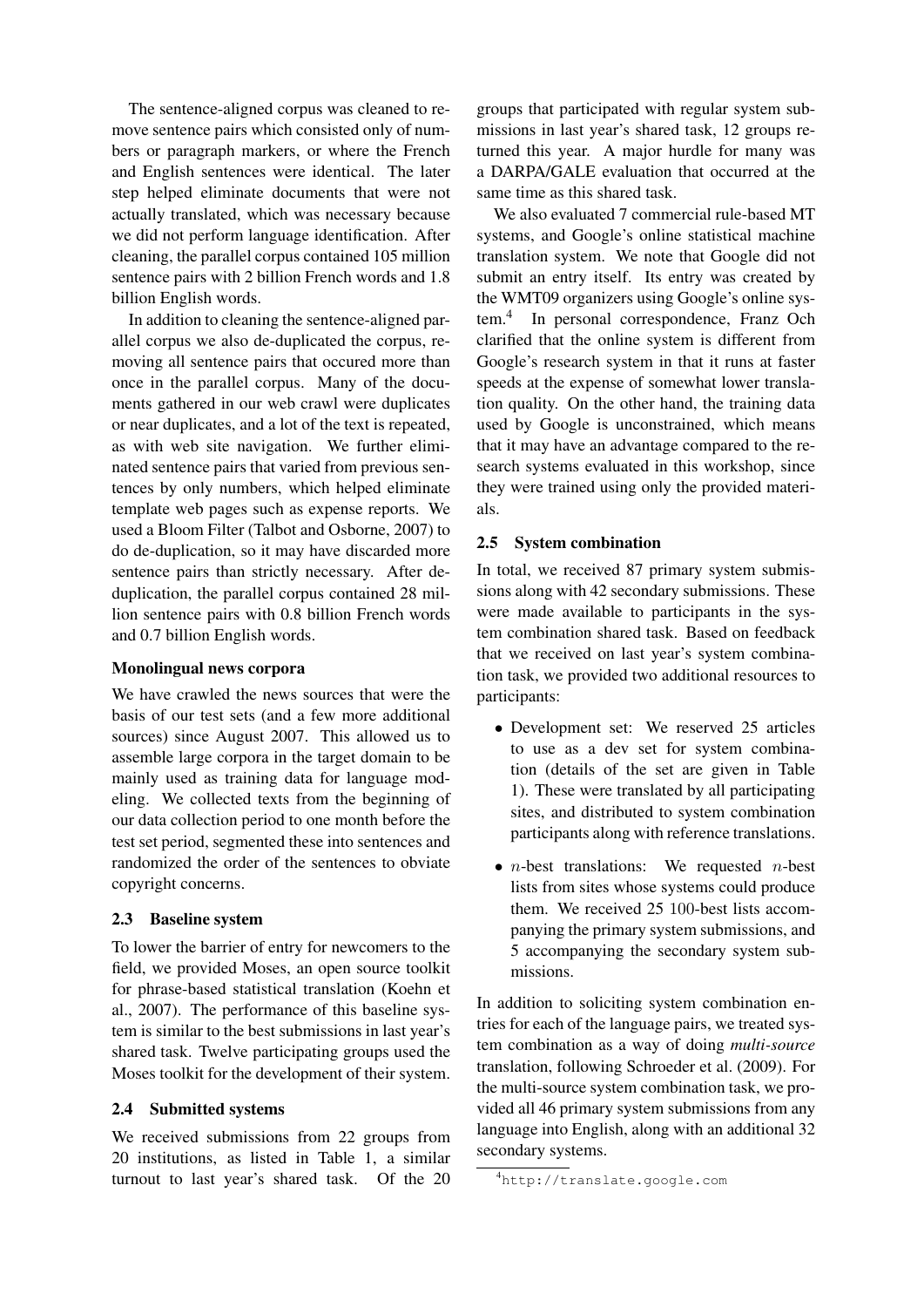| ID                  | Participant                                                                      |
|---------------------|----------------------------------------------------------------------------------|
| <b>CMU-STATXFER</b> | Carnegie Mellon University's statistical transfer system (Hanneman et al., 2009) |
| <b>COLUMBIA</b>     | Columbia University (Carpuat, 2009)                                              |
| <b>CU-BOJAR</b>     | Charles University Bojar (Bojar et al., 2009)                                    |
| <b>CU-TECTOMT</b>   | Charles University Tectogramatical MT (Bojar et al., 2009)                       |
| <b>DCU</b>          | Dublin City University (Du et al., 2009)                                         |
| <b>EUROTRANXP</b>   | commercial MT provider from the Czech Republic                                   |
| <b>GENEVA</b>       | University of Geneva (Wehrli et al., 2009)                                       |
| <b>GOOGLE</b>       | Google's production system                                                       |
| JHU                 | Johns Hopkins University (Li et al., 2009)                                       |
| <b>JHU-TROMBLE</b>  | Johns Hopkins University Tromble (Eisner and Tromble, 2006)                      |
| LIMSI               | LIMSI (Allauzen et al., 2009)                                                    |
| LIU                 | Linköping University (Holmqvist et al., 2009)                                    |
| LIUM-SYSTRAN        | University of Le Mans / Systran (Schwenk et al., 2009)                           |
| <b>MORPHO</b>       | Morphologic (Novák, 2009)                                                        |
| <b>NICT</b>         | National Institute of Information and Comm. Tech., Japan (Paul et al., 2009)     |
| <b>NUS</b>          | National University of Singapore (Nakov and Ng, 2009)                            |
| <b>PCTRANS</b>      | commercial MT provider from the Czech Republic                                   |
| $RBMT1-5$           | commercial systems from Learnout&Houspie, Lingenio, Lucy, PROMT, SDL             |
| <b>RWTH</b>         | RWTH Aachen (Popovic et al., 2009)                                               |
| <b>STUTTGART</b>    | University of Stuttgart (Fraser, 2009)                                           |
| <b>SYSTRAN</b>      | Systran (Dugast et al., 2009)                                                    |
| TALP-UPC            | Universitat Politecnica de Catalunya, Barcelona (R. Fonollosa et al., 2009)      |
| <b>UEDIN</b>        | University of Edinburgh (Koehn and Haddow, 2009)                                 |
| <b>UKA</b>          | University of Karlsruhe (Niehues et al., 2009)                                   |
| <b>UMD</b>          | University of Maryland (Dyer et al., 2009)                                       |
| <b>USAAR</b>        | University of Saarland (Federmann et al., 2009)                                  |

Table 1: Participants in the shared translation task. Not all groups participated in all language pairs.

| ID                | Participant                                                           |
|-------------------|-----------------------------------------------------------------------|
| BBN-COMBO         | BBN system combination (Rosti et al., 2009)                           |
| CMU-COMBO         | Carnegie Mellon University system combination (Heafield et al., 2009) |
| CMU-COMBO-HYPOSEL | CMU system comb. with hyp. selection (Hildebrand and Vogel, 2009)     |
| DCU-COMBO         | Dublin City University system combination                             |
| RWTH-COMBO        | RWTH Aachen system combination (Leusch et al., 2009)                  |
| USAAR-COMBO       | University of Saarland system combination (Chen et al., 2009)         |

Table 2: Participants in the system combination task.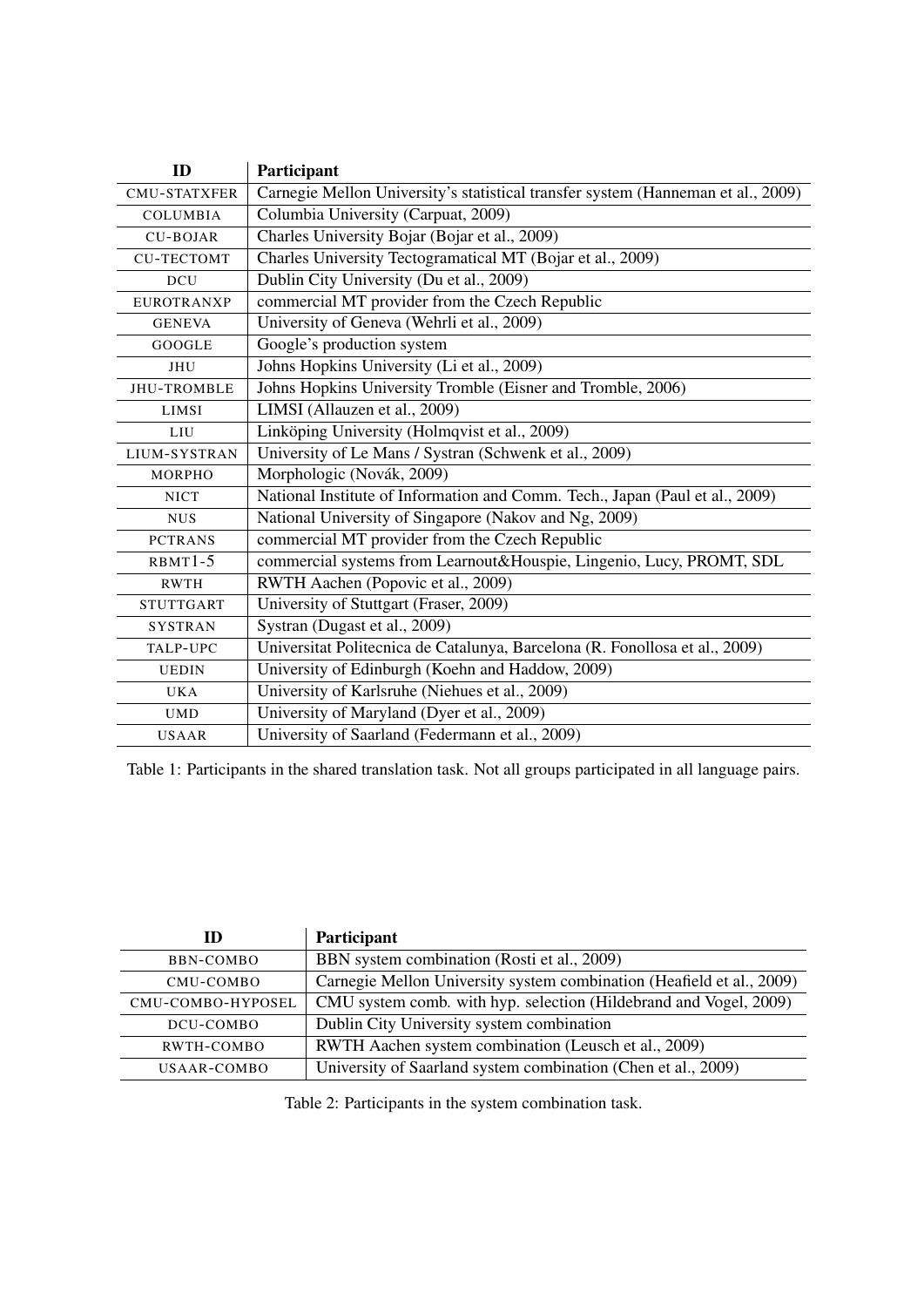| Language Pair       | <b>Sentence Ranking</b> | <b>Edited Translations</b> | Yes/No Judgments |
|---------------------|-------------------------|----------------------------|------------------|
| German-English      | 3,736                   | 1,271                      | 4,361            |
| English-German      | 3,700                   | 823                        | 3,854            |
| Spanish-English     | 2,412                   | 844                        | 2,599            |
| English-Spanish     | 1,878                   | 278                        | 837              |
| French-English      | 3,920                   | 1,145                      | 4,491            |
| English-French      | 1,968                   | 332                        | 1,331            |
| Czech-English       | 1,590                   | 565                        | 1,071            |
| English-Czech       | 7,121                   | 2,166                      | 9,460            |
| Hungarian-English   | 1,426                   | 554                        | 1,309            |
| All-English         | 4,807                   | $\theta$                   | $\Omega$         |
| Multisource-English | 2,919                   | 647                        | 2184             |
| <b>Totals</b>       | 35,786                  | 8,655                      | 31,524           |

Table 3: The number of items that were judged for each task during the manual evaluation.

Table 2 lists the six participants in the system combination task.

# 3 Human evaluation

As with past workshops, we placed greater emphasis on the human evaluation than on the automatic evaluation metric scores. It is our contention that automatic measures are an imperfect substitute for human assessment of translation quality. Therefore, we define the manual evaluation to be primary, and use the human judgments to validate automatic metrics.

Manual evaluation is time consuming, and it requires a large effort to conduct it on the scale of our workshop. We distributed the workload across a number of people, including shared-task participants, interested volunteers, and a small number of paid annotators. More than 160 people participated in the manual evaluation, with 100 people putting in more than an hour's worth of effort, and 30 putting in more than four hours. A collective total of 479 hours of labor was invested.

We asked people to evaluate the systems' output in two different ways:

- Ranking translated sentences relative to each other. This was our official determinant of translation quality.
- Editing the output of systems without displaying the source or a reference translation, and then later judging whether edited translations were correct.

The total number of judgments collected for the different modes of annotation is given in Table 3.

In all cases, the output of the various translation outputs were judged on equal footing; the output of system combinations was judged alongside that of the individual system, and the constrained and unconstrained systems were judged together.

#### 3.1 Ranking translations of sentences

Ranking translations relative to each other is a reasonably intuitive task. We therefore kept the instructions simple:

*Rank translations from Best to Worst relative to the other choices (ties are allowed).*

In our the manual evaluation, annotators were shown at most five translations at a time. For most language pairs there were more than 5 systems submissions. We did not attempt to get a complete ordering over the systems, and instead relied on random selection and a reasonably large sample size to make the comparisons fair.

Relative ranking is our official evaluation metric. Individual systems and system combinations are ranked based on how frequently they were judged to be better than or equal to any other system. The results of this are reported in Section 4. Appendix A provides detailed tables that contain pairwise comparisons between systems.

#### 3.2 Editing machine translation output

We experimented with a new type of evaluation this year where we asked judges to edit the output of MT systems. We did not show judges the reference translation, which makes our edit-based evaluation different than the Human-targeted Trans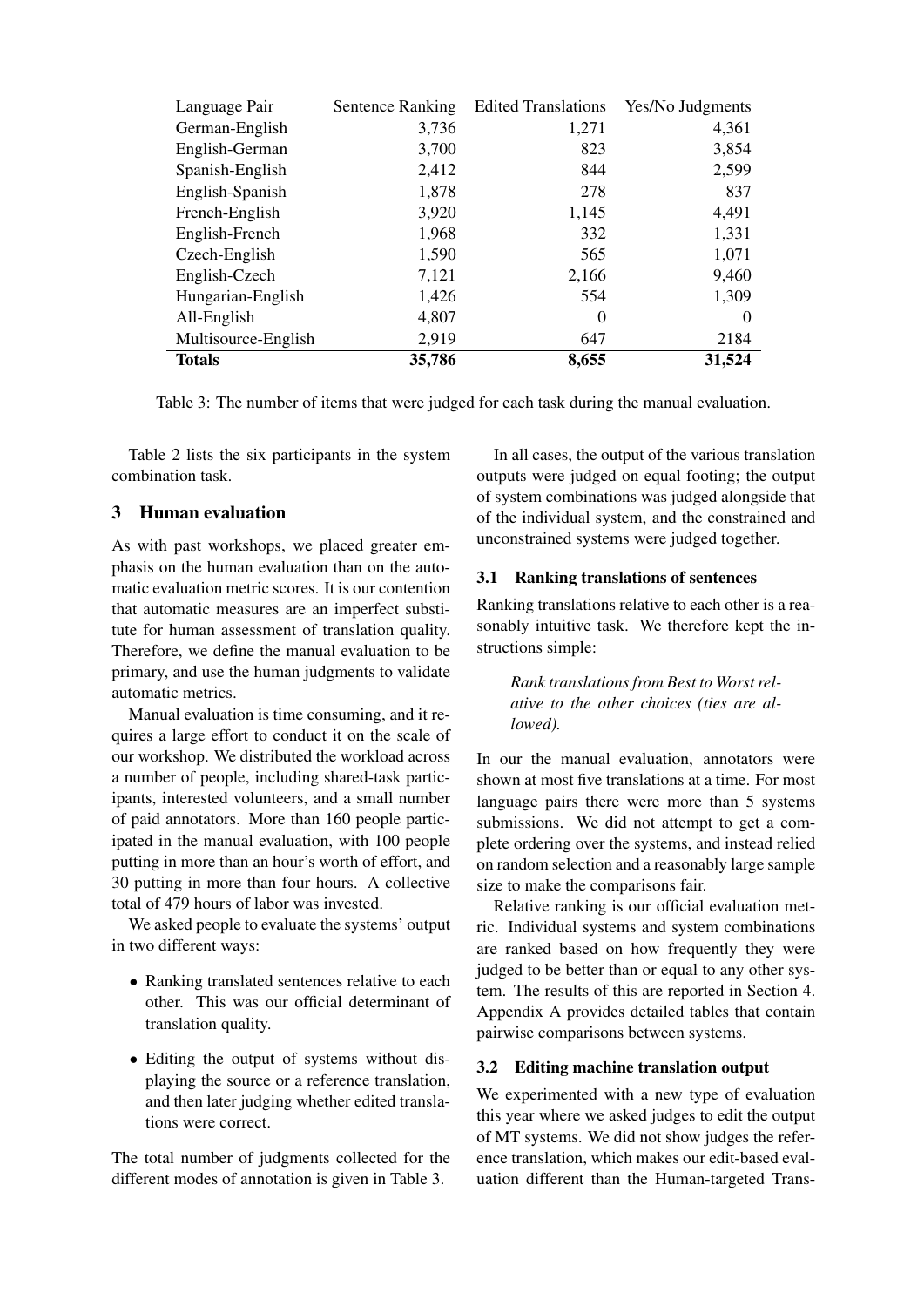lation Error Rate (HTER) measure used in the DARPA GALE program (NIST, 2008). Rather than asking people to make the minimum number of changes to the MT output in order capture the same meaning as the reference, we asked them to edit the translation to be as fluent as possible without seeing the reference. Our hope was that this would reflect people's understanding of the output.

The instructions that we gave our judges were the following:

*Correct the translation displayed, making it as fluent as possible. If no corrections are needed, select "No corrections needed." If you cannot understand the sentence well enough to correct it, select "Unable to correct."*

Each translated sentence was shown in isolation without any additional context. A screenshot is shown in Figure 2.

Since we wanted to prevent judges from seeing the reference before editing the translations, we split the test set between the sentences used in the ranking task and the editing task (because they were being conducted concurrently). Moreover, annotators edited only a single system's output for one source sentence to ensure that their understanding of it would not be influenced by another system's output.

## 3.3 Judging the acceptability of edited output

Halfway through the manual evaluation period, we stopped collecting edited translations, and instead asked annotators to do the following:

*Indicate whether the edited translations represent fully fluent and meaningequivalent alternatives to the reference sentence. The reference is shown with context, the actual sentence is* bold*.*

In addition to edited translations, unedited items that were either marked as acceptable or as incomprehensible were also shown. Judges gave a simple yes/no indication to each item. A screenshot is shown in Figure 3.

#### 3.4 Inter- and Intra-annotator agreement

In order to measure intra-annotator agreement 10% of the items were repeated and evaluated

| <b>INTER-ANNOTATOR AGREEMENT</b>     |      |          |      |  |
|--------------------------------------|------|----------|------|--|
| P(A)<br>Evaluation type<br>P(E)<br>K |      |          |      |  |
| Sentence ranking                     | .549 | .333     | .323 |  |
| Yes/no to edited output              | .774 | $\Delta$ | .549 |  |

INTRA-ANNOTATOR AGREEMENT

| Evaluation type         | P(A) | P(E) |      |
|-------------------------|------|------|------|
| Sentence ranking        | .707 | .333 | .561 |
| Yes/no to edited output | .866 | .5   | .732 |

Table 4: Inter- and intra-annotator agreement for the two types of manual evaluation

twice by each judge. In order to measure interannotator agreement 40% of the items were randomly drawn from a common pool that was shared across all annotators so that we would have items that were judged by multiple annotators.

We measured pairwise agreement among annotators using the kappa coefficient  $(K)$  which is defined as

$$
K = \frac{P(A) - P(E)}{1 - P(E)}
$$

where  $P(A)$  is the proportion of times that the annotators agree, and  $P(E)$  is the proportion of time that they would agree by chance.

For inter-annotator agreement we calculated  $P(A)$  for the yes/no judgments by examining all items that were annotated by two or more annotators, and calculating the proportion of time they assigned identical scores to the same items. For the ranking tasks we calculated  $P(A)$  by examining all pairs of systems which had been judged by two or more judges, and calculated the proportion of time that they agreed that  $A > B$ ,  $A = B$ , or  $A < B$ . Intra-annotator agreement was computed similarly, but we gathered items that were annotated on multiple occasions by a single annotator.

Table 4 gives K values for inter-annotator and intra-annotator agreement. These give an indication of how often different judges agree, and how often single judges are consistent for repeated judgments, respectively. The interpretation of Kappa varies, but according to Landis and Koch (1977),  $0 - .2$  is slight,  $.2 - .4$  is fair,  $.4 - .6$  is moderate,  $.6 - .8$  is substantial and the rest almost perfect.

Based on these interpretations the agreement for yes/no judgments is *moderate* for inter-annotator agreement and *substantial* for intra-annotator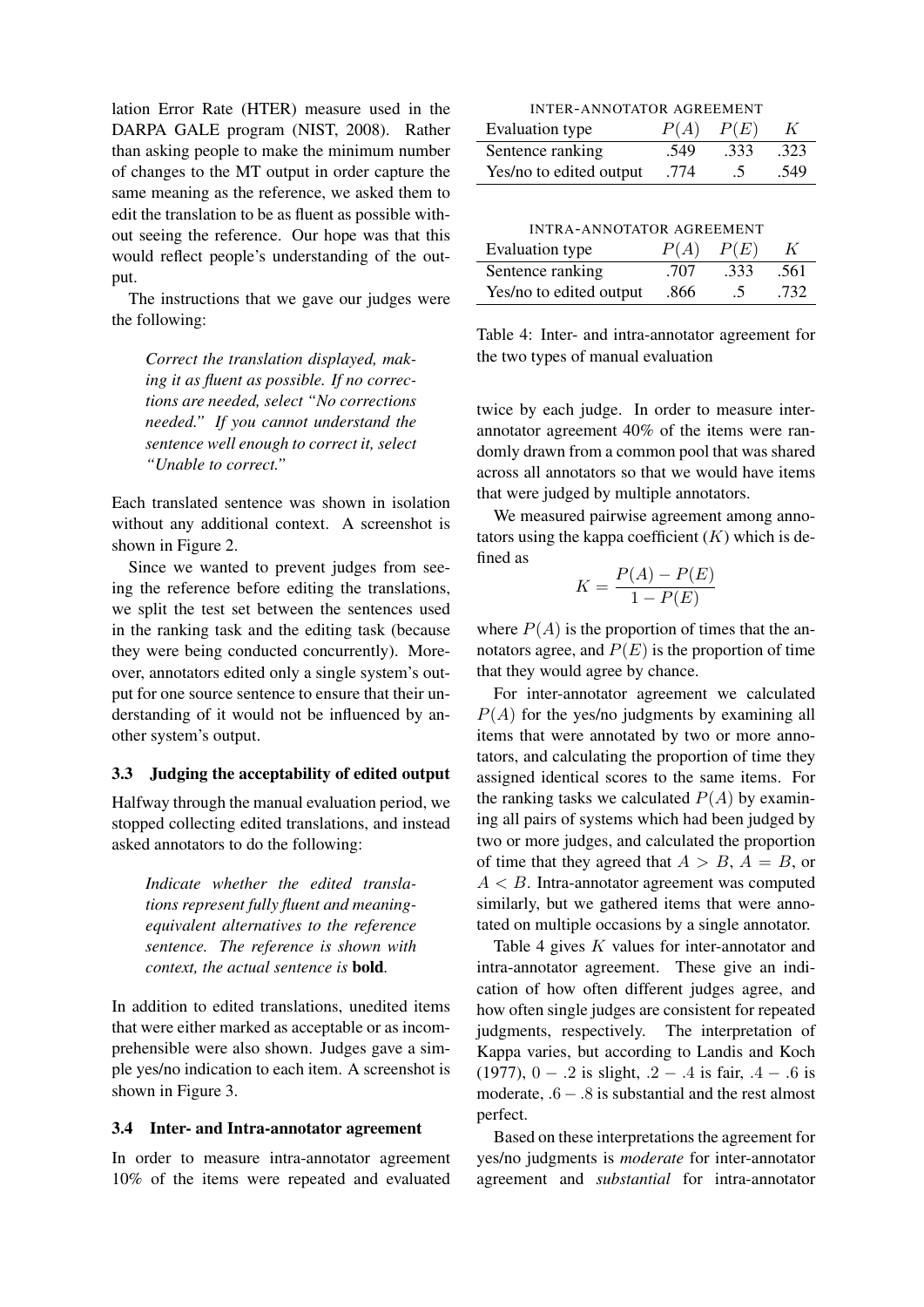| 000                           | <b>WMT09 Manual Evaluation</b>                                                                                                                                                                                                   |   |
|-------------------------------|----------------------------------------------------------------------------------------------------------------------------------------------------------------------------------------------------------------------------------|---|
|                               | http://www.statmt.org/wmt09/judge/do_task.php                                                                                                                                                                                    | 禁 |
|                               | <b>Edit MT Output</b>                                                                                                                                                                                                            |   |
|                               | You have judged 19 sentences for WMT09 Multisource-English News Editing, 468 sentences total taking 74.4 seconds per sentence.                                                                                                   |   |
| always the case.              | <b>Original:</b> They are often linked to other alterations sleep as nightmares, night terrors, the nocturnal enuresis (pee in bed) or the sleepwalking, but it is not                                                           |   |
| Edit:                         |                                                                                                                                                                                                                                  |   |
|                               | They are often linked to other sleep disorders, such as nightmares, night terrors, the nocturnal enuresis (bedwetting) or sleepwalking, but this is<br>not always the case.                                                      |   |
| <b>Reset Edit</b><br>⊙Edited. |                                                                                                                                                                                                                                  |   |
|                               | $\bigcirc$ No corrections needed.                                                                                                                                                                                                |   |
| $\bigcirc$ Unable to correct. |                                                                                                                                                                                                                                  |   |
|                               | Annotator: ccb Task: WMT09 Multisource-English News Editing                                                                                                                                                                      |   |
| <b>Instructions:</b>          |                                                                                                                                                                                                                                  |   |
|                               | Correct the translation displayed, making it as fluent as possble. If no corrections are needed, select "No corrections needed." If you cannot understand<br>the sentence well enough to correct it, select "Unable to correct." |   |

Figure 2: This screenshot shows an annotator editing the output of a machine translation system.

|                                                                                                                                                                                                                                                                                                                                                                                                                                                                                                                                                                                                                                                                                                                                                                     | <b>WMT09 Manual Evaluation</b>                                                                                                                                                                                                                                                                                                                                                                                                                                                                          |                                 |
|---------------------------------------------------------------------------------------------------------------------------------------------------------------------------------------------------------------------------------------------------------------------------------------------------------------------------------------------------------------------------------------------------------------------------------------------------------------------------------------------------------------------------------------------------------------------------------------------------------------------------------------------------------------------------------------------------------------------------------------------------------------------|---------------------------------------------------------------------------------------------------------------------------------------------------------------------------------------------------------------------------------------------------------------------------------------------------------------------------------------------------------------------------------------------------------------------------------------------------------------------------------------------------------|---------------------------------|
| $\langle \vert \; \vert \; \rangle$                                                                                                                                                                                                                                                                                                                                                                                                                                                                                                                                                                                                                                                                                                                                 | http://www.statmt.org/wmt09/judge/do_task.php                                                                                                                                                                                                                                                                                                                                                                                                                                                           | 禁                               |
|                                                                                                                                                                                                                                                                                                                                                                                                                                                                                                                                                                                                                                                                                                                                                                     | <b>Judge Edited MT Output</b>                                                                                                                                                                                                                                                                                                                                                                                                                                                                           |                                 |
|                                                                                                                                                                                                                                                                                                                                                                                                                                                                                                                                                                                                                                                                                                                                                                     | You have judged 84 sentences for WMT09 French-English News Edit Acceptance, 459 sentences total taking 64.9 seconds per sentence.                                                                                                                                                                                                                                                                                                                                                                       |                                 |
| Source: Au même moment, les gouvernements belges, hollandais et luxembourgeois ont en parti nationalisé le conglomérat européen financier, Fortis.<br>Les analystes de Barclays Capital ont déclaré que les négociations frénétiques de ce week end, conclues avec l'accord de sauvetage" semblent ne pas avoir<br>réussi à faire revivre le marché".<br>Alors que la situation économique se détériorasse, la demande en matières premières, pétrole inclus, devrait se ralentir.<br>"la prospective d'équité globale, de taux d'intérêt et d'échange des marchés, est devenue incertaine" ont écrit les analystes de Deutsche Bank dans une<br>lettre à leurs investisseurs."<br>"nous pensons que les matières premières ne pourront échapper à cette contagion. |                                                                                                                                                                                                                                                                                                                                                                                                                                                                                                         |                                 |
|                                                                                                                                                                                                                                                                                                                                                                                                                                                                                                                                                                                                                                                                                                                                                                     | Reference: Meanwhile, the Belgian, Dutch and Luxembourg governments partially nationalized the European financial conglomerate Fortis.                                                                                                                                                                                                                                                                                                                                                                  |                                 |
|                                                                                                                                                                                                                                                                                                                                                                                                                                                                                                                                                                                                                                                                                                                                                                     | Analysts at Barclays Capital said the frantic weekend negotiations that led to the bailout agreement "appear to have failed to revive market sentiment."<br>As the economic situation deteriorates, the demand for commodities, including oil, is expected to slow down.<br>"The outlook for global equity, interest rate and exchange rate markets has become increasingly uncertain," analysts at Deutsche Bank wrote in a note to<br>"We believe commodities will be unable to escape the contagion. |                                 |
| <b>Translation</b>                                                                                                                                                                                                                                                                                                                                                                                                                                                                                                                                                                                                                                                                                                                                                  |                                                                                                                                                                                                                                                                                                                                                                                                                                                                                                         | <b>Verdict</b>                  |
|                                                                                                                                                                                                                                                                                                                                                                                                                                                                                                                                                                                                                                                                                                                                                                     | While the economic situation is deteriorating, demand for commodities, including oil, should decrease.                                                                                                                                                                                                                                                                                                                                                                                                  | $\odot$<br>$\bigcirc$<br>Yes No |
|                                                                                                                                                                                                                                                                                                                                                                                                                                                                                                                                                                                                                                                                                                                                                                     | While the economic situation is deteriorating, the demand for raw materials, including oil, should slow down.                                                                                                                                                                                                                                                                                                                                                                                           | $\odot$<br>$\bigcirc$<br>Yes No |
|                                                                                                                                                                                                                                                                                                                                                                                                                                                                                                                                                                                                                                                                                                                                                                     | Alors que the economic situation deteriorated, the request in rawmaterial enclosed, oil, would have to slow down.                                                                                                                                                                                                                                                                                                                                                                                       | $\bigcirc$<br>$\odot$<br>Yes No |
|                                                                                                                                                                                                                                                                                                                                                                                                                                                                                                                                                                                                                                                                                                                                                                     | While the financial situation damaged itself, the first matters affected, oil included, should slow down themselves.                                                                                                                                                                                                                                                                                                                                                                                    | $\bigcirc$<br>$\odot$<br>Yes No |
|                                                                                                                                                                                                                                                                                                                                                                                                                                                                                                                                                                                                                                                                                                                                                                     | While the economic situation is depressed, demand for raw materials, including oil, will be slow.                                                                                                                                                                                                                                                                                                                                                                                                       | $\bigcirc$<br>$\odot$<br>Yes No |
| investors.                                                                                                                                                                                                                                                                                                                                                                                                                                                                                                                                                                                                                                                                                                                                                          | Annotator: ccb Task: WMT09 French-English News Edit Acceptance                                                                                                                                                                                                                                                                                                                                                                                                                                          |                                 |

Figure 3: This screenshot shows an annotator judging the acceptability of edited translations.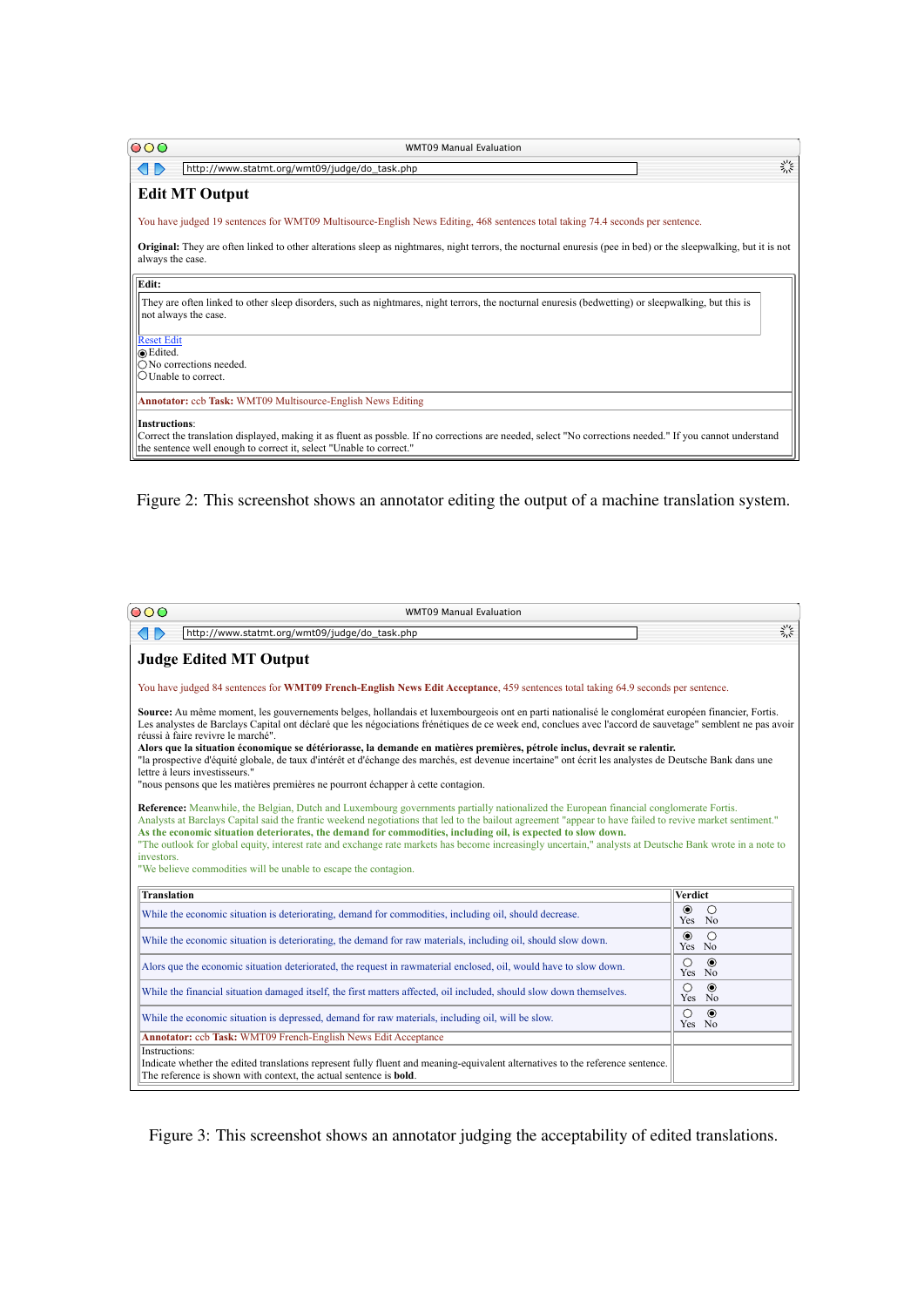



Figure 5: The effect of removing annotators with the lowest agreement, disregarding up to 40 annotators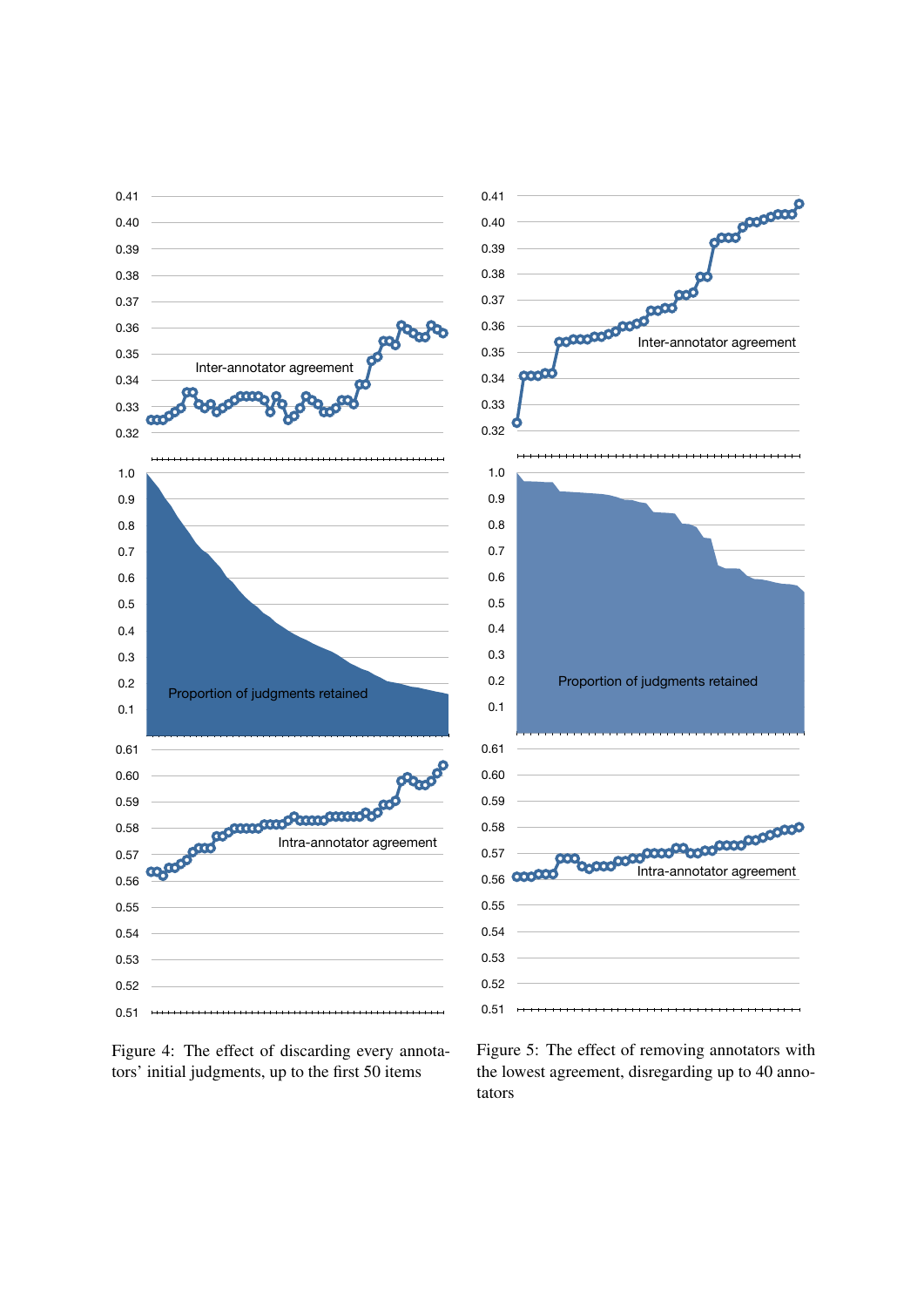agreement, but the inter-annotator agreement for sentence level ranking is only *fair*.

We analyzed two possible strategies for improving inter-annotator agreement on the ranking task: First, we tried discarding initial judgments to give annotators a chance to learn to how to perform the task. Second, we tried disregarding annotators who have very low agreement with others, by throwing away judgments for the annotators with the lowest judgments.

Figures 4 and 5 show how the  $K$  values improve for intra- and inter-annotator agreement under these two strategies, and what percentage of the judgments are retained as more annotators are removed, or as the initial learning period is made longer. It seems that the strategy of removing the worst annotators is the best in terms of improving inter-annotator  $K$ , while retaining most of the judgments. If we remove the 33 judges with the worst agreement, we increase the inter-annotator K from *fair* to *moderate*, and still retain 60% of the data.

For the results presented in the rest of the paper, we retain all judgments.

#### 4 Translation task results

We used the results of the manual evaluation to analyze the translation quality of the different systems that were submitted to the workshop. In our analysis, we aimed to address the following questions:

- Which systems produced the best translation quality for each language pair?
- Did the system combinations produce better translations than individual systems?
- Which of the systems that used only the provided training materials produced the best translation quality?

Table 6 shows best individual systems. We define the best systems as those which had no other system that was statistically significantly better than them under the Sign Test at  $p \leq 0.1$ .<sup>5</sup> Multiple systems are listed for many language pairs because it was not possible to draw a statistically significant difference between the systems. Commercial translation software (including Google, Systran, Morphologic, PCTrans, Eurotran XP, and anonymized RBMT providers) did well in each of the language pairs. Research systems that utilized only the provided data did as well as commercial vendors in half of the language pairs.

The table also lists the best systems among those which used only the provided materials. To determine this decision we excluded *unconstrained systems* which employed significant external resources. Specifically, we ruled out all of the commercial systems, since Google has access to significantly greater data sources for its statistical system, and since the commercial RBMT systems utilize knowledge sources not available to other workshop participants. The remaining systems were research systems that employ statistical models. We were able to draw distinctions between half of these for each of the language pairs. There are some borderline cases, for instance LIMSI only used additional monolingual training resources, and LIUM/Systran used additional translation dictionaries as well as additional monolingual resources.

Table 5 summarizes the performance of the system combination entries by listing the best ranked combinations, and by indicating whether they have a statistically significant difference with the best individual systems. In general, system combinations performed as well as the best individual systems, but not statistically significantly better than them. Moreover, it was hard to draw a distinction between the different system combination strategies themselves. There are a number of possibilities as to why we failed to find significant differences:

- The number of judgments that we collected were not sufficient to find a difference. Although we collected several thousand judgments for each language pair, most pairs of systems were judged together fewer than 100 times.
- It is possible that the best performing individual systems were sufficiently better than the other systems and that it is difficult to improve on them by combining them.
- Individual systems could have been weighted incorrectly during the development stage,

<sup>&</sup>lt;sup>5</sup>In one case this definition meant that the system that was ranked the highest overall was not considered to be one of the best systems. For German-English translation RBMT5 was ranked highest overall, but was statistically significantly worse than RBMT2.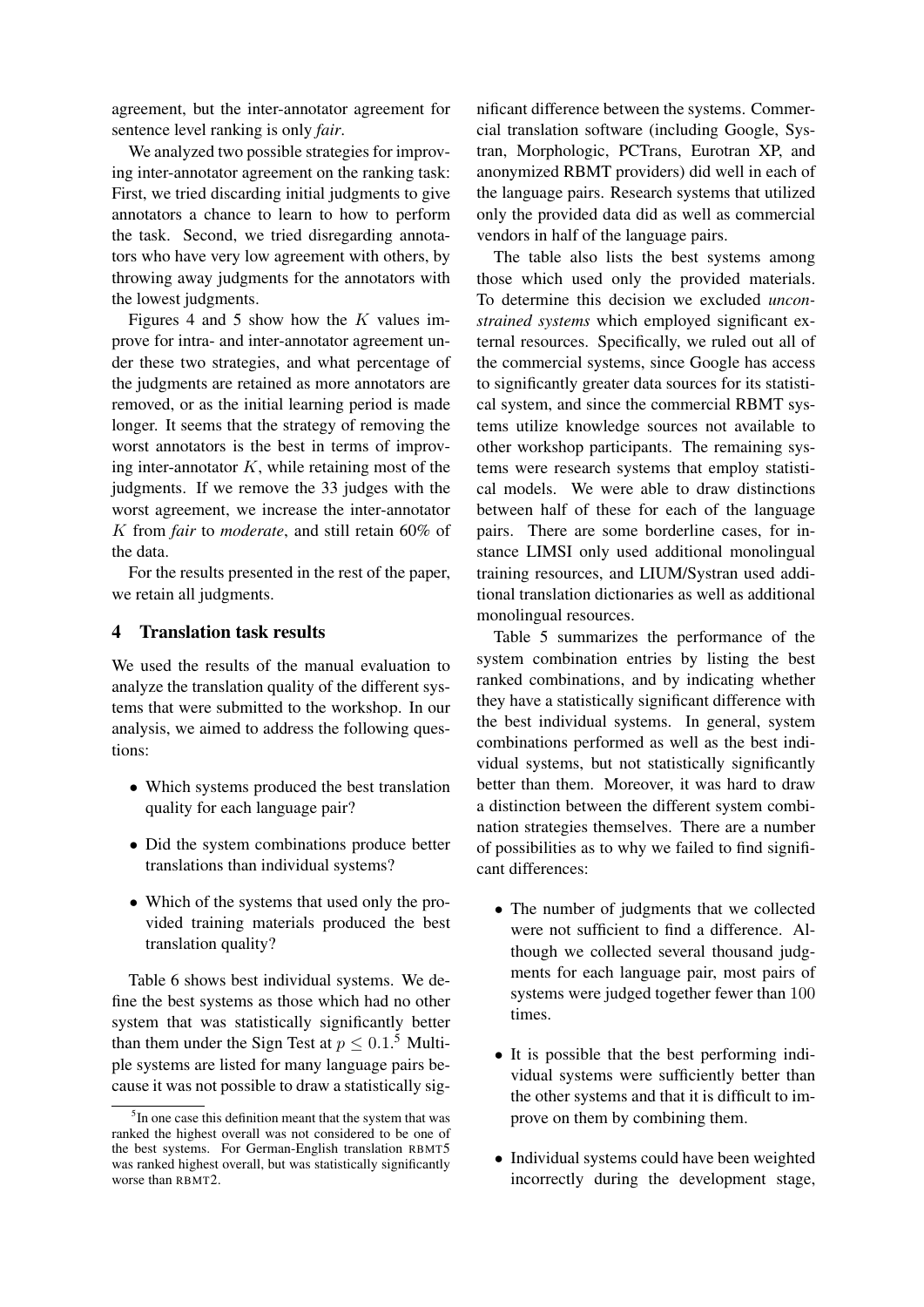| Language Pair       | Best system combinations | Entries | Significantly different than<br>best individual systems? |
|---------------------|--------------------------|---------|----------------------------------------------------------|
| German-English      | RWTH-COMBO, BBN-COMBO,   | 5       | BBN-COMBO>GOOGLE, SYSTRAN,                               |
|                     | CMU-COMBO, USAAR-COMBO   |         | USAAR-COMBO <rmbt2,< td=""></rmbt2,<>                    |
|                     |                          |         | no difference for others                                 |
| English-German      | USAAR-COMBO              | 1       | worse than 3 best systems                                |
| Spanish-English     | CMU-COMBO, USAAR-COMBO,  | 3       | each better than one of the RBMT                         |
|                     | BBN-COMBO                |         | systems, but there was no difference                     |
|                     |                          |         | with GOOGLE, TALP-UPC                                    |
| English-Spanish     | USAAR-COMBO              | 1       | no difference                                            |
| French-English      | CMU-COMBO-HYPOSEL,       | 5       | no difference                                            |
|                     | DCU-COMBO, CMU-COMBO     |         |                                                          |
| English-French      | USAAR-COMBO, DCU-COMBO   | 2       | USAAR-COMBO>UKA,                                         |
|                     |                          |         | DCU-COMBO>SYSTRAN, LIMSI,                                |
|                     |                          |         | no difference with others                                |
| Czech-English       | CMU-COMBO                | 2       | no difference                                            |
| Hungarian-English   | CMU-COMBO-HYPOSEL,       | 3       | both worse than MORPHO                                   |
|                     | CMU-COMBO                |         |                                                          |
| Multisource-English | RWTH-COMBO               | 3       | n/a                                                      |

Table 5: A comparison between the best system combinations and the best individual systems. It was generally difficult to draw a statistically significant differences between the two groups, and between the combinations themselves.

which could happen if the automatic evaluation metrics scores on the dev set did not strongly correlate with human judgments.

• The lack of distinction between different combinations could be due to the fact that there is significant overlap in the strategies that they employ.

Improved system combination warrants further investigation. We would suggest collecting additional judgments, and doing oracle experiments where the contributions of individual systems are weighted according to human judgments of their quality.

## Understandability

Our hope is that judging the acceptability of edited output as discussed in Section 3 gives some indication of how often a system's output was understandable. Figure 6 gives the percentage of times that each system's edited output was judged to be acceptable (the percentage also factors in instances when judges were unable to improve the output because it was incomprehensible).

The edited output of the best performing systems under this evaluation model were deemed acceptable around 50% of the time for French-English, English-French, English-Spanish, German-English, and English-German. For Spanish-English the edited output of the best system was acceptable around 40% of the time, for English-Czech it was 30% and for Czech-English and Hungarian-English it was around 20%.

This style of manual evaluation is experimental and should not be taken to be authoritative. Some caveats about this measure:

- Editing translations without context is difficult, so the acceptability rate is probably an underestimate of how understandable a system actually is.
- There are several sources of variance that are difficult to control for: some people are better at editing, and some sentences are more difficult to edit. Therefore, variance in the understandability of systems is difficult to pin down.
- The acceptability measure does not strongly correlate with the more established method of ranking translations relative to each other for all the language pairs. $6$

<sup>&</sup>lt;sup>6</sup>The Spearman rank correlation coefficients for how the two types of manual evaluation rank systems are .67 for de-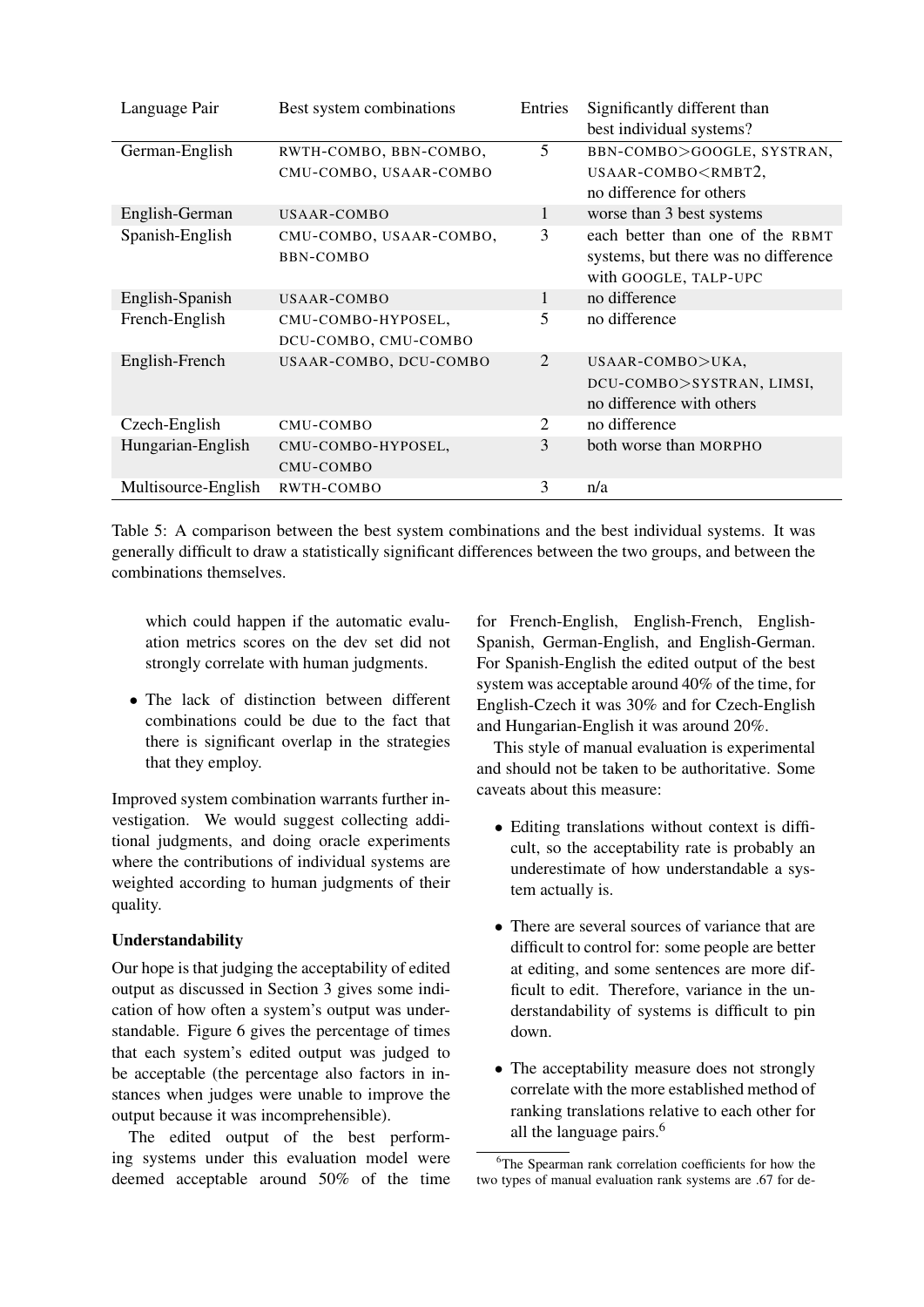#### French–English 625–836 judgments per system

| System               | $C$ ? | $>$ others |
|----------------------|-------|------------|
| $GOOGLE \bullet$     | no    | .76        |
| $DCU \star$          | yes   | .66        |
| $LIMSI$ $\bullet$    | no    | .65        |
| $JHIJ +$             | yes   | .62        |
| UEDIN $\star$        | yes   | .61        |
| UK A                 | yes   | .61        |
| LIUM-SYSTRAN         | no    | .60        |
| RBMT <sub>5</sub>    | no    | .59        |
| CMU-STATXFER $\star$ | yes   | .58        |
| RBMT1                | no    | .56        |
| <b>USAAR</b>         | no    | .55        |
| RBMT3                | no    | .54        |
| $RWTH*$              | yes   | .52        |
| <b>COLUMBIA</b>      | yes   | .50        |
| R <sub>BMT4</sub>    | no    | .47        |
| <b>GENEVA</b>        | no    | .34        |

# English–French

422–517 judgments per system

| System                 | C <sub>2</sub> | $>$ others |
|------------------------|----------------|------------|
| LIUM-SYSTRAN $\bullet$ | no             | .73        |
| $GOOGLE \bullet$       | no             | .68        |
| UKA $\bullet\star$     | yes            | .66        |
| $SYSTRAN$ $\bullet$    | no             | .65        |
| $RBMT3$ $\bullet$      | no             | .65        |
| DCU $\bullet\star$     | yes            | .65        |
| LIMSI $\bullet$        | no             | .64        |
| UEDIN $\star$          | yes            | .60        |
| RBMT4                  | no             | .59        |
| <b>RWTH</b>            | yes            | .58        |
| RBMT <sub>5</sub>      | no             | .57        |
| RBMT1                  | no             | .54        |
| USAAR                  | no             | .48        |
| <b>GENEVA</b>          | no             | .38        |

# German–English

651–867 judgments per system

| System                        | C <sub>2</sub> | $>$ others |
|-------------------------------|----------------|------------|
| RBMT <sub>5</sub>             | no             | .66        |
| USAAR $\bullet$               | no             | .65        |
| $GOOGLE \bullet$              | no             | .65        |
| RBMT2                         | no             | .64        |
| RBMT3                         | no             | .64        |
| R <sub>BMT4</sub>             | no             | .62        |
| $STUTTGART \rightarrow \star$ | yes            | .61        |
| SYSTRAN $\bullet$             | no             | .60        |
| UEDIN $\star$                 | yes            | .59        |
| UKA $\star$                   | yes            | .58        |
| UMD $\star$                   | yes            | .56        |
| RBMT1                         | no             | .54        |
| $LIU*$                        | yes            | .50        |
| <b>RWTH</b>                   | yes            | .50        |
| <b>GENEVA</b>                 | no             | .33        |
| <b>JHU-TROMBLE</b>            | yes            | .13        |

#### Spanish–English 613–801 judgments per system

| System                  | C <sub>2</sub> | $>$ others |
|-------------------------|----------------|------------|
| $GOOGLE \bullet$        | n <sub>0</sub> | .70        |
| TALP-UPC $\bullet\star$ | yes            | .59        |
| UEDIN $\star$           | yes            | .56        |
| RBMT1                   | n <sub>O</sub> | .55        |
| $RBMT3$ $\bullet$       | no             | .55        |
| RBMT5                   | n <sub>O</sub> | .55        |
| RBMT4                   | n <sub>O</sub> | .53        |
| $RWTH*$                 | yes            | .51        |
| USAAR                   | n <sub>O</sub> | .51        |
| <b>NICT</b>             | ves            | .37        |

#### 977–1226 judgments per system System  $|C?| \geq$ others RBMT2 •  $\qquad$  no  $\qquad$  .66 RBMT3 •  $\vert$  no  $\vert$  .64 RBMT5 •  $\vert$  no  $\vert$  .64 USAAR no .58<br>RBMT4 no .58  $RBMT4$   $\qquad$  no RBMT1 no .57<br>GOOGLE no .54 GOOGLE no 54<br>UKA  $\star$  yes 54 UKA  $\star$  yes .54<br>UEDIN  $\star$  yes .51 UEDIN  $\star$  | yes | .51<br>LIU  $\star$  | yes | .49 LIU  $\star$ RWTH  $\star$  yes 48<br>STUTTGART yes 43  $STUTTGART$  yes  $.43$

English–German

#### English–Spanish 632–746 judgments per system

| System               | C?             | $>$ others |
|----------------------|----------------|------------|
| RBMT3                | n <sub>O</sub> | .66        |
| UEDIN $\bullet\star$ | yes            | .66        |
| GOOGLE .             | no             | .65        |
| $RBMT5$ $\bullet$    | no             | .64        |
| RBMT4                | n <sub>O</sub> | .61        |
| NUS $\star$          | yes            | .59        |
| TALP-UPC             | yes            | .58        |
| <b>RWTH</b>          | yes            | .51        |
| RBMT1                | no             | .25        |
| <b>USAAR</b>         | no             | .48        |

#### Hungarian–English

865–988 judgments per system

| System             | $\mathsf{C}^{\eta}$ | $>$ others |
|--------------------|---------------------|------------|
| $MORPHO$ $\bullet$ | no                  | .75        |
| UMD $\star$        | yes                 | .66        |
| UEDIN              | yes                 | .45        |

#### Czech–English

1257–1263 judgments per system

| System           | $\mathsf{C}^{\eta}$ | $>$ others |
|------------------|---------------------|------------|
| $GOOGLE \bullet$ | no                  | 15         |
| UEDIN $\star$    | ves                 | .57        |
| $CU-BOJAR*$      | ves                 | .51        |

| English–Czech                  |
|--------------------------------|
| 4626-4784 judgments per system |
| $\sim$ $\sim$ $\sim$ $\sim$    |

| System            | C <sub>2</sub> | >others |
|-------------------|----------------|---------|
| <b>PCTRANS</b> •  | no             | .67     |
| EUROTRANXP ·      | no             | .67     |
| GOOGLE            | no             | .66     |
| $CU-BOJAR \star$  | yes            | .61     |
| UEDIN             | yes            | .53     |
| <b>CU-TECTOMT</b> | yes            | .48     |

Systems are listed in the order of how often their translations were ranked higher than or equal to any other system. Ties are broken by direct comparison.

- C? indicates constrained condition, meaning only using the supplied training data and possibly standard monolingual linguistic tools (but no additional corpora).
	- indicates a win in the category, meaning that no other system is statistically significantly better at p-level≤0.1 in pairwise comparison.
	- $\star$  indicates a **constrained win**, no other constrained system is statistically better.

For all pairwise comparisons between systems, please check the appendix.

Table 6: Official results for the WMT09 translation task, based on the human evaluation (ranking translations relative to each other)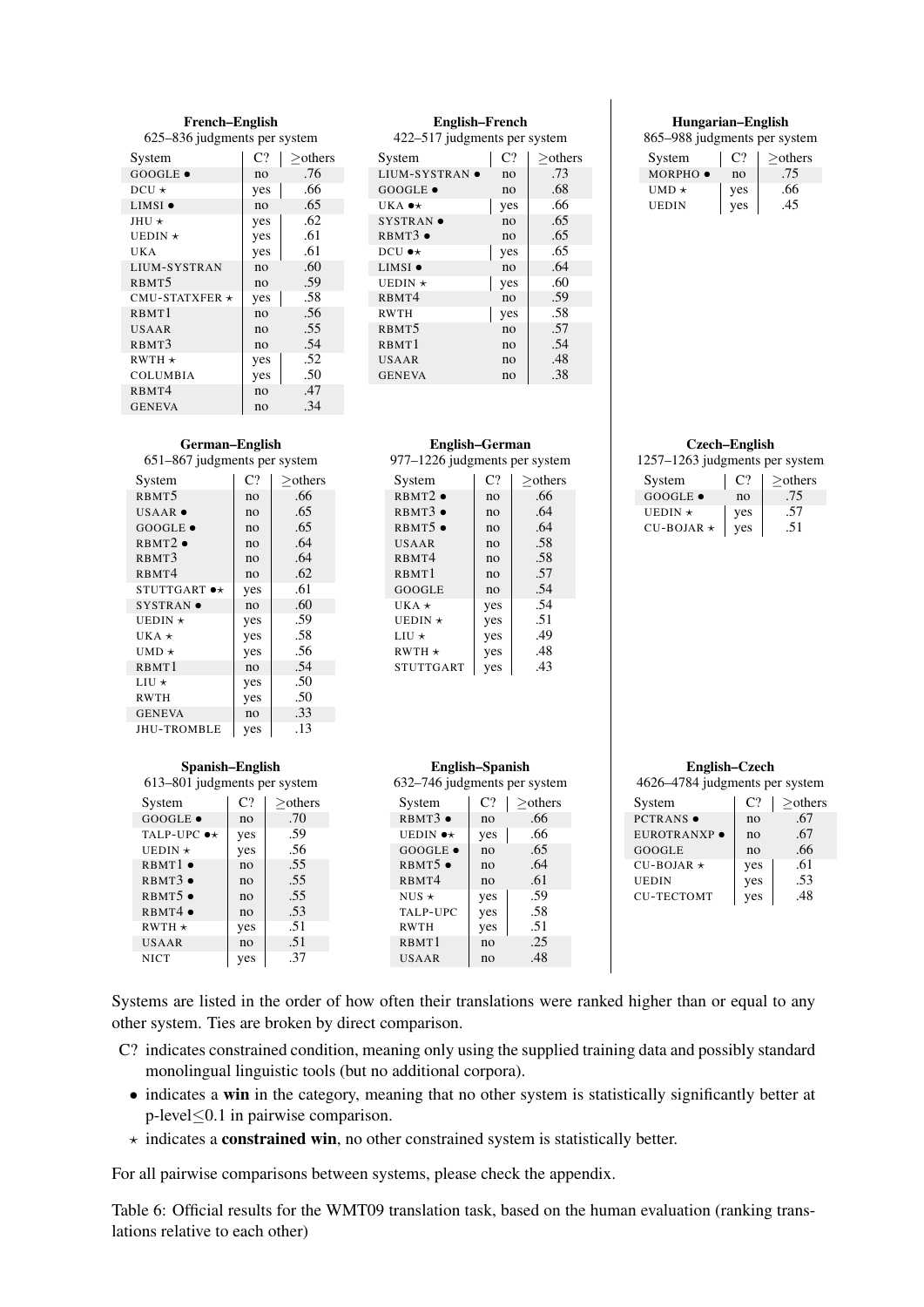Please also note that the number of corrected translations per system are very low for some language pairs, as low as 23 corrected sentences per system for the language pair English–French. Given these low numbers, the numbers presented in Figure 6 should not be read as comparisons between systems, but rather viewed as indicating the state of machine translation for different language pairs.

## 5 Shared evaluation task overview

In addition to allowing us to analyze the translation quality of different systems, the data gathered during the manual evaluation is useful for validating the automatic evaluation metrics. Last year, NIST began running a similar "Metrics for MAchine TRanslation" challenge (Metrics-MATR), and presented their findings at a workshop at AMTA (Przybocki et al., 2008).

In this year's shared task we evaluated a number of different automatic metrics:

- Bleu (Papineni et al., 2002)—Bleu remains the *de facto* standard in machine translation evaluation. It calculates n-gram precision and a brevity penalty, and can make use of multiple reference translations as a way of capturing some of the allowable variation in translation. We use a single reference translation in our experiments.
- Meteor (Agarwal and Lavie, 2008)—Meteor measures precision and recall for unigrams and applies a fragmentation penalty. It uses flexible word matching based on stemming and WordNet-synonymy. meteor-ranking is optimized for correlation with ranking judgments.
- Translation Error Rate (Snover et al., 2006)—TER calculates the number of edits required to change a hypothesis translation into a reference translation. The possible edits in TER include insertion, deletion, and substitution of single words, and an edit which moves sequences of contiguous words. Two variants of TER are also included: TERp (Snover et al., 2009), a new version which introduces a number of different features, and  $(Bleu - TER)/2$ , a combination of Bleu and Translation Edit Rate.
- MaxSim (Chan and Ng, 2008)—MaxSim calculates a similarity score by comparing items in the translation against the reference. Unlike most metrics which do strict matching, MaxSim computes a similarity score for non-identical items. To find a maximum weight matching that matches each system item to at most one reference item, the items are then modeled as nodes in a bipartite graph.
- wcd6p4er (Leusch and Ney, 2008)—a measure based on cder with word-based substitution costs. Leusch and Ney (2008) also submitted two contrastive metrics: bleusp4114, a modified version of BLEU-S (Lin and Och, 2004), with tuned n-gram weights, and bleusp, with constant weights. wcd6p4er is an error measure and bleusp is a quality score.
- RTE (Pado et al., 2009)—The RTE metric follows a semantic approach which applies recent work in *rich textual entailment* to the problem of MT evaluation. Its predictions are based on a regression model over a feature set adapted from an entailment systems. The features primarily model alignment quality and (mis-)matches of syntactic and semantic structures.
- $\bullet$  ULC (Giménez and Màrquez, 2008)—ULC is an arithmetic mean over other automatic metrics. The set of metrics used include Rouge, Meteor, measures of overlap between constituent parses, dependency parses, semantic roles, and discourse representations. The ULC metric had the strongest correlation with human judgments in WMT08 (Callison-Burch et al., 2008).
- wpF and wpBleu (Popovic and Ney, 2009) These metrics are based on *w*ords and *p*art of speech sequences. wpF is an n-gram based Fmeasure which takes into account both word n-grams and part of speech n-grams. wp-BLEU is a combnination of the normal Blue score and a part of speech-based Bleu score.
- SemPOS (Kos and Bojar, 2009) the Sem-POS metric computes overlapping words, as defined in (Giménez and Màrquez, 2007), with respect to their semantic part of speech.

en, .67 for fr-en, .06 for es-en, .50 for cz-en, .36 for hu-en, .65 for en-de, .02 for en-fr, -.6 for en-es, and .94 for en-cz.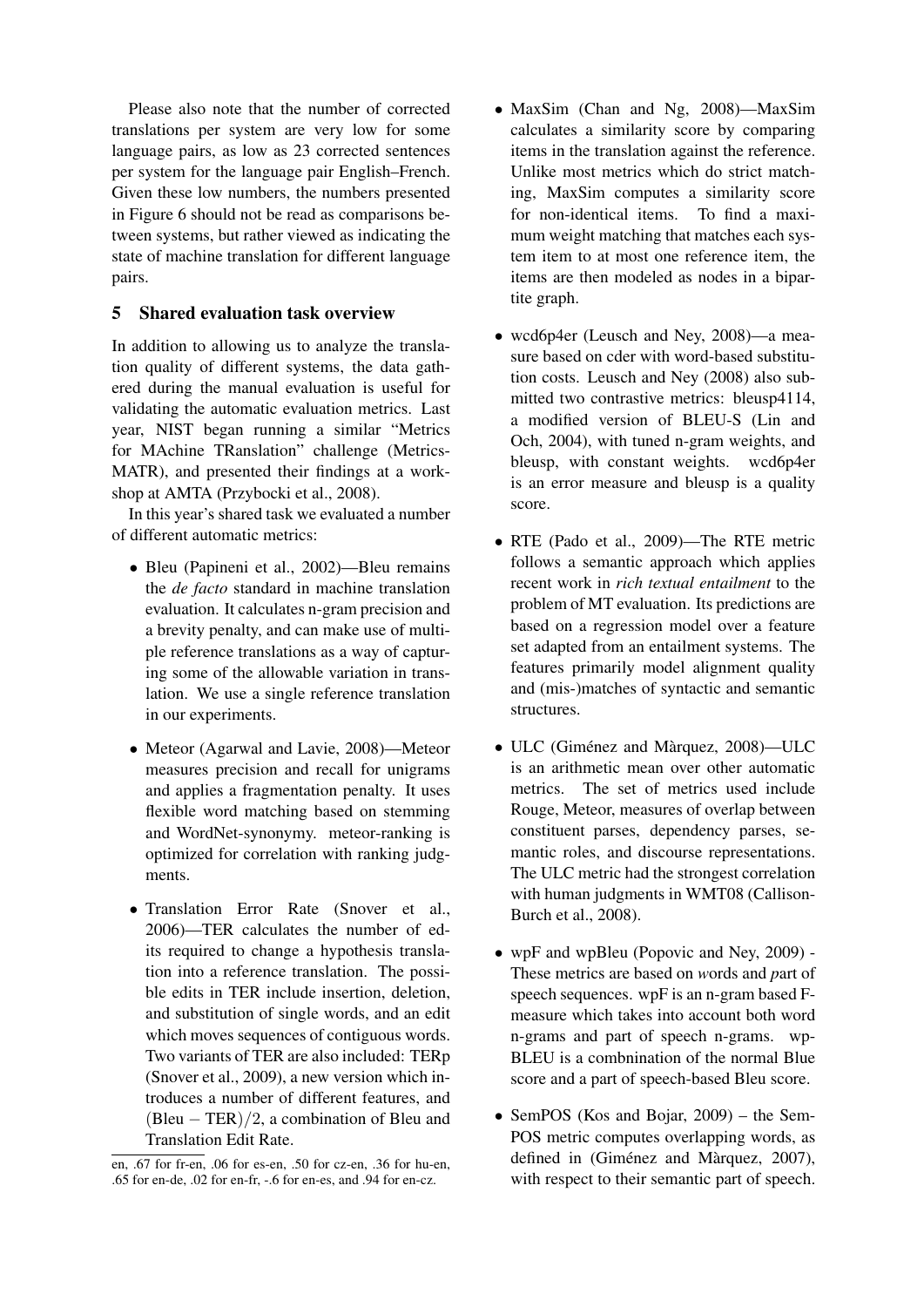

Figure 6: The percent of time that each system's edited output was judged to be an acceptable translation. These numbers also include judgments of the system's output when it was marked either *incomprehensible* or *acceptable* and left unedited. Note that the reference translation was edited alongside the system outputs. Error bars show one positive and one negative standard deviation for the systems in that language pair.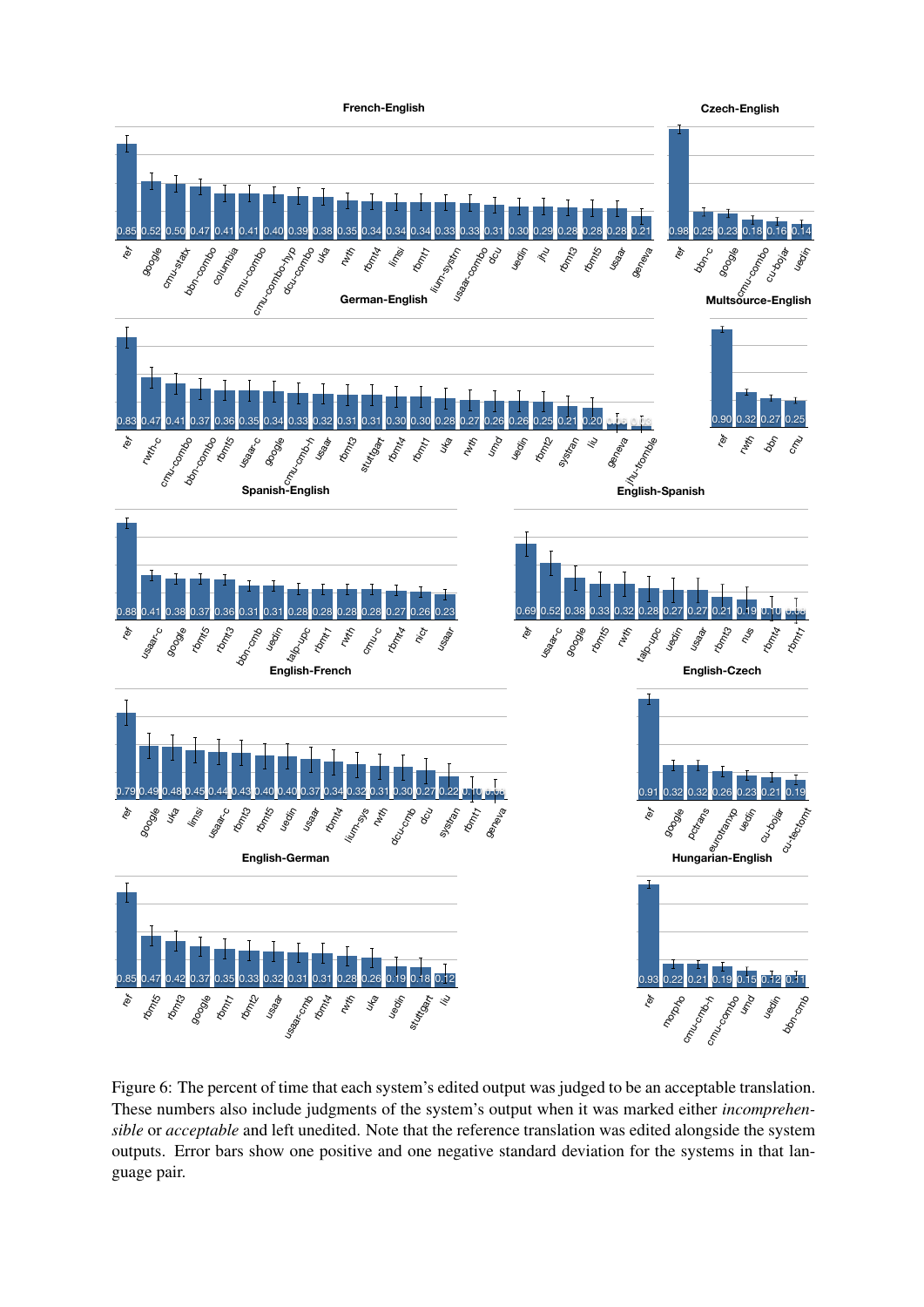Moreover, it does not use the surface representation of words but their underlying forms obtained from the TectoMT framework.

#### 5.1 Measuring system-level correlation

We measured the correlation of the automatic metrics with the human judgments of translation quality at the system-level using Spearman's rank correlation coefficient  $\rho$ . We converted the raw scores assigned to each system into ranks. We assigned a human ranking to the systems based on the percent of time that their translations were judged to be better than or equal to the translations of any other system in the manual evaluation.

When there are no ties  $\rho$  can be calculated using the simplified equation:

$$
\rho = 1 - \frac{6 \sum d_i^2}{n(n^2 - 1)}
$$

where  $d_i$  is the difference between the rank for system<sub>i</sub> and n is the number of systems. The possible values of  $\rho$  range between 1 (where all systems are ranked in the same order) and  $-1$  (where the systems are ranked in the reverse order). Thus an automatic evaluation metric with a higher absolute value for  $\rho$  is making predictions that are more similar to the human judgments than an automatic evaluation metric with a lower absolute  $\rho$ .

#### 5.2 Measuring sentence-level consistency

Because the sentence-level judgments collected in the manual evaluation are relative judgments rather than absolute judgments, it is not possible for us to measure correlation at the sentencelevel in the same way that previous work has done (Kulesza and Shieber, 2004; Albrecht and Hwa, 2007a; Albrecht and Hwa, 2007b).

Rather than calculating a correlation coefficient at the sentence-level we instead ascertained how consistent the automatic metrics were with the human judgments. The way that we calculated consistency was the following: for every pairwise comparison of two systems on a single sentence by a person, we counted the automatic metric as being consistent if the relative scores were the same (i.e. the metric assigned a higher score to the higher ranked system). We divided this by the total number of pairwise comparisons to get a percentage. Because the systems generally assign real numbers as scores, we excluded pairs that the human annotators ranked as ties.

|                | de-en (21 systems) | $\frac{1}{2}$ fr-en (21 systems) | es-en (13 systems) | cz-en (5 systems) | hu-en (6 systems) | Average           |
|----------------|--------------------|----------------------------------|--------------------|-------------------|-------------------|-------------------|
| ulc            | .78                |                                  | .86                | $\mathbf{1}$      | .6                | .83               |
| maxsim         | .76                | .91                              | .98                | $\cdot$ 7         | .66               | $\boldsymbol{.8}$ |
| rte (absolute) | .64                | .91                              | .96                | .6                | .83               | .79               |
| meteor-rank    | .64                | .93                              | .96                | .7                | .54               | .75               |
| rte (pairwise) | .76                | .59                              | .78                | $\boldsymbol{.8}$ | .83               | .75               |
| terp           | $-.72$             | $-.89$                           | $-.94$             | $-.7$             | $-.37$            | $-.72$            |
| meteor-0.6     | .56                | .93                              | .87                | .7                | .54               | .72               |
| meteor-0.7     | .55                | .93                              | .86                | .7                | .26               | .66               |
| bleu-ter/2     | .38                | .88                              | .78                | .9                | $-.03$            | .58               |
| nist           | .41                | .87                              | .75                | .9                | $-.14$            | .56               |
| wpF            | .42                | .87                              | .82                | $\mathbf{1}$      | $-.31$            | .56               |
| ter            | $-.43$             | $-.83$                           | $-.84$             | $-.6$             | $-.01$            | $-.54$            |
| nist (cased)   | .42                | .83                              | .75                | 1                 | $-.31$            | .54               |
| bleu           | .41                | .88                              | .79                | .6                | $-.14$            | .51               |
| bleusp         | .39                | .88                              | .78                | .6                | $-0.09$           | .51               |
| bleusp4114     | .39                | .89                              | .78                | .6                | $-.26$            | .48               |
| bleu (cased)   | $\mathcal{A}$      | .86                              | $\boldsymbol{.8}$  | .6                | $-.31$            | .47               |
| wpbleu         | .43                | .86                              | $\boldsymbol{.8}$  | .7                | $-.49$            | .46               |
| wcd6p4er       | $-.41$             | $-.89$                           | $-.76$             | $-.6$             | .43               | $-.45$            |

Table 7: The system-level correlation of the automatic evaluation metrics with the human judgments for translation into English.

|              | en-de (13 systems) | en-fr (16 systems) | en-es (11 systems) | en-cz (5 systems | -Average      |
|--------------|--------------------|--------------------|--------------------|------------------|---------------|
| terp         | .03                | $-.89$             | $-.58$             | $-4$             |               |
| ter          | $-.03$             | $-.78$             | $-.5$              | $-.1$            | $-.35$        |
| bleusp4114   | $-.3$              | .88                | .51                | $\cdot$          | $\cdot$ 3     |
| bleusp       | $-.3$              | .87                | .51                | $\cdot$          | $\frac{1}{2}$ |
| bleu         | $-.43$             | .87                | .36                | .3               | .27           |
| bleu (cased) | $-.45$             | .87                | .35                | $\cdot$ 3        | .27           |
| bleu-ter/2   | $-.37$             | .87                | .44                | $\cdot$          | .26           |
| wcd6p4er     | .54                | $-.89$             | $-.45$             | $-.1$            | $-.22$        |
| nist (cased) | $-.47$             | .84                | .35                | $\cdot$          | $\cdot$ .2    |
| nist         | $-.52$             | $.87\,$            | .23                | $\cdot$          | .17           |
| wpF          | $-.06$             | .9                 | .58                | n/a              | n/a           |
| wpbleu       | .07                | .92                | .63                | n/a              | n/a           |

Table 8: The system-level correlation of the automatic evaluation metrics with the human judgments for translation out of English.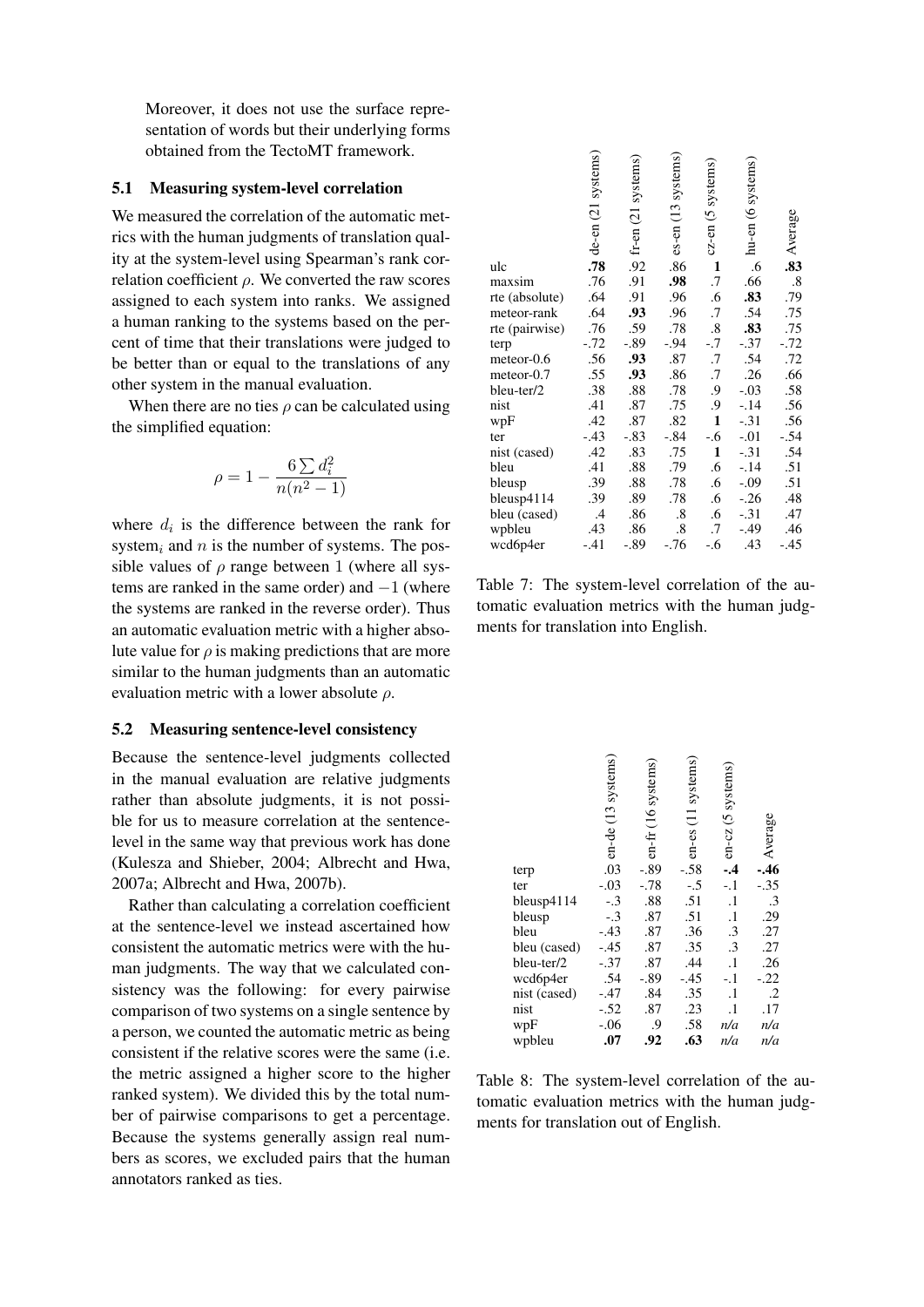| SemPOS                        | .4            | $BLEU_{tecto}$          | .3        |
|-------------------------------|---------------|-------------------------|-----------|
| Meteor                        | $\cdot^4$     | <b>BLEU</b>             | .3        |
| $GTM(e=0.5)$ tecto            | $\cdot^4$     | $NIST$ <sub>lemma</sub> | $\cdot$ 1 |
| $GTM(e=0.5)$ <sub>lemma</sub> | .4            | <b>NIST</b>             | $\cdot$ 1 |
| $GTM(e=0.5)$                  | $\cdot$       | $\mathrm{BLEU}_{lemma}$ | $\cdot$ 1 |
| WER <sub>tecto</sub>          | .3            | WER <sub>lemma</sub>    | $-1$      |
| $\mathrm{TER}_{tecto}$        | $\mathcal{E}$ | WER                     | $-1$      |
| $PER_{tecto}$                 | .3            | $TER$ <sub>lemma</sub>  | $-1$      |
| F-measure <sub>tecto</sub>    | .3            | TER                     | $-1$      |
| F-measure <sub>lemma</sub>    | .3            | $PER$ <sub>lemma</sub>  | $-1$      |
| F-measure                     | .3            | <b>PER</b>              | $-1$      |
|                               |               | $NIST_{tecto}$          | - 3       |

Table 9: The system-level correlation for automatic metrics ranking five English-Czech systems

#### 6 Evaluation task results

#### 6.1 System-level correlation

Table 7 shows the correlation of automatic metrics when they rank systems that are translating into English. Note that TERp, TER and wcd6p4er are error metrics, so a negative correlation is better for them. The strength of correlation varied for the different language pairs. The automatic metrics were able to rank the French-English systems reasonably well with correlation coefficients in the range of .8 and .9. In comparison, metrics performed worse for Hungarian-English, where half of the systems had negative correlation. The ULC metric once again had strongest correlation with human judgments of translation quality. This was followed closely by MaxSim and RTE, with Meteor and TERp doing respectably well in 4th and 5th place. Notably, Bleu and its variants were the worst performing metrics in this translation direction.

Table 8 shows correlation for metrics which operated on languages other than English. Most of the best performing metrics that operate on English do not work for foreign languages, because they perform some linguistic analysis or rely on a resource like WordNet. For translation into foreign languages TERp was the best system overall. The wpBleu and wpF metrics also did extremely well, performing the best in the language pairs that they were applied to. wpBleu and wpF were not applied to Czech because the authors of the metric did not have a Czech tagger. English-German proved to be the most problematic language pair to automatically evaluate, with all of the metrics having a negative correlation except wpBleu and TER.

Table 9 gives detailed results for how well vari-

ations on a number of automatic metrics do for the task of ranking five English-Czech systems.<sup>7</sup> These systems were submitted by Kos and Bojar (2009), and they investigate the effects of using Prague Dependency Treebank annotations during automatic evaluation. They linearizing the Czech trees and evaluated either the lemmatized forms of the Czech (*lemma*) read off the trees or the Tectogrammatical form which retained only lemmatized content words (*tecto*). The table also demonstrates SemPOS, Meteor, and GTM perform better on Czech than many other metrics.

#### 6.2 Sentence-level consistency

#### (This subsection was revised after publication.)

Tables 10 and 11 show the percent of times that the metrics' scores were consistent with human rankings of every pair of translated sentences.<sup>8</sup> Since we eliminated sentence pairs that were judged to be equal, the random baseline for this task is 50%. Some metrics failed to reach the baseline. This indicates that sentence-level evaluation of machine translation quality is very difficult. ULC, RTE and maxsim again do the best overall for the into-English direction. They are followed closely by wcd6p4er and wpF which considerably improve their performance over their system-level correlations.

We tried a variant on measuring sentence-level consistency. Instead of using the scores assigned to each individual sentence, we used the systemlevel score and applied it to every sentence that was produced by that system. These can be thought of as a metric's prior expectation about how a system should preform, based on their performance on the whole data set. Tables 12 and 13 show that using the system-level scores in place of the sentence-level scores. The "oracle" row shows the consistency of using the system-level human ranks that are given in Table 6. For TER, RTE (pairwise), wpbleu, and the meteor variants, using system-level scores as segment level scores results in higher consistency with human judgments.

#### 7 Summary

## (One conclusion was removed from this section subsequent to publication.)

As in previous editions of this workshop we

<sup>7</sup> PCTRANS was excluded from the English-Czech systems because its SGML file was malformed.

<sup>&</sup>lt;sup>8</sup>Not all metrics entered into the sentence-level task.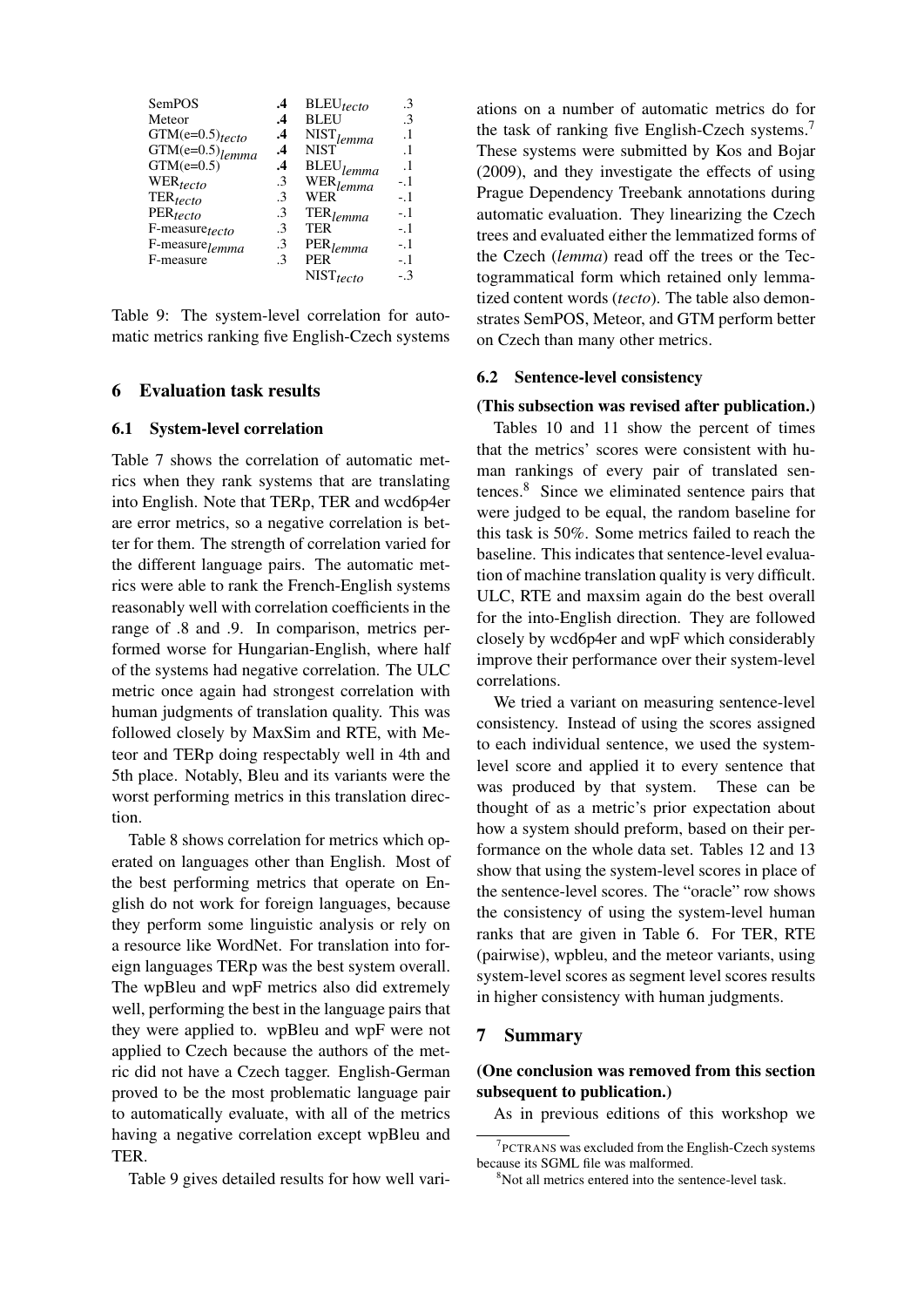|                | $\hat{\mathbf{r}}$ fr-en (6268 pairs) | de-en (6382 pairs) | es-en (4106 pairs) | cz-en (2251 pairs) | hu-en (2193 pairs) | xx-en (1949 pairs) | <b>2</b> Overall (23149 pairs) |
|----------------|---------------------------------------|--------------------|--------------------|--------------------|--------------------|--------------------|--------------------------------|
| ulc            |                                       | .64                | .61                | .63                | .60                | .63                |                                |
| rte (absolute) | .64                                   | .62                | .61                | .62                | .65                | .62                | .62                            |
| maxsim         | .63                                   | .63                | .61                | .60                | .62                | .61                | .62                            |
| wcd6p4er       | .63                                   | .62                | .61                | .61                | .55                | .57                | .61                            |
| wpF            | .63                                   | .59                | .59                | .61                | .56                | .60                | .60                            |
| terp           | .62                                   | .59                | .60                | .60                | .55                | .57                | .60                            |
| bleusp         | .62                                   | .60                | .57                | .59                | .55                | .58                | .59                            |
| bleusp4114     | .61                                   | .60                | .57                | .59                | .55                | .58                | .59                            |
| ter            | .55                                   | .53                | .52                | $.50\,$            | .45                | $.50\,$            | .52                            |
| rte (pairwise) | .44                                   | .45                | .51                | .59                | .64                | .63                | .51                            |
| wpbleu         | .53                                   | .49                | .51                | .49                | .44                | .57                | .51                            |
| meteor-0.7     | .51                                   | .52                | .49                | .48                | .48                | .44                | $.50\,$                        |
| meteor-0.6     | .51                                   | .52                | .49                | .47                | .48                | .44                | $.50\,$                        |
| meteor-ranking | .51                                   | .52                | .49                | .47                | .48                | .44                | .50                            |

|                | fr-en (6268 pairs) | de-en (6382 pairs) | es-en (4106 pairs) | cz-en (2251 pairs) | hu-en (2193 pairs) | Overall (21200 pairs) |
|----------------|--------------------|--------------------|--------------------|--------------------|--------------------|-----------------------|
| Oracle         | .61                | .63                | .59                | .61                | .67                | .62                   |
| ulc            | .61                | .62                | .58                | .61                | .59                | .60                   |
| rte (absolute) | .60                | .61                | .59                | .57                | .65                | .61                   |
| maxsim         | .61                | .62                | .59                | .57                | .61                | .60                   |
| wcd6p4er       | .61                | .59                | .57                | .55                | .44                | .57                   |
| wpF            | .60                | .59                | .57                | .61                | .46                | .58                   |
| terp           | .60                | .61                | .59                | .57                | .56                | .59                   |
| bleusp         | .61                | .59                | .56                | .55                | .48                | .57                   |
| bleusp4114     | .61                | .59                | .56                | .55                | .46                | .57                   |
| ter            | .60                | .59                | .57                | .55                | .51                | .58                   |
| rte (pairwise) | .56                | .61                | .57                | .59                | .64                | .59                   |
| wpbleu         | .60                | .59                | .57                | .57                | .43                | .57                   |
| $meteor-0.7$   | .61                | .61                | .58                | .57                | .55                | .59                   |
| $meteor-0.6$   | .61                | .61                | .58                | .57                | .60                | .60                   |
| meteor-rank    | .61                | .61                | .59                | .57                | .61                | .60                   |

Table 10: Sentence-level consistency of the automatic metrics with human judgments for translations into English. Italicized numbers do not beat the random-choice baseline. (This table was corrected after publication.)

Table 12: Consistency of the automatic metrics when their system-level ranks are treated as sentence-level scores. The scores in red italics indicate cases where the system-level ranks outperform a metric's sentence-level ranks.

|            | en-fr (2967 pairs) | $\frac{1}{2}$ on-de (6563 pairs) | en-es (3249 pairs) | en-cz (11242 pairs) | Overall (24021 pairs) |
|------------|--------------------|----------------------------------|--------------------|---------------------|-----------------------|
| wcd6p4er   | $.67$<br>$.65$     |                                  | .61                | .59                 | $.60$<br>$.58$        |
| bleusp     |                    |                                  | .60                | .56                 |                       |
| bleusp4114 | .65                | .56                              | .60                | .56                 |                       |
| ter        | .58                | .50                              | .52                | .44                 | .58<br>.49<br>.43     |
| terp       | .62                | .50                              | .54                | .31                 |                       |
| wpF        | .66                | .60                              | .61                | n/a                 | .61                   |
| wpbleu     | .60                | .47                              | .49                | n/a                 | .51                   |

Table 11: Sentence-level consistency of the automatic metrics with human judgments for translations out of English. Italicized numbers do not beat the random-choice baseline. (This table was corrected after publication.)

|            | en-fr (2967 pairs) | $\frac{1}{9}$ en-de (6563 pairs) | en-es (3249 pairs) | en-cz (11242 pairs) | Overall (24021 pairs) |
|------------|--------------------|----------------------------------|--------------------|---------------------|-----------------------|
| Oracle     | .62                |                                  | .63                | .60                 | .60                   |
| wcd6p4er   | .62                | .46                              | .58                | .50                 | .52                   |
| bleusp     | .62                | .48                              | .59                | .50                 | $.52$<br>$.52$        |
| bleusp4114 | .63                | .48                              | .59                | .50                 |                       |
| ter        | .61                | .51                              | .58                | .50                 | .53                   |
| terp       | .62                | .50                              |                    | .53                 |                       |
| wpF        | .63                | .50                              | .59<br>.59         | n/a                 | $.54$<br>$.55$        |
| wpbleu     | .63                | .51                              | .60                | n/a                 | .56                   |

Table 13: Consistency of the automatic metrics when their system-level ranks are treated as sentence-level scores. The scores in red italics indicate cases where the system-level ranks outperform a metric's sentence-level ranks.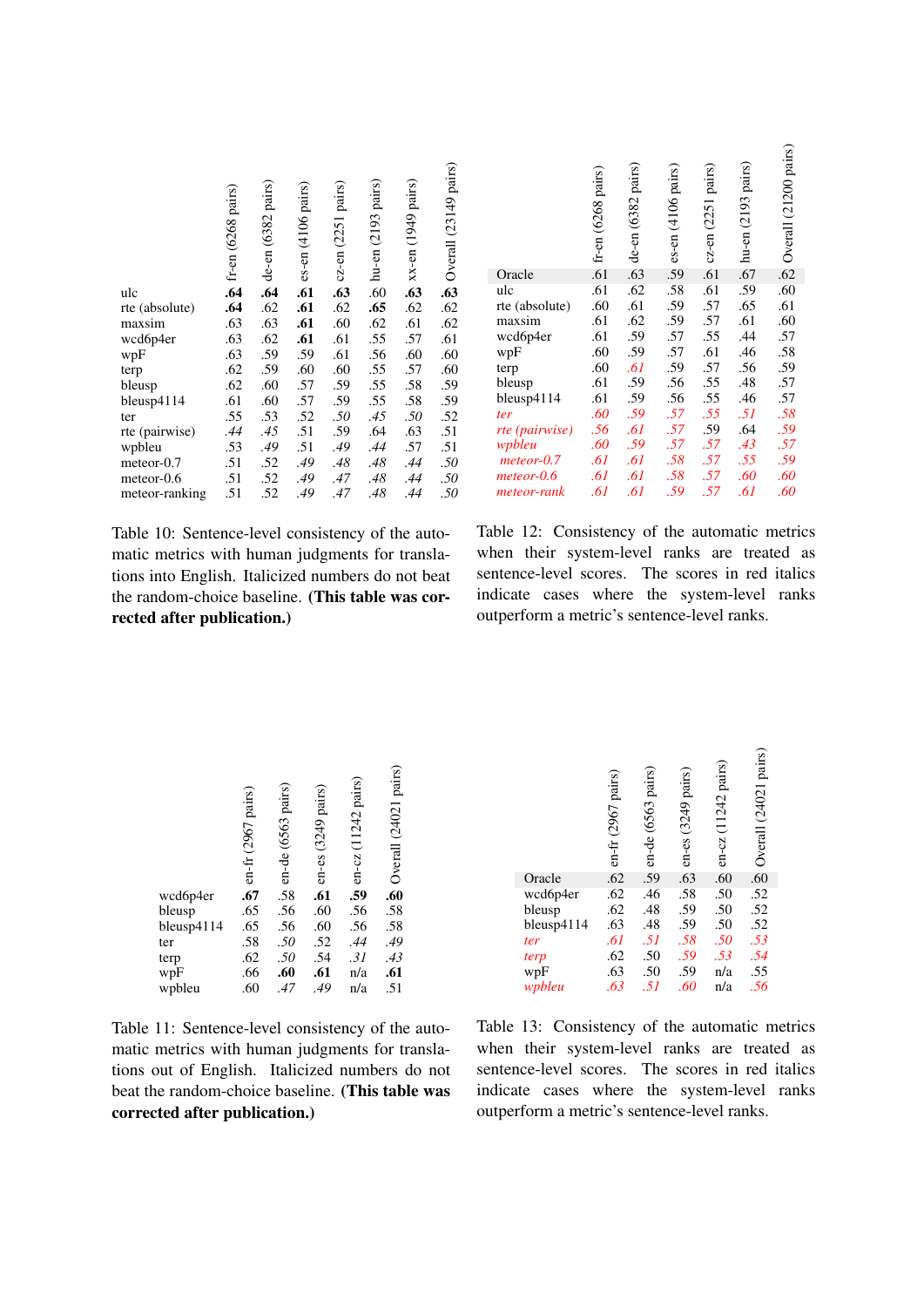carried out an extensive manual and automatic evaluation of machine translation performance for translating from European languages into English, and vice versa.

The number of participants remained stable compared to last year's WMT workshop, with 22 groups from 20 institutions participating in WMT09. This year's evaluation also included 7 commercial rule-based MT systems and Google's online statistical machine translation system.

Compared to previous years, we have simplified the evaluation conditions by removing the indomain vs. out-of-domain distinction focusing on news translations only. The main reason for this was eliminating the advantage statistical systems have with respect to test data that are from the same domain as the training data.

Analogously to previous years, the main focus of comparing the quality of different approaches is on manual evaluation. Here, also, we reduced the number of dimensions with respect to which the different systems are compared, with sentencelevel ranking as the primary type of manual evaluation. In addition to the direct quality judgments we also evaluated translation quality by having people edit the output of systems and have assessors judge the correctness of the edited output. The degree to which users were able to edit the translations (without having access to the source sentence or reference translation) served as a measure of the overall comprehensibility of the translation.

Although the inter-annotator agreement in the sentence-ranking evaluation is only fair (as measured by the Kappa score), agreement can be improved by removing the first (up to 50) judgments of each assessor, focusing on the judgments that were made once the assessors are more familiar with the task. Inter-annotator agreement with respect to correctness judgments of the edited translations were higher (moderate), which is probably due to the simplified evaluation criterion (binary judgments versus rankings). Inter-annotator agreement for both conditions can be increased further by removing the judges with the worst agreement. Intra-annotator agreement on the other hand was considerably higher ranging between moderate and substantial.

In addition to the manual evaluation criteria we applied a large number of automated metrics to see how they correlate with the human judgments.

There is considerably variation between the different metrics and the language pairs under consideration. As in WMT08, the ULC metric had the highest overall correlation with human judgments when translating into English, with MaxSim and RTE following closely behind. TERp and wpBleu were best when translating into other languages.

All data sets generated by this workshop, including the human judgments, system translations and automatic scores, are publicly available for other researchers to analyze.<sup>9</sup>

## Acknowledgments

This work was supported in parts by the EuroMatrix project funded by the European Commission (6th Framework Programme), the GALE program of the US Defense Advanced Research Projects Agency, Contract No. HR0011-06-C-0022, and the US National Science Foundation under grant IIS-0713448.

We are grateful to Holger Schwenk and Preslav Nakov for pointing out the potential bias in our method for ranking systems when self-judgments are excluded. We analyzed the results and found that this did not hold. We would like to thank Maja Popovic for sharing thoughts about how to improve the manual evaluation. Thanks to Cam Fordyce for helping out with the manual evaluation again this year.

Thanks to Sebastian Pado for helping us work through the logic of segment-level scoring of automatic evaluation metric. Thanks to Tero Tapiovaara for discovering the mismatch in segment indices between the metrics and human scores, that resulted in the corrections to Tables 10 and 11.

#### References

- Abhaya Agarwal and Alon Lavie. 2008. Meteor, M-BLEU and M-TER: Evaluation metrics for highcorrelation with human rankings of machine translation output. In *Proceedings of the Third Workshop on Statistical Machine Translation*, pages 115–118, Columbus, Ohio, June. Association for Computational Linguistics.
- Joshua Albrecht and Rebecca Hwa. 2007a. A reexamination of machine learning approaches for sentence-level MT evaluation. In *Proceedings of the 45th Annual Meeting of the Association for Computational Linguistics (ACL-2007)*, Prague, Czech Republic.

<sup>9</sup>http://www.statmt.org/wmt09/results. html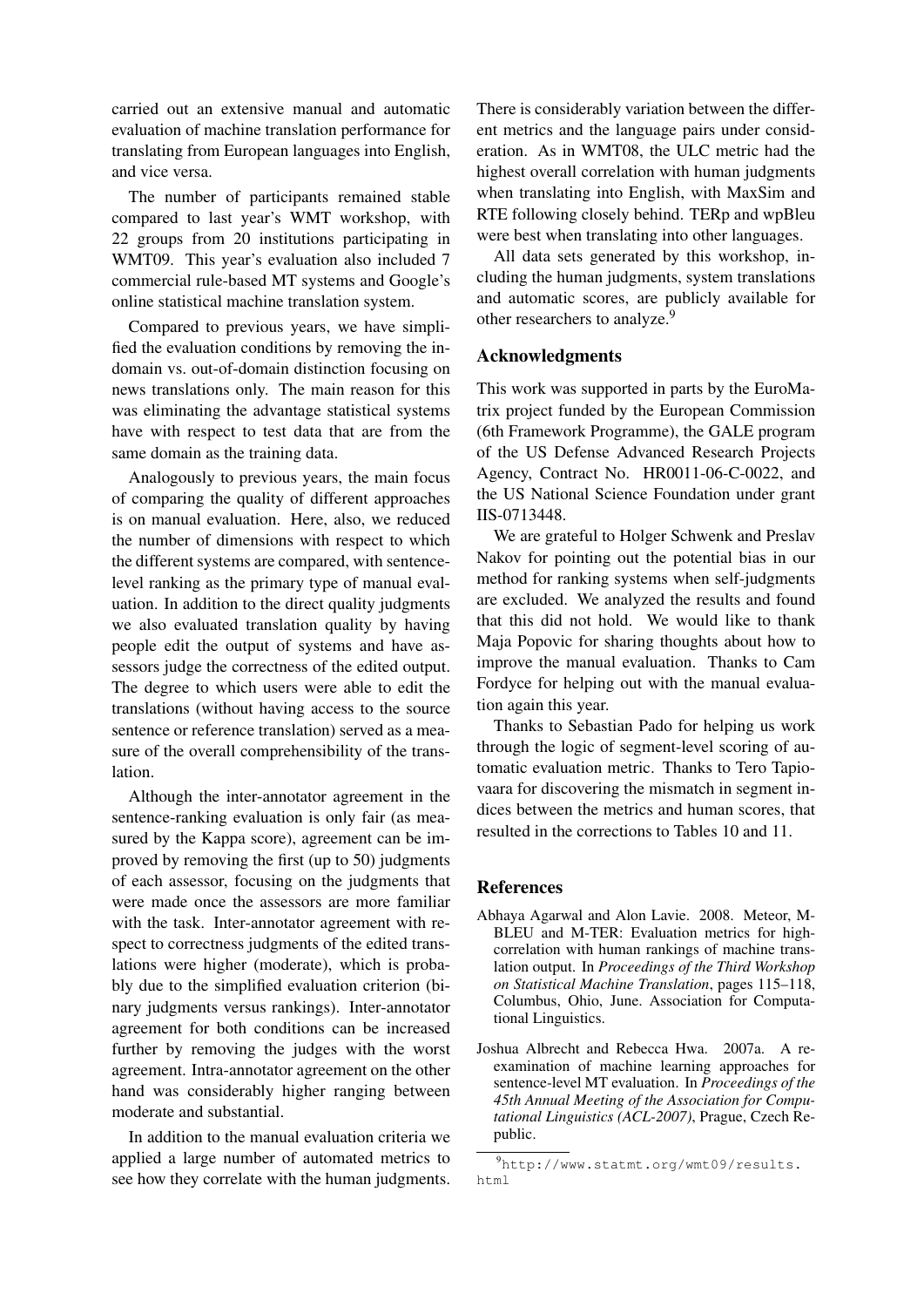- Joshua Albrecht and Rebecca Hwa. 2007b. Regression for sentence-level MT evaluation with pseudo references. In *Proceedings of the 45th Annual Meeting of the Association for Computational Linguistics (ACL-2007)*, Prague, Czech Republic.
- Alexandre Allauzen, Josep Crego, Aurelien Max, and ´ Fran cois Yvon. 2009. LIMSI's statistical translation systems for WMT'09. In *Proceedings of the Fourth Workshop on Statistical Machine Translation*, Athens, Greece, March. Association for Computational Linguistics.
- Ondřej Bojar, David Mareček, Václav Novák, Martin Popel, Jan Ptáček, Jan Rouš, and Zdeněk Žabokrtský. 2009. English-Czech MT in  $2008$ . In *Proceedings of the Fourth Workshop on Statistical Machine Translation*, Athens, Greece, March. Association for Computational Linguistics.
- Chris Callison-Burch, Cameron Fordyce, Philipp Koehn, Christof Monz, and Josh Schroeder. 2007. (Meta-) evaluation of machine translation. In *Proceedings of the Second Workshop on Statistical Machine Translation (WMT07)*, Prague, Czech Republic.
- Chris Callison-Burch, Cameron Fordyce, Philipp Koehn, Christof Monz, and Josh Schroeder. 2008. Further meta-evaluation of machine translation. In *Proceedings of the Third Workshop on Statistical Machine Translation (WMT08)*, Colmbus, Ohio.
- Marine Carpuat. 2009. Toward using morphology in French-English phrase-based SMT. In *Proceedings of the Fourth Workshop on Statistical Machine Translation*, Athens, Greece, March. Association for Computational Linguistics.
- Yee Seng Chan and Hwee Tou Ng. 2008. An automatic metric for machine translation evaluation based on maximum similary. In *In the Metrics-MATR Workshop of AMTA-2008*, Honolulu, Hawaii.
- Yu Chen, Michael Jellinghaus, Andreas Eisele, Yi Zhang, Sabine Hunsicker, Silke Theison, Christian Federmann, and Hans Uszkoreit. 2009. Combining multi-engine translations with moses. In *Proceedings of the Fourth Workshop on Statistical Machine Translation*, Athens, Greece, March. Association for Computational Linguistics.
- Jinhua Du, Yifan He, Sergio Penkale, and Andy Way. 2009. MATREX: The DCU MT system for WMT 2009. In *Proceedings of the Fourth Workshop on Statistical Machine Translation*, Athens, Greece, March. Association for Computational Linguistics.
- Loïc Dugast, Jean Senellart, and Philipp Koehn. 2009. Statistical post editing and dictionary extraction: Systran/Edinburgh submissions for ACL-WMT2009. In *Proceedings of the Fourth Workshop on Statistical Machine Translation*, Athens, Greece, March. Association for Computational Linguistics.
- Chris Dyer, Hendra Setiawan, Yuval Marton, and Philip Resnik. 2009. The University of Maryland statistical machine translation system for the fourth workshop on machine translation. In *Proceedings of the Fourth Workshop on Statistical Machine Translation*, Athens, Greece, March. Association for Computational Linguistics.
- Jason Eisner and Roy W. Tromble. 2006. Local search with very large-scale neighborhoods for optimal permutations in machine translation. In *Proceedings of the Human Language Technology Conference of the North American chapter of the Association for Computational Linguistics (HLT/NAACL-2006)*, New York, New York.
- Christian Federmann, Silke Theison, Andreas Eisele, Hans Uszkoreit, Yu Chen, Michael Jellinghaus, and Sabine Hunsicker. 2009. Translation combination using factored word substitution. In *Proceedings of the Fourth Workshop on Statistical Machine Translation*, Athens, Greece, March. Association for Computational Linguistics.
- Alexander Fraser. 2009. Experiments in morphosyntactic processing for translating to and from German. In *Proceedings of the Fourth Workshop on Statistical Machine Translation*, Athens, Greece, March. Association for Computational Linguistics.
- Jesús Giménez and Lluís Màrquez. 2007. Linguistic features for automatic evaluation of heterogenous MT systems. In *Proceedings of ACL Workshop on Machine Translation*.
- Jesús Giménez and Lluís Màrquez. 2008. A smorgasbord of features for automatic MT evaluation. In *Proceedings of the Third Workshop on Statistical Machine Translation*, pages 195–198.
- Greg Hanneman, Vamshi Ambati, Jonathan H. Clark, Alok Parlikar, and Alon Lavie. 2009. An improved statistical transfer system for French-English machine translation. In *Proceedings of the Fourth Workshop on Statistical Machine Translation*, Athens, Greece, March. Association for Computational Linguistics.
- Kenneth Heafield, Greg Hanneman, and Alon Lavie. 2009. Machine translation system combination with flexible word ordering. In *Proceedings of the Fourth Workshop on Statistical Machine Translation*, Athens, Greece, March. Association for Computational Linguistics.
- Almut Silja Hildebrand and Stephan Vogel. 2009. CMU system combination for WMT'09. In *Proceedings of the Fourth Workshop on Statistical Machine Translation*, Athens, Greece, March. Association for Computational Linguistics.
- Maria Holmqvist, Sara Stymne, Jody Foo, and Lars Ahrenberg. 2009. Improving alignment for SMT by reordering and augmenting the training corpus. In *Proceedings of the Fourth Workshop on Statistical*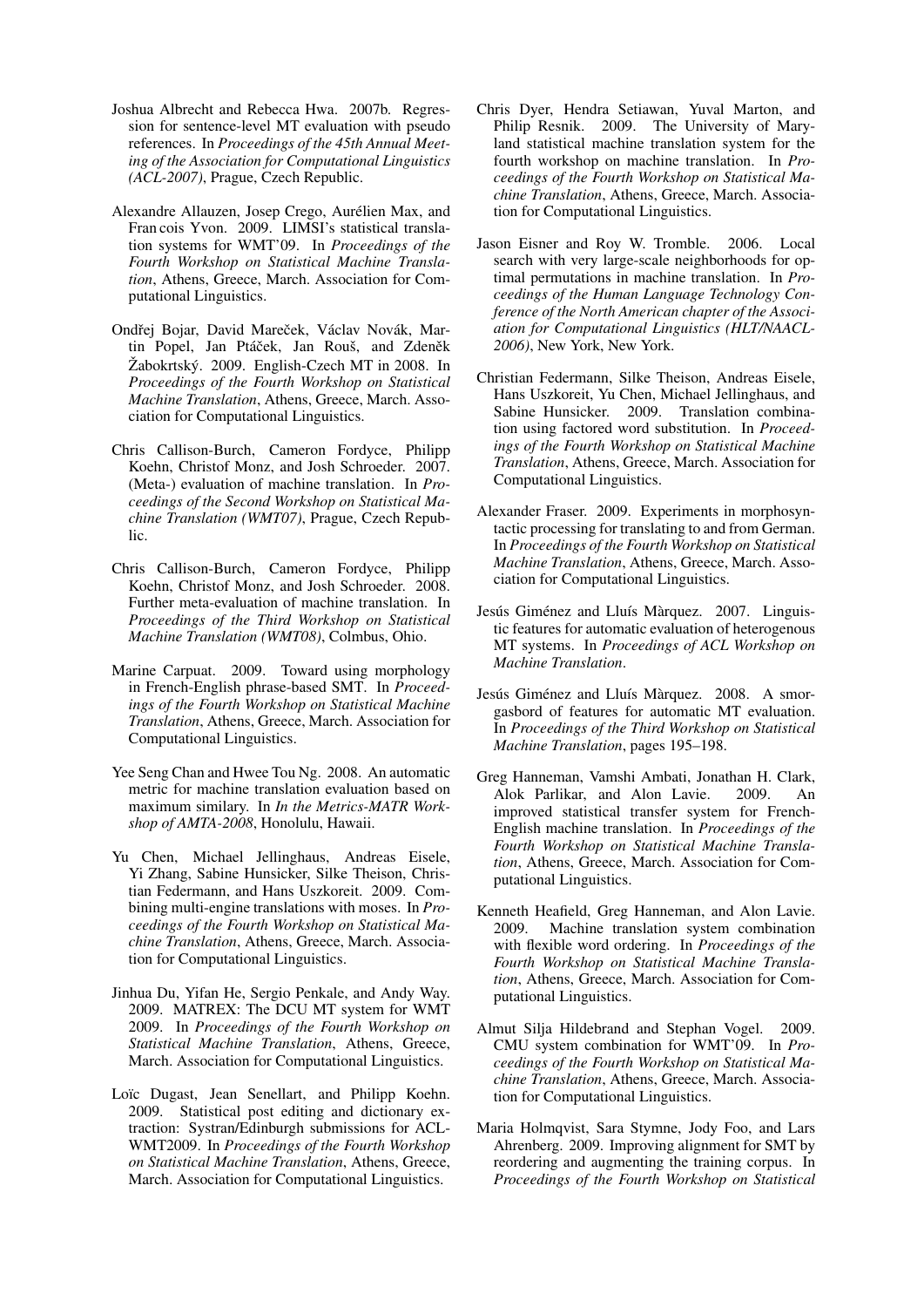*Machine Translation*, Athens, Greece, March. Association for Computational Linguistics.

- Philipp Koehn and Barry Haddow. 2009. Edinburgh's submission to all tracks of the WMT2009 shared task with reordering and speed improvements to Moses. In *Proceedings of the Fourth Workshop on Statistical Machine Translation*, Athens, Greece, March. Association for Computational Linguistics.
- Philipp Koehn and Christof Monz. 2006. Manual and automatic evaluation of machine translation between European languages. In *Proceedings of NAACL 2006 Workshop on Statistical Machine Translation*, New York, New York.
- Philipp Koehn, Nicola Bertoldi, Ondrej Bojar, Chris Callison-Burch, Alexandra Constantin, Brooke Cowan, Chris Dyer, Marcello Federico, Evan Herbst, Hieu Hoang, Christine Moran, Wade Shen, and Richard Zens. 2007. Open source toolkit for statistical machine translation: Factored translation models and confusion network decoding. CLSP Summer Workshop Final Report WS-2006, Johns Hopkins University.
- Kamil Kos and Ondřej Bojar. 2009. Evaluation of Machine Translation Metrics for Czech as the Target Language. *Prague Bulletin of Mathematical Linguistics*, 92. in print.
- Alex Kulesza and Stuart M. Shieber. 2004. A learning approach to improving sentence-level MT evaluation. In *Proceedings of the 10th International Conference on Theoretical and Methodological Issues in Machine Translation*, Baltimore, MD, October 4–6.
- J. Richard Landis and Gary G. Koch. 1977. The measurement of observer agreement for categorical data. *Biometrics*, 33:159–174.
- Gregor Leusch and Hermann Ney. 2008. BLEUSP, PINVWER, CDER: Three improved MT evaluation measures. In *In the Metrics-MATR Workshop of AMTA-2008*, Honolulu, Hawaii.
- Gregor Leusch, Evgeny Matusov, and Hermann Ney. 2009. The RWTH system combination system for WMT 2009. In *Proceedings of the Fourth Workshop on Statistical Machine Translation*, Athens, Greece, March. Association for Computational Linguistics.
- Zhifei Li, Chris Callison-Burch, Chris Dyer, Juri Ganitkevitch, Sanjeev Khudanpur, Lane Schwartz, Wren Thornton, Jonathan Weese, and Omar Zaidan. 2009. Joshua: An open source toolkit for parsingbased machine translation. In *Proceedings of the Fourth Workshop on Statistical Machine Translation*, Athens, Greece, March. Association for Computational Linguistics.
- Chin-Yew Lin and Franz Josef Och. 2004. Automatic evaluation of machine translation quality using longest common subsequence and skip-bigram statistics. In *Proceedings of the 42nd Annual Meeting of the Association for Computational Linguistics (ACL-2004)*, Barcelona, Spain.
- Robert C. Moore. 2002. Fast and accurate sentence alignment of bilingual corpora. In *Proceedings of the 5th Biennial Conference of the Association for Machine Translation in the Americas (AMTA-2002)*, Tiburon, California.
- Preslav Nakov and Hwee Tou Ng. 2009. NUS at WMT09: Domain adaptation experiments for English-Spanish machine translation of news commentary text. In *Proceedings of the Fourth Workshop on Statistical Machine Translation*, Athens, Greece, March. Association for Computational Linguistics.
- Jan Niehues, Teresa Herrmann, Muntsin Kolss, and Alex Waibel. 2009. The Universität Karlsruhe translation system for the EACL-WMT 2009. In *Proceedings of the Fourth Workshop on Statistical Machine Translation*, Athens, Greece, March. Association for Computational Linguistics.
- NIST. 2008. Evaluation plan for gale go/no-go phase 3 / phase 3.5 translation evaluations. June 18, 2008.
- Attila Novák. 2009. Morphologic's submission for the WMT 2009 shared task. In *Proceedings of the Fourth Workshop on Statistical Machine Translation*, Athens, Greece, March. Association for Computational Linguistics.
- Sebastian Pado, Michel Galley, Dan Jurafsky, and Christopher D. Manning. 2009. Machine translation evaluation with textual entailment features. In *Proceedings of the Fourth Workshop on Statistical Machine Translation*, Athens, Greece, March. Association for Computational Linguistics.
- Kishore Papineni, Salim Roukos, Todd Ward, and Wei-Jing Zhu. 2002. Bleu: A method for automatic evaluation of machine translation. In *Proceedings of the 40th Annual Meeting of the Association for Computational Linguistics (ACL-2002)*, Philadelphia, Pennsylvania.
- Michael Paul, Andrew Finch, and Eiichiro Sumita. 2009. NICT@WMT09: Model adaptation and transliteration for Spanish-English SMT. In *Proceedings of the Fourth Workshop on Statistical Machine Translation*, Athens, Greece, March. Association for Computational Linguistics.
- Maja Popovic and Hermann Ney. 2009. Syntaxoriented evaluation measures for machine translation output. In *Proceedings of the Fourth Workshop on Statistical Machine Translation*, Athens, Greece, March. Association for Computational Linguistics.
- Maja Popovic, David Vilar, Daniel Stein, Evgeny Matusov, and Hermann Ney. 2009. The RWTH machine translation system for WMT 2009. In *Proceedings of the Fourth Workshop on Statistical Machine Translation*, Athens, Greece, March. Association for Computational Linguistics.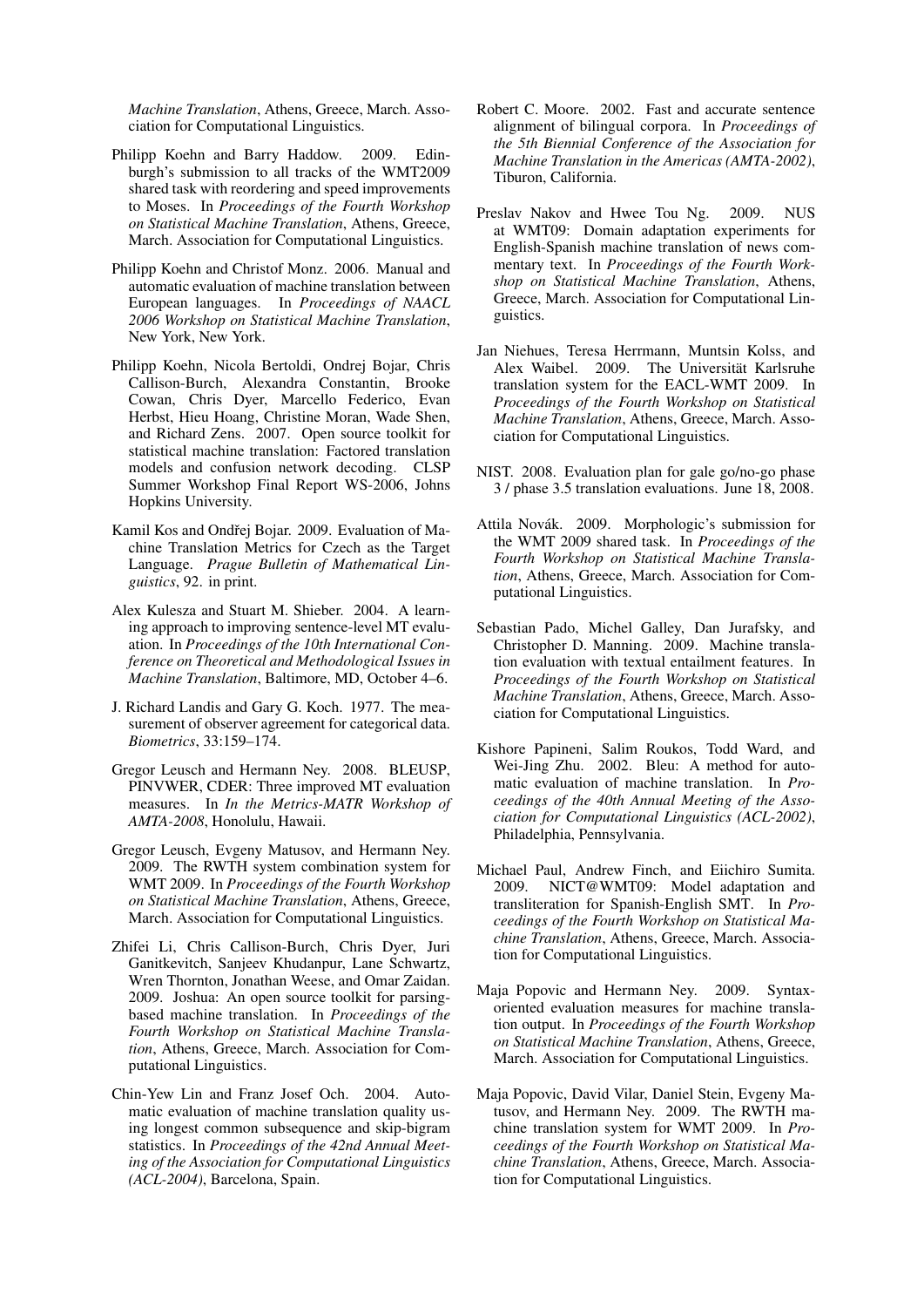- Mark Przybocki, Kay Peterson, and Sebastien Bronsart. 2008. Official results of the NIST 2008 "Metrics for MAchine TRanslation" challenge (MetricsMATR08). http://nist.gov/speech/tests/metricsmatr/2008/results/.
- Jose A. R. Fonollosa, Maxim Khalilov, Marta R. Costa- ´ jussá, José B. Mariño, Carlos A. Henráquez Q., Adolfo Hernández H., and Rafael E. Banchs. 2009. The TALP-UPC phrase-based translation system for EACL-WMT 2009. In *Proceedings of the Fourth Workshop on Statistical Machine Translation*, Athens, Greece, March. Association for Computational Linguistics.
- Antti-Veikko Rosti, Bing Zhang, Spyros Matsoukas, and Richard Schwartz. 2009. Incremental hypothesis alignment with flexible matching for building confusion networks: BBN system description for WMT09 system combination task. In *Proceedings of the Fourth Workshop on Statistical Machine Translation*, Athens, Greece, March. Association for Computational Linguistics.
- Josh Schroeder, Trevor Cohn, and Philipp Koehn. 2009. Word lattices for multi-source translation. In *12th Conference of the European Chapter of the Association for Computational Linguistics (EACL-2009)*, Athens, Greece.
- Holger Schwenk, Sadaf Abdul Rauf, Loic Barrault, and Jean Senellart. 2009. SMT and SPE machine translation systems for WMT'09. In *Proceedings of the Fourth Workshop on Statistical Machine Translation*, Athens, Greece, March. Association for Computational Linguistics.
- Matthew Snover, Bonnie Dorr, Richard Schwartz, Linnea Micciulla, and John Makhoul. 2006. A study of translation edit rate with targeted human annotation. In *Proceedings of the 7th Biennial Conference of the Association for Machine Translation in the Americas (AMTA-2006)*, Cambridge, Massachusetts.
- Matthew Snover, Nitin Madnani, Bonnie Dorr, and Richard Schwartz. 2009. Fluency, adequacy, or HTER? exploring different human judgments with a tunable MT metric. In *Proceedings of the Fourth Workshop on Statistical Machine Translation*, Athens, Greece, March. Association for Computational Linguistics.
- David Talbot and Miles Osborne. 2007. Smoothed Bloom filter language models: Tera-scale lms on the cheap. In *Proceedings of the 2007 Joint Conference on Empirical Methods in Natural Language Processing and Computational Natural Language Learning (EMNLP-CoNLL)*, Prague, Czech Republic.
- Eric Wehrli, Luka Nerima, and Yves Scherrer. 2009. Deep linguistic multilingual translation and bilingual dictionaries. In *Proceedings of the Fourth Workshop on Statistical Machine Translation*, Athens, Greece, March. Association for Computational Linguistics.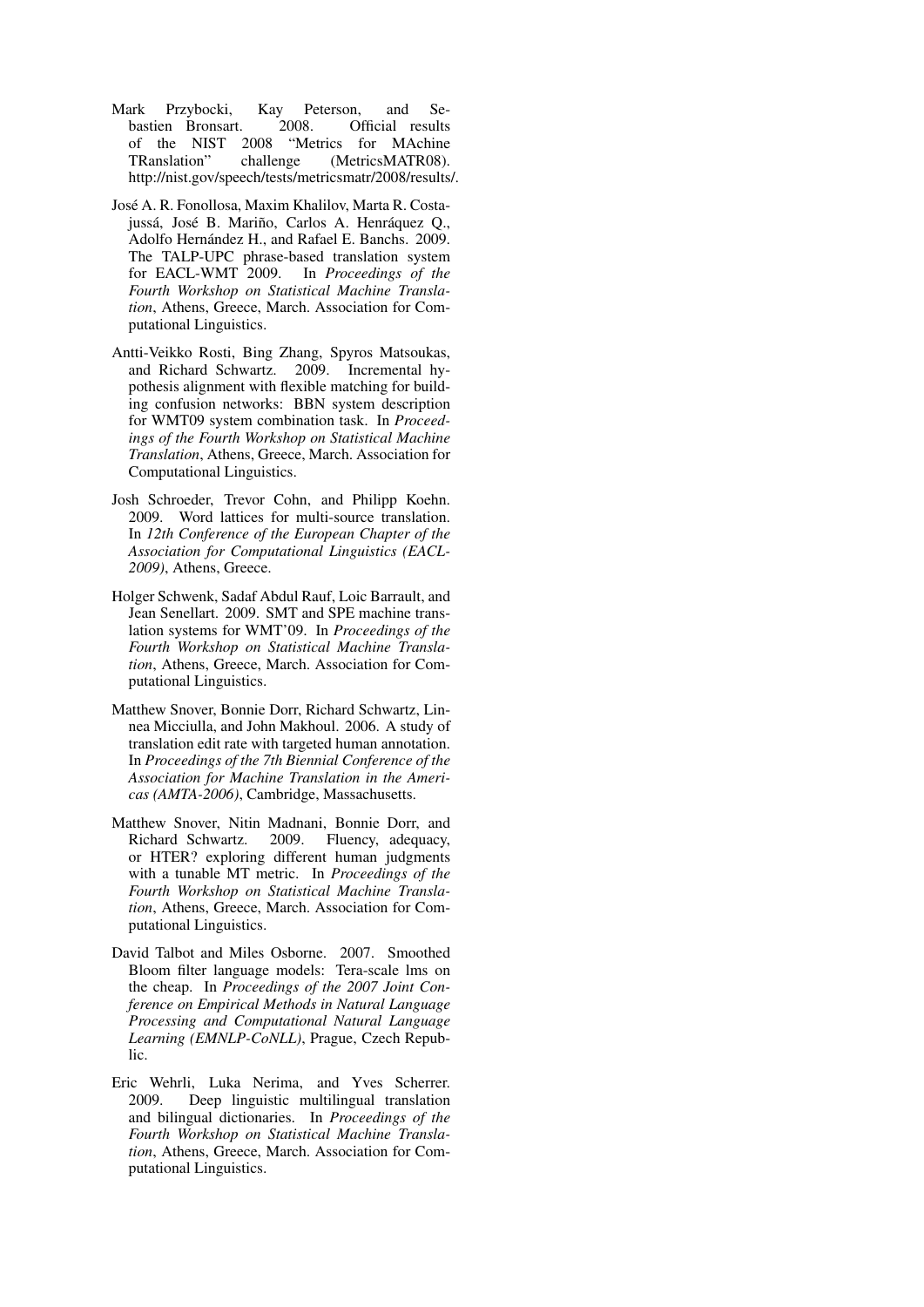## A Pairwise system comparisons by human judges

Tables 14–24 show pairwise comparisons between systems for each language pair. The numbers in each of the tables' cells indicate the percentage of times that the system in that column was judged to be better than the system in that row. Bolding indicates the winner of the two systems. The difference between 100 and the sum of the complimentary cells is the percent of time that the two systems were judged to be equal.

Because there were so many systems and data conditions the significance of each pairwise comparison needs to be quantified. We applied the Sign Test to measure which comparisons indicate genuine differences (rather than differences that are attributable to chance). In the following tables  $\star$  indicates statistical significance at  $p \le 0.10$ ,  $\dagger$  indicates statistical significance at  $p \le 0.05$ , and  $\dagger$  indicates statistical significance at  $p \leq 0.01$ , according to the Sign Test.

# B Automatic scores

Tables 26 and 25 give the automatic scores for each of the systems.

|                            | GENEVA                              | GOOGLE                 | <b>IHU-TROMBLE</b> | ПLI              | RBMT1            | RBMT <sub>2</sub> | RBMT3           | RBMT4            | RBMT5                     | <b>RWTH</b>          | STUTTGART        | <b>SYSTRAN</b>   | UEDIN            | UKA             | UMD              | <b>USAAR</b>     | BBN-COMBO        | CMU-COMBO        | CMU-COMBO-HYPOSEL       | RWTH-COMBO                | USAAR-COMBO      |
|----------------------------|-------------------------------------|------------------------|--------------------|------------------|------------------|-------------------|-----------------|------------------|---------------------------|----------------------|------------------|------------------|------------------|-----------------|------------------|------------------|------------------|------------------|-------------------------|---------------------------|------------------|
| <b>GENEVA</b>              |                                     | $.76^{\ddagger}$       | $.08^{\ddagger}$   | $.63^{\dagger}$  | .54              | $.69^{\dagger}$   | $.73^+$         | $.83^{\ddagger}$ | $.78^{\ddagger}$          | $.49*$               | $.77^{\ddagger}$ | $.75^{\ddagger}$ | .74‡             | $.57^{\dagger}$ | .74‡             | .69‡             | $.75^{\ddagger}$ | $.84^{\ddagger}$ | .60                     | $.84^{\ddagger}$          | $.71^{\ddagger}$ |
| GOOGLE                     | $.15^{\ddagger}$                    |                        | $.03^{\ddagger}$   | $.23^{\dagger}$  | .50              | .43               | $.24^{\dagger}$ | .39              | .42                       | .39                  | .43              | .33              | $.27*$           | $.29*$          | .38              | .48              | $.57*$           | .44              | .32                     | .35                       | .36              |
| JHU-TROMBLE                | $.75^{\ddagger}$<br>$.29^{\dagger}$ | $.90^{\ddagger}$       | $.12^{\ddagger}$   | $.77^{\ddagger}$ | $.81^{\ddagger}$ | $.84^{\ddagger}$  | ‡91.            | $.94^{\ddagger}$ | $.88^{\ddagger}$          | $.79^{\ddagger}$     | $.83^{\ddagger}$ | $.83^{\ddagger}$ | $.93^{\ddagger}$ | .89‡            | $.92^{\ddagger}$ | $.90^{\ddagger}$ | $.94^{\ddagger}$ | $.90^{\ddagger}$ | $.95^{\ddagger}$        | $.91^{\ddagger}$          | $.83^{\ddagger}$ |
| LIU                        | .32                                 | $.65^{\dagger}$<br>.43 | $.11^{\ddagger}$   |                  | .49              | .63<br>.42        | $.63*$          | .57<br>.50       | $.63*$<br>$.61^{\dagger}$ | .41<br>.34           | .49              | .46<br>.58       | .50<br>.51       | .49             | .50              | .41              | .66              | .53<br>.53       | $.59^{\ddagger}$<br>.49 | $.62$ <sup>1</sup><br>.58 | .53<br>.54       |
| RBMT1                      | $.25^{\dagger}$                     | .46                    | $.09^{\ddagger}$   | .46<br>.37       | .45              |                   | .46<br>.33      | .45              | 23.                       | $\cdot$ <sup>3</sup> | .46<br>.28       | .47              | .42              | .42<br>$.31*$   | .42<br>.34       | .56<br>.39       | .47<br>.49       |                  |                         | .32                       |                  |
| RBMT <sub>2</sub><br>RBMT3 | $.17^{\ddagger}$                    | .591                   | $.02^{\ddagger}$   | $.26*$           | .35              | .46               |                 | .27              | .45                       | .27                  | .36              | .46              | .42              | .43             | $.26*$           | .49              | .4               | .61<br>.48       | $\mathcal{A}$<br>.58    | .29                       | $.29*$<br>.31    |
| RBMT4                      | $.12^{\ddagger}$                    | .47                    | $.07^{\ddagger}$   | .37              | $\cdot$ 4        | .45               | .52             |                  | $.60*$                    | .39                  | .39              | .45              | .39              | $.31*$          | $.29^{\circ}$    | .44              | .54              | .45              | .37                     | .43                       | .30              |
| RBMT5                      | $.13^{\ddagger}$                    | .34                    | $.07^{\ddagger}$   | $.30*$           | $.24^{\dagger}$  | $.57^{\dagger}$   | .41             | $.29*$           |                           | .31                  | .50              | .34              | .3               | .281            | .43              | .30              | .49              | .57              | .3                      | .49                       | .21              |
| <b>RWTH</b>                | $.21*$                              | .55                    | $.10^{\ddagger}$   | .41              | .49              | .55               | .46             | .46              | .60                       |                      | .44              | .57              | .48              | $.51*$          | .41              | .56              | $.64^{\ddagger}$ | .54              | $.56*$                  | $.74^{\ddagger}$          | .59*             |
| <b>STUTTGART</b>           | $.17^{\ddagger}$                    | .43                    | $.13^{\ddagger}$   | .39              | .43              | .55               | .39             | .36              | .33                       | .34                  |                  | .38              | .42              | .52             | .42              | .49              | .49              | .28              | .35                     | .56                       | .46              |
| <b>SYSTRAN</b>             | $.11^{\ddagger}$                    | .63                    | $.06^{\ddagger}$   | .42              | .37              | .47               | .50             | .32              | .58                       | .34                  | .55              |                  | .36              | .44             | .35              | .43              | $.61^{\dagger}$  | .46              | .41                     | .33                       | .44              |
| <b>UEDIN</b>               | $.10^{\ddagger}$                    | $.50^*$                | $.03^{\ddagger}$   | .35              | .49              | .46               | .39             | .52              | .55                       | .29                  | .39              | .52              |                  | .35             | .33              | .42              | $.58^{\star}$    | .43              | .56                     | .59                       | .55              |
| UKA                        | $.29^{\dagger}$                     | $.58*$                 | $.04^{\ddagger}$   | .32              | .47              | $.63*$            | .55             | $.54*$           | .641                      | $.24*$               | .28              | .39              | .50              |                 | .29              | .50              | .48              | .36              | $.57*$                  | .45                       | .45              |
| <b>UMD</b>                 | $.16^{\ddagger}$                    | .53                    | $.08^{\ddagger}$   | .38              | .49              | .43               | $.63*$          | $.68^{\dagger}$  | .49                       | .38                  | .39              | .41              | .50              | .49             |                  | .46              | .54              | .44              | .38                     | .46                       | .50              |
| <b>USAAR</b>               | .19 $\ddagger$                      | .44                    | ‡.                 | .41              | .34              | .49               | $\mathcal{A}$   | .44              | .33                       | .36                  | .33              | .45              | .39              | .32             | .41              |                  | .46              | .41              | .31                     | .42                       | .11              |
| <b>BBN-COMBO</b>           | $.14^{\ddagger}$                    | $.31*$                 | $.06^{\ddagger}$   | $.26^{\dagger}$  | .44              | .44               | .48             | .36              | .38                       | $.23^{\ddagger}$     | .35              | $.26^{\dagger}$  | $.29*$           | .34             | .36              | .37              |                  | .32              | $.23^{\dagger}$         | .38                       | .32              |
| CMU-COMBO                  | $.10^{\ddagger}$                    | .36                    | $.07^{\ddagger}$   | .37              | .37              | .36               | .48             | .40              | .30                       | .28                  | .53              | .41              | .4               | .43             | .28              | .34              | .50              |                  | .33                     | .53                       | .44              |
| CMU-COMBO-H                | .3                                  | .46                    | ŧ                  | $.10^{1}$        | .39              | .43               | .40             | .48              | .57                       | $.27*$               | .41              | .47              | .28              | $.26*$          | .38              | .49              | $.65^{\dagger}$  | .46              |                         | .41                       | .47              |
| RWTH-COMBO                 | $.06^{\ddagger}$                    | .38                    | ŧ                  | $.19^{\dagger}$  | .36              | .54               | .43             | .43              | .30                       | $.10^{\ddagger}$     | .33              | .56              | 221.             | .27             | .23              | .42              | .32              | .31              | .41                     |                           | .29              |
| <b>USAAR-COMBO</b>         | $.20^{\ddagger}$                    | .55                    | $.17^{\ddagger}$   | $\cdot$ 3        | .39              | $.57*$            | .45             | .59              | .32                       | $.27*$               | .33              | .47              | .32              | .33             | .27              | .16              | .55              | .44              | .4                      | .50                       |                  |
| $>$ OTHERS                 | $\overline{.22}$                    | $\overline{.51}$       | .06                | .38              | .44              | .52               | .49             | .49              | .50                       | 33                   | .44              | .48              | .44              | .42             | .41              | .47              | .56              | .48              | .46                     | .51                       | .43              |
| $>=$ OTHERS                | .33                                 | .65                    | .13                | .50              | .54              | .64               | .64             | .62              | .66                       | .50                  | .61              | .60              | .59              | .58             | .56              | .65              | .68              | .63              | .62                     | .70                       | .62              |

Table 14: Sentence-level ranking for the WMT09 German-English News Task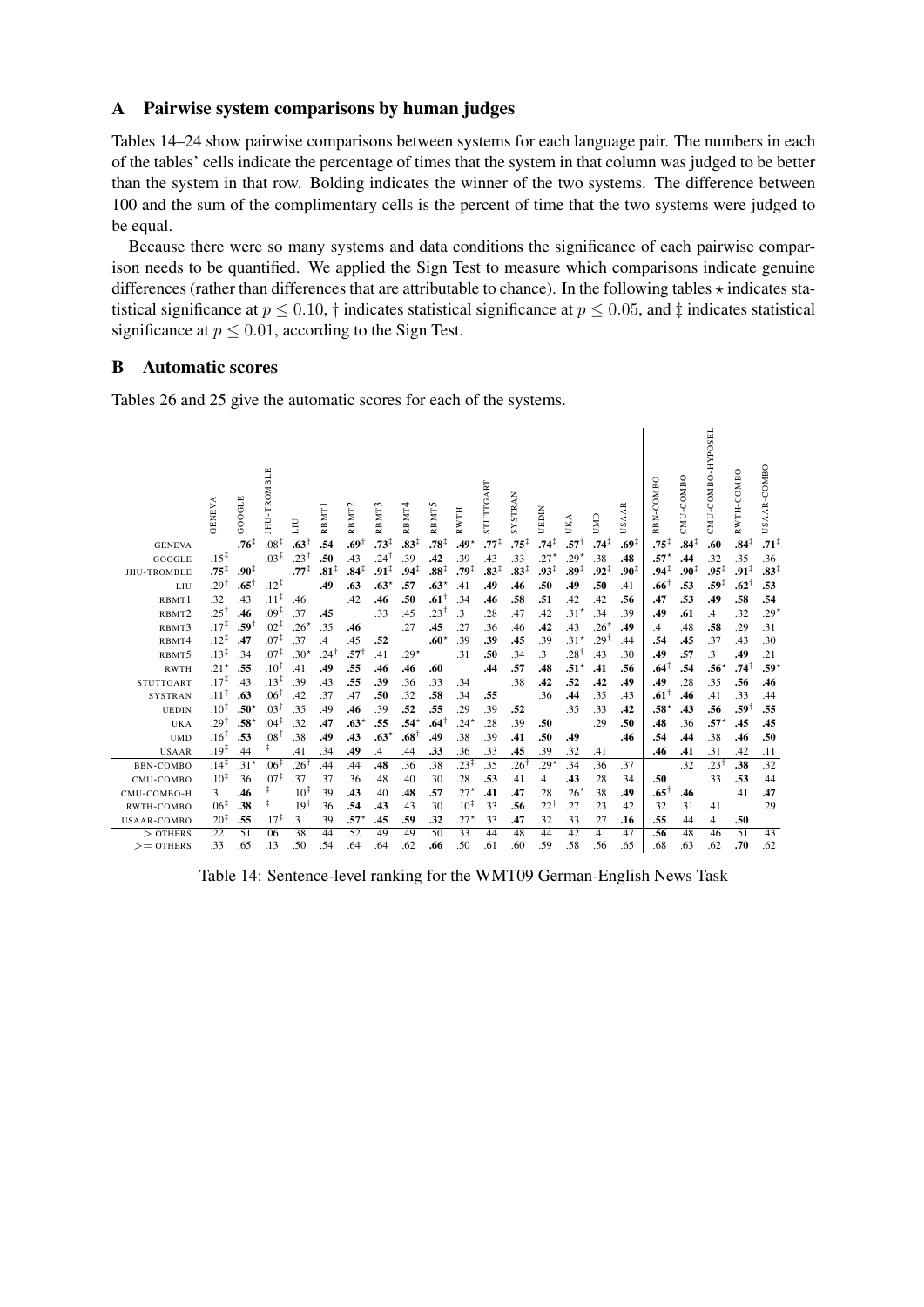|                    | GOOGLE          | ΠI               | RBMT <sub>1</sub> | RBMT <sub>2</sub> | RBMT3            | RBMT4            | RBMT5            | <b>RWTH</b>      | STUTTGART        | UEDIN            | UKA              | <b>USAAR</b>     | USAAR-COMBO      |
|--------------------|-----------------|------------------|-------------------|-------------------|------------------|------------------|------------------|------------------|------------------|------------------|------------------|------------------|------------------|
| GOOGLE             |                 | $.34^{\dagger}$  | .56               | .51               | $.55^{\dagger}$  | .44              | $.56^{\dagger}$  | .37              | .41              | .42              | .45              | .45              | .43              |
| LIU                | $.58^{\dagger}$ |                  | $.62^{\ddagger}$  | $.55^{\dagger}$   | $.55*$           | $.61^{\ddagger}$ | $.59^{\dagger}$  | .37              | .38              | .47              | .43              | $.58^{\dagger}$  | .44              |
| RBMT1              | .39             | $.33^{\ddagger}$ |                   | $.56^{\dagger}$   | .44              | $.50^*$          | $.57^{\dagger}$  | .41              | $.32^{\ddagger}$ | $.37*$           | $.35^{\dagger}$  | .45              | .42              |
| RBMT2              | .35             | $.34^{\dagger}$  | $.34^{\dagger}$   |                   | .43              | $.37*$           | .40              | $.25^{\ddagger}$ | $.25^{\ddagger}$ | $.31^{\ddagger}$ | $.36^{\dagger}$  | $.37*$           | $.32^{\dagger}$  |
| RBMT3              | $.31^{\dagger}$ | $.35*$           | .41               | .35               |                  | $.37*$           | .41              | $.24^{\ddagger}$ | $.25^{\ddagger}$ | $.33^{\ddagger}$ | .43              | .49              | $.36*$           |
| RBMT4              | .48             | $.33^{\ddagger}$ | $.33*$            | $.56*$            | $.55*$           |                  | .47              | .37              | $.35^{\dagger}$  | $.34^{\ddagger}$ | .45              | .44              | .38              |
| RBMT5              | $.36^{\dagger}$ | $.35^{\dagger}$  | $.33^{\dagger}$   | .50               | .53              | .33              |                  | $.36^{\dagger}$  | $.32^{\ddagger}$ | $.35^{\dagger}$  | $.31^{\ddagger}$ | $.25^{\ddagger}$ | $.32^{\ddagger}$ |
| <b>RWTH</b>        | .51             | .46              | .50               | .60 <sup>‡</sup>  | $.65^{\ddagger}$ | .51              | $.60^{\dagger}$  |                  | .38              | .47              | .48              | .52              | .54              |
| <b>STUTTGART</b>   | .50             | .47              | $.62^{\ddagger}$  | $.65^{\ddagger}$  | .64 <sup>†</sup> | $.57^+$          | $.62^{\ddagger}$ | .46              |                  | $.52^{\dagger}$  | $.54^{\dagger}$  | $.66^{\ddagger}$ | .53              |
| <b>UEDIN</b>       | .50             | .37              | $.53*$            | $.64^{\ddagger}$  | $.62^{\ddagger}$ | $.60^{\ddagger}$ | $.55^{\dagger}$  | .45              | $.28^{\dagger}$  |                  | .41              | .53              | .35              |
| UKA                | .47             | .42              | $.57^{\dagger}$   | $.58^{\dagger}$   | .46              | .44              | $.62^{\ddagger}$ | .35              | $.32^{\dagger}$  | .36              |                  | .46              | .41              |
| <b>USAAR</b>       | .46             | $.36^{\dagger}$  | .46               | $.55*$            | .42              | .42              | $.48^{\ddagger}$ | .42              | $.28^{\ddagger}$ | .39              | .44              |                  | .41              |
| <b>USAAR-COMBO</b> | .37             | .45              | .54               | $.55^{\dagger}$   | $.55*$           | .53              | $.61^{\ddagger}$ | .39              | .40              | .39              | .46              | .52              |                  |
| $>$ OTHERS         | .44             | .38              | .48               | .55               | .53              | .47              | .54              | .37              | .33              | .39              | .42              | .48              | .41              |
| $>=$ OTHERS        | .54             | .49              | .57               | .66               | .64              | .58              | .64              | .48              | .43              | .51              | .54              | .58              | .52              |

Table 15: Sentence-level ranking for the WMT09 English-German News Task

|              | GOOGLE           | <b>NICT</b><br>$.21^{\ddagger}$ | RBMT1           | RBMT3           | RBMT4            | RBMT5            | <b>RWTH</b>      | TALP-UPC         | UEDIN            | <b>USAAR</b><br>$.25^{\ddagger}$ | BBN-COMBO        | CMU-COMBO        | USAAR-COMBO      |
|--------------|------------------|---------------------------------|-----------------|-----------------|------------------|------------------|------------------|------------------|------------------|----------------------------------|------------------|------------------|------------------|
| GOOGLE       |                  |                                 | .40             | .40             | .41              | .38              | $.23^{\ddagger}$ | .35              | $.31^{\dagger}$  |                                  | .36              | .14              | .21              |
| <b>NICT</b>  | $.74^{\ddagger}$ |                                 | .52             | .53             | $.63^{\ddagger}$ | $.64^{\ddagger}$ | $.55^{\dagger}$  | $.61^{\ddagger}$ | $.65^{\ddagger}$ | $.59^{\dagger}$                  | $.62^{\ddagger}$ | $.78^{\ddagger}$ | $.66^{\ddagger}$ |
| RBMT1        | .56              | .40                             |                 | .34             | .44              | .46              | .35              | .48              | .42              | .42                              | $.57^{\dagger}$  | .52              | .54              |
| RBMT3        | .40              | .39                             | .40             |                 | .34              | .36              | .42              | $\mathcal{A}$    | .55              | .50                              | $.57*$           | .48              | $.62^{\dagger}$  |
| RBMT4        | .55              | $.32^{\ddagger}$                | .41             | .46             |                  | .47              | .39              | .49              | .49              | .48                              | .54              | $.57*$           | .54              |
| RBMT5        | .54              | $.30^{\ddagger}$                | .35             | .44             | .38              |                  | .45              | .50              | .49              | .23                              | .51              | .51              | .66 <sup>†</sup> |
| <b>RWTH</b>  | $.64^{\ddagger}$ | $.29^{\dagger}$                 | .50             | .53             | .53              | .49              |                  | .42              | .46              | .43                              | .44              | .51              | $.58^{\ddagger}$ |
| TALP-UPC     | .48              | $.24^{\ddagger}$                | .44             | .47             | .41              | .36              | .39              |                  | .36              | $.32*$                           | .47              | .45              | .50              |
| <b>UEDIN</b> | $.61^{\dagger}$  | $.16^{\ddagger}$                | .48             | .42             | .41              | .46              | .44              | .43              |                  | .44                              | .49              | .51              | .41              |
| <b>USAAR</b> | $.69^{\ddagger}$ | $.28^{\dagger}$                 | .47             | .44             | .38              | .35              | .43              | $.60*$           | .48              |                                  | $.64^{\dagger}$  | $.58^{\ddagger}$ | $.56*$           |
| BBN-COMBO    | .35              | $.20^{+}$                       | $.32^{\dagger}$ | $.36*$          | .39              | .37              | .36              | .39              | .32              | $.31^{\dagger}$                  |                  | .50              | .40              |
| CMU-COMBO    | .19              | $.15^{\ddagger}$                | .33             | .39             | $.32*$           | .37              | .36              | .31              | .37              | $.21^{\ddagger}$                 | .35              |                  | .31              |
| USAAR-COMBO  | .23              | $.20^{\ddagger}$                | .42             | $.31^{\dagger}$ | .39              | $.25^{\ddagger}$ | $.27^{\ddagger}$ | .35              | .35              | $.32*$                           | .36              | .29              |                  |
| $>$ OTHERS   | .50              | .26                             | .42             | .42             | .42              | .42              | .39              | .44              | .43              | .37                              | .49              | .49              | .50              |
| $>=$ OTHERS  | .70              | .37                             | .55             | .55             | .53              | .55              | .51              | .59              | .56              | .51                              | .64              | .70              | .69              |

Table 16: Sentence-level ranking for the WMT09 Spanish-English News Task

|              | GOOGLE           | NUS              | RBMT <sup>1</sup> | RBMT3            | RBMT4            | RBMT5            | <b>RWTH</b>      | TALP-UPC         | UEDIN            | USAAR            | USAAR-COMBO      |
|--------------|------------------|------------------|-------------------|------------------|------------------|------------------|------------------|------------------|------------------|------------------|------------------|
| GOOGLE       |                  | .39              | $.21^{\ddagger}$  | .49              | .36              | .48              | $.34*$           | .39              | .33              | $.36*$           | .21              |
| <b>NUS</b>   | .50              |                  | $.11^{\ddagger}$  | $.62^{\dagger}$  | .51              | .51              | .35              | .25              | .47              | .36              | .43              |
| RBMT1        | $.76^{\ddagger}$ | $.80^{\ddagger}$ |                   | $.79^{\ddagger}$ | $.79^{\ddagger}$ | $.83^{\ddagger}$ | $.64^{\ddagger}$ | $.76^{\ddagger}$ | $.80^{\ddagger}$ | $.67^{\ddagger}$ | $.64^{\ddagger}$ |
| RBMT3        | .42              | $.31^{\dagger}$  | $.16^{\ddagger}$  |                  | $.30*$           | .43              | .34              | $.29^{\ddagger}$ | .56              | $.24^{\ddagger}$ | .32              |
| RBMT4        | .47              | .32              | $.11^{\ddagger}$  | $.52*$           |                  | .49              | .38              | .36              | .51              | .39              | .38              |
| RBMT5        | .42              | .40              | $.11^{\ddagger}$  | .49              | .35              |                  | $.31^{\dagger}$  | .39              | .47              | $.18^{\dagger}$  | .47              |
| <b>RWTH</b>  | $.59*$           | .52              | $.26^{\ddagger}$  | .54              | .51              | $.61^{\dagger}$  |                  | .46              | $.56^{\dagger}$  | .39              | $.55^{\dagger}$  |
| TALP-UPC     | .49              | .41              | $.17^{\ddagger}$  | $.63^{\ddagger}$ | .52              | .51              | .29              |                  | $.45*$           | .39              | .41              |
| <b>UEDIN</b> | .50              | .32              | $.17^{\ddagger}$  | .36              | .37              | .46              | $.30^{\dagger}$  | $.29*$           |                  | $.32^{\dagger}$  | .36              |
| <b>USAAR</b> | $.58*$           | .56              | $.23^{\ddagger}$  | $.67^{\ddagger}$ | .53              | $.47^{\dagger}$  | .51              | .49              | $.61^{\dagger}$  |                  | $.58*$           |
| USAAR-COMBO  | .31              | .45              | $.21^{\ddagger}$  | .54              | .49              | .50              | $.30^{\dagger}$  | .43              | .43              | $.33*$           |                  |
| $>$ OTHERS   | .50              | .45              | .17               | .56              | .47              | .53              | .38              | .42              | .52              | .37              | .43              |
| $>=$ OTHERS  | .65              | .59              | .25               | .66              | .61              | .64              | .51              | .58              | .66              | .48              | .61              |

Table 17: Sentence-level ranking for the WMT09 English-Spanish News Task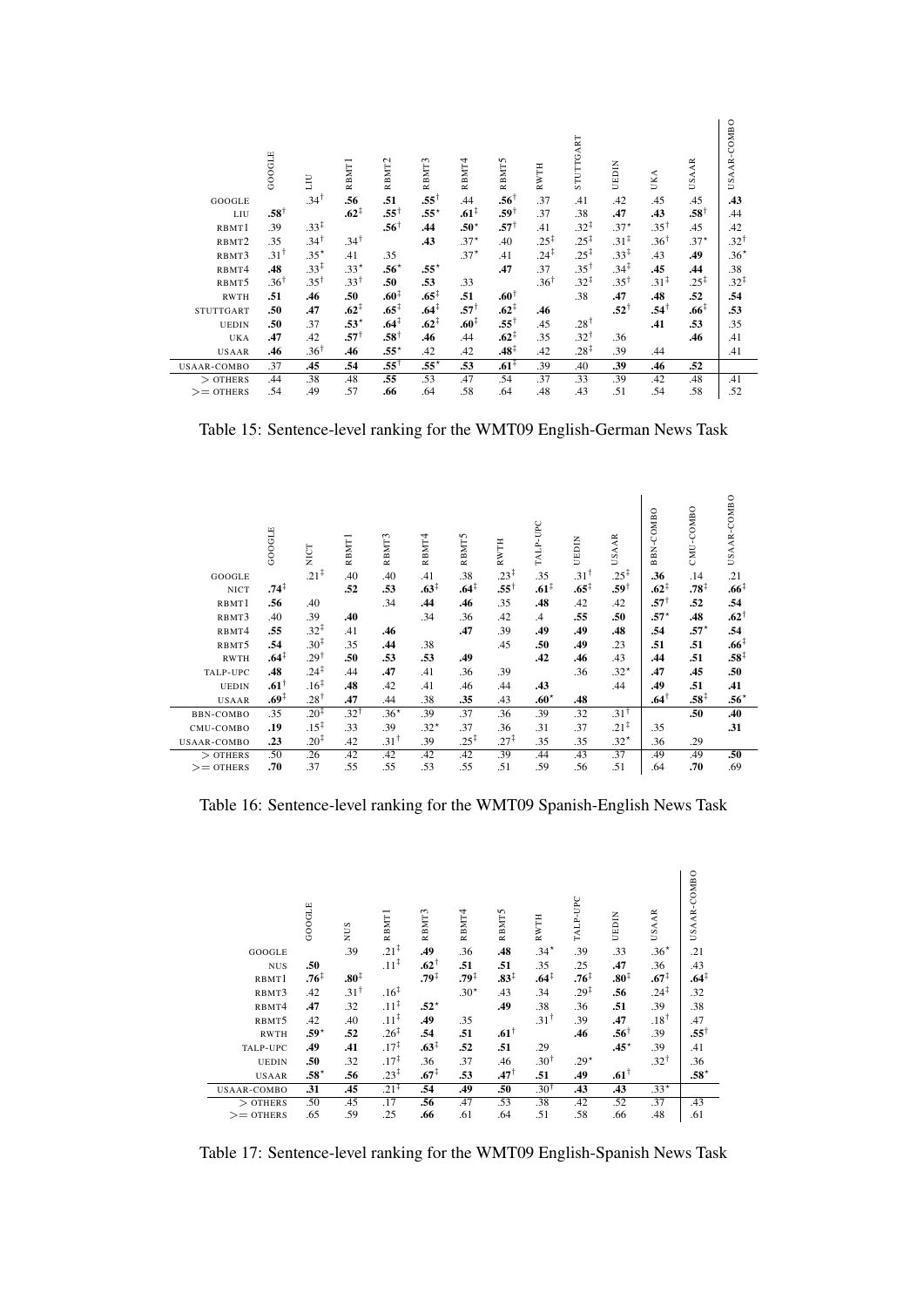| <b>CMU-STATXFER</b> | CMU-STATXFER     | COLUMBIA<br>.37  | DCU<br>.44       | <b>GENEVA</b><br>$.17^{\ddagger}$ | GOOGLE<br>$.63^{\dagger}$ | JНU<br>.47       | <b>LIMSI</b><br>.46 | LIUM-SYSTRAN<br>$.58^{\dagger}$ | RBMT1<br>.34     | 3<br>RBMT<br>.32 | RBMT <sup>4</sup><br>251. | n<br>RBMT<br>.42 | <b>RWTH</b><br>.48 | EDIN<br>ь<br>.46 | UKA<br>.28       | SAAR<br>Þ<br>.38 | <b>COMBO</b><br>BBN<br>$.58^{\ddagger}$ | CMU-COMBO<br>.47 | CMU-COMBO-HYPOSEL<br>.39 | DCU-COMBO<br>.41 | USAAR-COMBO<br>.35 |
|---------------------|------------------|------------------|------------------|-----------------------------------|---------------------------|------------------|---------------------|---------------------------------|------------------|------------------|---------------------------|------------------|--------------------|------------------|------------------|------------------|-----------------------------------------|------------------|--------------------------|------------------|--------------------|
| COLUMBIA            | .56              |                  | $.56*$           | .37                               | $.71^{\ddagger}$          | .48              | $.56^{\ddagger}$    | .35                             | .45              | $.28*$           | .38                       | .42              | .41                | .33              | .58              | .50              | $.64^{\dagger}$                         | .52              | $.64^{\dagger}$          | $.71^{\ddagger}$ | $.58^{\dagger}$    |
| DCU                 | .27              | $.29*$           |                  | $.15^{\ddagger}$                  | $.67^{\ddagger}$          | .45              | .33                 | .34                             | .29              | .31              | .29                       | $.27*$           | .24                | .37              | .211             | .39              | $.61^{\ddagger}$                        | $\mathcal{A}$    | .36                      | .37              | $\cdot$            |
| <b>GENEVA</b>       | $.76^{\ddagger}$ | .54              | $.73^{\ddagger}$ |                                   | $.71^{\ddagger}$          | $.65^{\ddagger}$ | $.73^{\ddagger}$    | $.62*$                          | $.66^{\ddagger}$ | $.76^{\ddagger}$ | .46                       | .79‡             | .57                | $.74^{\ddagger}$ | $.72^{\ddagger}$ | .67              | $.69^{\ddagger}$                        | .52              | $.71^{\ddagger}$         | $.67^{\ddagger}$ | $.64^{\dagger}$    |
| GOOGLE              | $.23^{\dagger}$  | $.17^{\ddagger}$ | $.12^{\ddagger}$ | $.13^{\ddagger}$                  |                           | $.21^{\ddagger}$ | .35                 | $.09^{\ddagger}$                | $.20^{\ddagger}$ | $.27^{\dagger}$  | $.31^{\dagger}$           | .44              | $.16^{\ddagger}$   | $.21^{\ddagger}$ | 33               | .27              | .28                                     | .30              | .34                      | .37              | $.16^{\ddagger}$   |
| JHU                 | .40              | .26              | .38              | $.22^{\ddagger}$                  | $.60^{\ddagger}$          |                  | .31                 | .44                             | .27              | .37              | $.29^{\dagger}$           | .41              | .33                | .37              | .48              | .48              | .53                                     | .47              | .31                      | .47              | .29                |
| LIMSI               | .4               | $.16^{\ddagger}$ | .38              | $.19^{\ddagger}$                  | .56                       | .49              |                     | .29                             | .37              | .27              | $.20^{\ddagger}$          | .38              | $.23*$             | .33              | .29              | .38              | $.61^{\dagger}$                         | .47              | .31                      | .36              | $.26*$             |
| LIUM-SYSTRAN        | $.23^{\dagger}$  | .30              | .42              | $.33*$                            | $.61^{\ddagger}$          | 27               | .45                 |                                 | .48              | .31              | .41                       | .44              | .32                | .35              | .41              | .39              | .541                                    | $.61^{\dagger}$  | .24                      | $.67^{\dagger}$  | .36                |
| RBMT1               | .53              | .23              | .42              | $.19^{\ddagger}$                  | $.57^{\ddagger}$          | .46              | .51                 | .45                             |                  | .47              | .33                       | .46              | .33                | .41              | .30              | .61              | $.77^{\ddagger}$                        | .51              | .41                      | .50              | .41                |
| RBMT3               | .57              | $.63*$           | .55              | $.15^{\ddagger}$                  | .69†                      | .44              | .57                 | .52                             | .41              |                  | $.22^{\ddagger}$          | .38              | .51                | .43              | .43              | .31              | $.57^*$                                 | .46              | .47                      | .38              | .55                |
| RBMT4               | $.58^{\dagger}$  | .35              | .51              | .36                               | $.67^{\dagger}$           | $.60^{\dagger}$  | $.63^{\ddagger}$    | .35                             | .41              | .59‡             |                           | .40              | .55                | .50              | $.71^{\ddagger}$ | .52              | $.63^{\dagger}$                         | $.65^{\dagger}$  | $.65^{\dagger}$          | $.66^{\dagger}$  | .38                |
| RBMT5               | .42              | .49              | $.54*$           | $.09^{\ddagger}$                  | .38                       | .49              | .49                 | .37                             | .27              | .29              | .34                       |                  | .38                | .39              | .51              | .18              | .42                                     | .58              | .48                      | .50              | $.60^{\ddagger}$   |
| <b>RWTH</b>         | .38              | .39              | .45              | .32                               | $.63^{\ddagger}$          | .46              | $.51^*$             | .34                             | .56              | .39              | .32                       | .52              |                    | .48              | .46              | .46              | $.66^{\ddagger}$                        | $.62^{\dagger}$  | $.61^{\ddagger}$         | .66 <sup>‡</sup> | .54*               |
| <b>UEDIN</b>        | .41              | .21              | .31              | $.19^{\ddagger}$                  | .68 <sup>‡</sup>          | .46              | .42                 | .35                             | .41              | .38              | .31                       | .46              | .33                |                  | .34              | .41              | .41                                     | .35              | .44                      | $.63^{\ddagger}$ | .37                |
| UKA                 | .40              | .31              | $.54^{\dagger}$  | $.19^{\ddagger}$                  | .51                       | .37              | .44                 | .33                             | .52              | .51              | $.17^{\ddagger}$          | .27              | .32                | .49              |                  | .34              | .39                                     | .53              | .36                      | .44              | .29                |
| <b>USAAR</b>        | .44              | .43              | .52              | $.26^{\dagger}$                   | $.62*$                    | .48              | .46                 | .30                             | .30              | .58              | $.17^{\dagger}$           | .24              | .44                | .47              | .41              |                  | $.65^{\ddagger}$                        | .52              | $.70^{\ddagger}$         | .55              | .41                |
| <b>BBN-COMBO</b>    | $.21^{\ddagger}$ | 21†              | $.12^{\ddagger}$ | $.23^{\ddagger}$                  | .26                       | .32              | 28†                 | $.23^{\dagger}$                 | $12^{\ddagger}$  | $26*$            | $.22^{\dagger}$           | .49              | $.09^{\ddagger}$   | .34              | .23              | $.19^{\ddagger}$ |                                         | .44              | 19†.                     | .28              | $.21^{\ddagger}$   |
| CMU-COMBO           | .41              | .36              | $\cdot$          | .28                               | .30                       | .35              | .47                 | 21,                             | .29              | .42              | .231                      | .31              | $.17^{\dagger}$    | .49              | .25              | .42              | .31                                     |                  | .37                      | .29              | .25                |
| CMU-COMBO-H         | .24              | $.21^{\dagger}$  | .38              | $.23^{\ddagger}$                  | .37                       | .39              | .31                 | .24                             | .31              | .41              | 281.                      | .31              | $.14^{\ddagger}$   | .33              | .34              | $.24^{\ddagger}$ | $.18^{\dagger}$                         | .3               |                          | .29              | .27                |
| DCU-COMBO           | .41              | $.13^{\ddagger}$ | .42              | $.20^{\ddagger}$                  | .37                       | .29              | .50                 | .19                             | .44              | .49              | $.23^{\dagger}$           | .46              | $.20^{\ddagger}$   | $.21^{\ddagger}$ | .37              | .39              | .31                                     | .26              | .46                      |                  | $.19^{\ddagger}$   |
| USAAR-COMBO         | .41              | $.25^{\dagger}$  | .18              | $.28^{\dagger}$                   | $.66^{\ddagger}$          | .53              | .52                 | .48                             | .41              | .38              | .53                       | $.17^{\ddagger}$ | $.21*$             | .42              | .42              | .47              | $.58^{\ddagger}$                        | .58              | .47                      | $.63^{\ddagger}$ |                    |
| $>$ OTHERS          | .40              | .31              | .41              | .23                               | .56                       | .43              | .46                 | .36                             | .37              | .41              | .30                       | .40              | .33                | .41              | .40              | .40              | .50                                     | .47              | .46                      | .49              | .36                |
| $>=$ OTHERS         | .58              | .5               | .66              | .34                               | .76                       | .62              | .65                 | .60                             | .56              | .54              | .47                       | .59              | .52                | .61              | .61              | .55              | .73                                     | .66              | .71                      | .67              | .57                |

Table 18: Sentence-level ranking for the WMT09 French-English News Task

|                    | DCU              | <b>GENEVA</b>    | GOOGLE           | <b>INSI</b>      | <b>SYSTRAN</b><br>LIUM- | Н<br>RBM <sup>'</sup> | $\sim$<br>RBMT | RBMT4           | RBMT5           | <b>RWTH</b>      | <b>STRAN</b><br>Σ | UEDIN            | UKA              | <b>AAR</b><br>S  | -COMBO<br>DCU    | USAAR-COMBO      |
|--------------------|------------------|------------------|------------------|------------------|-------------------------|-----------------------|----------------|-----------------|-----------------|------------------|-------------------|------------------|------------------|------------------|------------------|------------------|
| DCU                |                  | $.12^{+}$        | .39              | .47              | .44                     | .33                   | .44            | .27             | .45             | .24*             | .49               | .24              | .46              | $.26^{\dagger}$  | .39              | .33              |
| <b>GENEVA</b>      | $.62^{\ddagger}$ |                  | $.73^{\ddagger}$ | $.69^{\ddagger}$ | .80 <sup>‡</sup>        | $.50^*$               | $.71^+$        | $.50^*$         | $.52*$          | $.56^{\dagger}$  | .66 <sup>†</sup>  | .46‡             | $.56^{\ddagger}$ | .57              | $.74^{\ddagger}$ | $.84^{\ddagger}$ |
| GOOGLE             | .46              | $.15^{\ddagger}$ |                  | .28              | .42                     | .26                   | .44            | .26†            | .34             | $.29*$           | .44               | .24              | .32              | .29              | .36              | .32              |
| LIMSI              | .25              | $.16^{\ddagger}$ | .45              |                  | .48                     | $.23*$                | .43            | .30             | .45             | .27              | .42               | .34              | $\mathcal{A}$    | .36              | $.53^{\dagger}$  | .38              |
| LIUM-SYSTRAN       | .24              | $\ddagger$       | .45              | .32              |                         | $.17^{\dagger}$       | 29             | $.17^{\dagger}$ | $.21^{\dagger}$ | .38              | .29               | $.17^{\ddagger}$ | .35              | $.17^{\dagger}$  | .41              | .41              |
| RBMT1              | .39              | $.25*$           | .51              | $.51*$           | $.53^{\dagger}$         |                       | .46            | .40             | .29             | .52              | .36               | $.60*$           | $.63^{\ddagger}$ | .41              | .44              | $.60^{\dagger}$  |
| RBMT3              | .36              | $.11^{\ddagger}$ | .37              | .37              | .52                     | .24                   |                | $.25*$          | $.27*$          | .31              | .44               | .43              | .32              | $.27*$           | .53              | .44              |
| RBMT4              | .36              | $.19*$           | $.58^{\dagger}$  | .37              | $.57^+$                 | .23                   | $.61*$         |                 | .42             | .32              | .50               | .22              | .39              | .44              | .53              | $.56*$           |
| RBMT5              | .41              | $.17*$           | .53              | .39              | $.61^{\dagger}$         | .38                   | $.58*$         | .30             |                 | .41              | $.52*$            | .41              | .48              | .13              | .54              | .60              |
| <b>RWTH</b>        | .59*             | $.21^{\dagger}$  | $.63*$           | .50              | .47                     | .29                   | .44            | .37             | .31             |                  | .37               | .35              | .51              | $.16^{\dagger}$  | $.50^{\ddagger}$ | $.57^{\dagger}$  |
| <b>SYSTRAN</b>     | .35              | $.20^{\ddagger}$ | .33              | .39              | .38                     | .40                   | .22            | .29             | $.26*$          | .44              |                   | .47              | .33              | .32              | $.60*$           | .45              |
| <b>UEDIN</b>       | .38              | $.11^{\ddagger}$ | .41              | .28              | $.77^{\ddagger}$        | $.33*$                | .51            | .44             | .49             | .32              | .37               |                  | .30              | .31              | .56              | $.56^{\ddagger}$ |
| <b>UKA</b>         | .36              | $.09^{\ddagger}$ | .46              | $\mathcal{A}$    | .45                     | $.23^{\ddagger}$      | .50            | .39             | .29             | .29              | .47               | .26              |                  | $.19^{\ddagger}$ | .41              | $.56^{\dagger}$  |
| <b>USAAR</b>       | $.66^{\dagger}$  | .27              | .52              | .49              | $.70^{\dagger}$         | .31                   | $.61*$         | .29             | .32             | $.64^{\dagger}$  | .62               | .51              | $.61^{\ddagger}$ |                  | $.76^{\ddagger}$ | $.65^{\ddagger}$ |
| DCU-COMBO          | .32              | $.11^{\ddagger}$ | .30              | $.18^{\dagger}$  | .45                     | .22                   | .29            | .33             | .29             | $.13^{\ddagger}$ | $.27*$            | .26              | .41              | $.12^{\ddagger}$ |                  | .21              |
| <b>USAAR-COMBO</b> | .40              | ‡.               | .39              | .17              | .26                     | $.17^{\dagger}$       | .28            | $.20*$          | .28             | $.20^{\dagger}$  | .39               | $.04^{\ddagger}$ | $.06^{\dagger}$  | $.08^{\ddagger}$ | .39              |                  |
| $>$ OTHERS         | .41              | .15              | .47              | .39              | .52                     | .29                   | .45            | .32             | .35             | .35              | .45               | .34              | .42              | 28               | .51              | .49              |
| $>=$ OTHERS        | .65              | .38              | .68              | .64              | .73                     | .54                   | .65            | .59             | .57             | .58              | .65               | .60              | .66              | .48              | .74              | .77              |

Table 19: Sentence-level ranking for the WMT09 English-French News Task

|                 | CU-BOJAR         | GOOGLE           | UEDIN                     | BBN-COMBO        | CMU-COMBO        |  |
|-----------------|------------------|------------------|---------------------------|------------------|------------------|--|
| <b>CU-BOJAR</b> |                  | $.54^{\ddagger}$ | $.44$<br>$.32^{\ddagger}$ | $.45^{\ddagger}$ | $.52^{\ddagger}$ |  |
| GOOGLE          | $.28^{\ddagger}$ |                  |                           | $.18^{\ddagger}$ | .23              |  |
| <b>UEDIN</b>    | .38              | $.51^{\ddagger}$ |                           | .38              | $.45^{\ddagger}$ |  |
| BBN-COMBO       | $.31 +$          | $.39^{+}$        | .32                       |                  | $.38^{\ddagger}$ |  |
| CMU-COMBO       | $.28^{\ddagger}$ | .29              | $.27^{\ddagger}$          | $.24^{+}$        |                  |  |
| $>$ OTHERS      | .31              | .43              | .34                       | .31              | .40              |  |
| $>=$ OTHERS     | .51              | .75              | .57                       | .65              | .73              |  |
|                 |                  |                  |                           |                  |                  |  |

Table 20: Sentence-level ranking for the WMT09 Czech-English News Task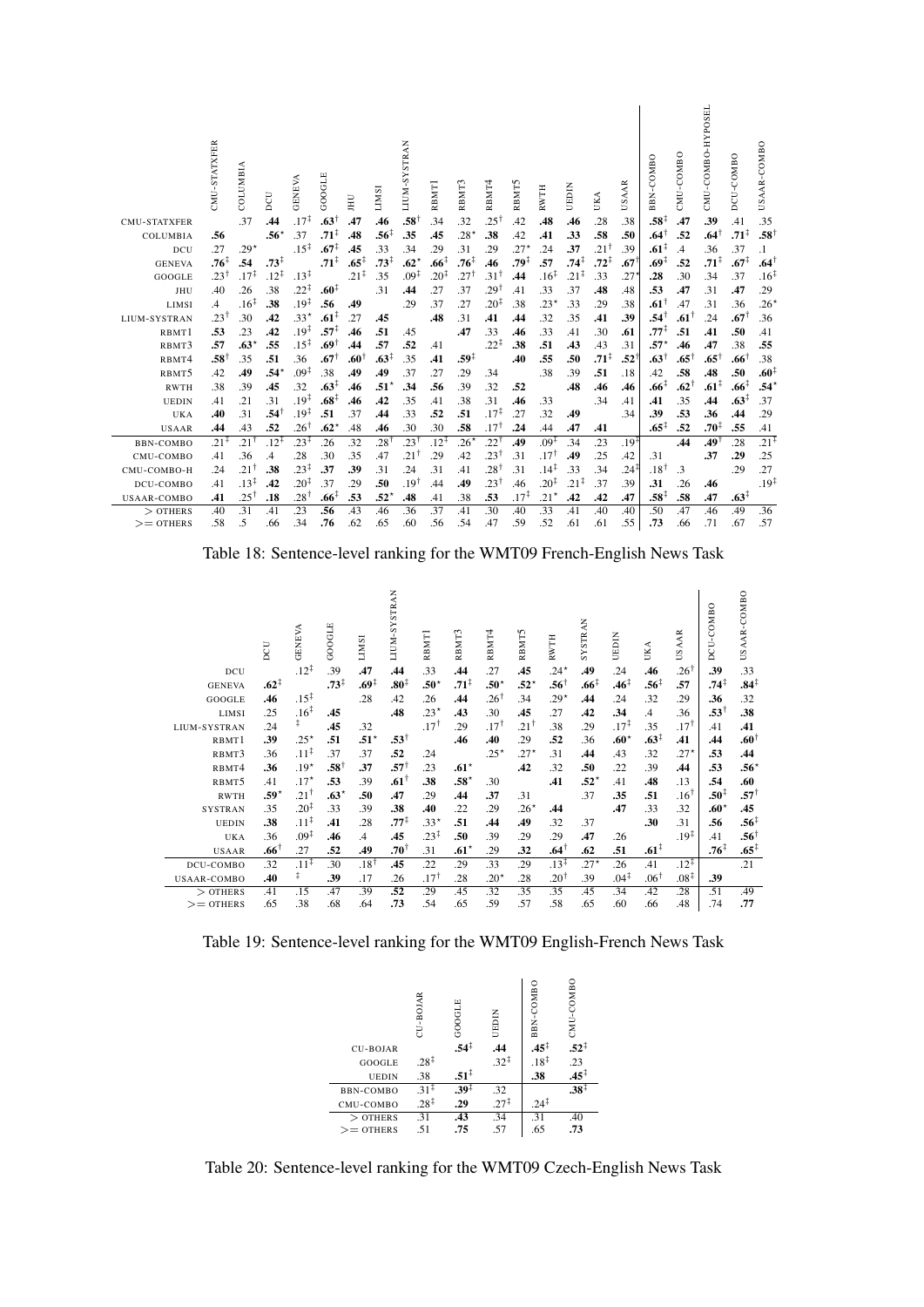

Table 21: Sentence-level ranking for the WMT09 English-Czech News Task



Table 22: Sentence-level ranking for the WMT09 Hungarian-English News Task

|                                   | N<br><b>GOOGLEC</b> | S<br>$\mathrm{GOGLE}_E$ | π<br>GOOGLEF     | 囟<br>Q<br>RBMT2   | 囟<br>$\overline{a}$<br>RBMT3 | RBMT3 <sub>ES</sub>  | RBMT3FR          | $_{ES}$<br>RBMT5 | α<br>Ŀ,<br>MT5<br>RB) | N<br>BBN-COMBOC                      | 囟<br>$\Box$<br>BBN-COMBO | w<br>回<br>BBN-COMBO | œ<br>Ŀ,<br>BBN-COMBO    | C<br>BBN-COMBO <sub>H</sub>         | ×<br>BBN-COMBO <sub>X</sub> | $CMU$ -COMBO-HYPOSEL $D \overline{E}$ | CMU-COMBO-HYPOSELHU                  | N<br>$CMU$ -COMBO $C$ | ₿<br>Ξ<br>CMU-COMBO     | X X<br>CMU-COMBO | DCU-COMBOFR                          | E<br>RWTH-COMBO <sub>D</sub> | $RWTH-COMBO X X$                     | USAAR-COMBO <sub>ES</sub> |
|-----------------------------------|---------------------|-------------------------|------------------|-------------------|------------------------------|----------------------|------------------|------------------|-----------------------|--------------------------------------|--------------------------|---------------------|-------------------------|-------------------------------------|-----------------------------|---------------------------------------|--------------------------------------|-----------------------|-------------------------|------------------|--------------------------------------|------------------------------|--------------------------------------|---------------------------|
| $GOOGLE_{CZ}$                     |                     | $.61*$                  | $.54*$           | .47               | .52                          | .51                  | .47              | $.61*$           | .42                   | .38                                  | .52                      | .55                 | .54                     | $.11^{\ddagger}$                    | .51                         | .48                                   | .34                                  | .49                   | .32                     | .53              | .52                                  | .50                          | .59                                  | .53                       |
| GOOGLEES                          | $.33*$              |                         | .42              | .37               | .38                          | .41                  | .35              | .49              | .45                   | $.11^{\ddagger}$                     | .39                      | .25                 | .36                     | $.18^{\ddagger}$                    | $.26*$                      | 36                                    | $.22^{\ddagger}$                     | .32                   | $.18^{\ddagger}$        | .38              | .4                                   | .4                           | .38                                  | .22                       |
| GOOGLE $FR$                       | $.27*$              | .42                     |                  | $.26^{\dagger}$   | .36                          | .43                  | .47              | .33              | .35                   | $.29*$                               | $.23^{\dagger}$          | .50                 | .23                     | $.14^{\ddagger}$                    | $.29^{\dagger}$             | $.21^{\dagger}$                       | $.11^{\ddagger}$                     | $.17^{\ddagger}$      | $.22^{\ddagger}$        | .39              | .48                                  | .32                          | .36                                  | .27                       |
| RBMT2 <sub>DE</sub>               | .33                 | .49                     | $.61^{\dagger}$  |                   | .41                          | .43                  | 25†              | .52              | .38                   | .33                                  | .41                      | $\overline{A}$      | .55                     | $.20^{\ddagger}$                    | $.66*$                      | $.62*$                                | $.18^{\ddagger}$                     | .55                   | .35                     | .35              | .58                                  | .54                          | $.61*$                               | .571                      |
| RBMT3 <sub>DE</sub>               | .37                 | .60                     | .54              | .41               |                              | .42                  | .38              | .45              | .61                   | .48                                  | .39                      | .40                 | $.63^{\ddagger}$        | .32                                 | .43                         | $.25^{\dagger}$                       | .35                                  | .35                   | $.25^{\dagger}$         | .56              | † 69.                                | .46                          | .49                                  | .46                       |
| $RBMT3_{ES}$                      | .34                 | .52                     | .46              | .51               | .54                          |                      | .43              | .36              | .38                   | $.30*$                               | .54                      | .41                 | .47                     | $.25*$                              | .50                         | .42                                   | $.26*$                               | .43                   | $.27^{\dagger}$         | .52              | .57                                  | .47                          | .46                                  | .26                       |
| RBMT3FR                           | .40                 | .58                     | .37              | $.63^{\dagger}$   | .53                          | .57                  |                  | .54              | .50                   | .36                                  | $.64*$                   | .44                 | .55                     | $.13^{\ddagger}$                    | .60                         | $.64*$                                | $\overline{A}$                       | .53                   | .31                     | .46              | .48                                  | .44                          | .52                                  | .42                       |
| $RBMT5_{ES}$                      | $.29*$              | .41                     | .55              | .31               | .48                          | .36                  | .33              |                  | .39                   | .16 <sup>‡</sup>                     | .44                      | .50                 | $.68^{\dagger}$         | $.23^{\dagger}$<br>ŧ                | .35                         | .48                                   | .38                                  | .37                   | .41                     | $.60^{\dagger}$  | .51                                  | .51                          | .65                                  | .32                       |
| $RBMT5_{FR}$                      | .47                 | .52                     | .45              | .50               | .33                          | .51                  | .34              | .42              |                       | .29                                  | .59                      | .44                 | .49                     |                                     | .49                         | $.61*$                                | $.28*$                               | $.19^{\ddagger}$      | .35                     | $.58^{\dagger}$  | $.60*$                               | .27                          | .59                                  | .57                       |
| $BBN-COMBOCZ$                     | .41                 | $.74^{\ddagger}$        | $.65*$           | .55               | .44                          | $.67*$               | .56              | $.80^{\ddagger}$ | .46                   |                                      | .46                      | .58                 | .70‡                    | $.22^{\dagger}$                     | $.73^+$                     | $.63^{\dagger}$                       | .32                                  | .38                   | .48                     | $.65*$           | $.72^{+}$                            | $.66^{\ddagger}$             | $.70^{1}$                            | .58                       |
| $BBN-COMBO$                       | .39                 | .54                     | $.58^{\dagger}$  | .41               | .49                          | .44                  | $.31*$           | .44              | .28                   | .49                                  |                          | .49                 | .52                     | $.16^{\ddagger}$                    | .52                         | 36                                    | $.22*$                               | .38                   | $.33*$                  | .41              | $.68^{\dagger}$                      | .34                          | .52                                  | .56                       |
| $BBN-COMBOES$                     | .38                 | .40                     | .41              | .43               | .47                          | .55                  | .46              | .25              | .51                   | .31                                  | .43                      |                     | .44                     | $.20^{\dagger}$                     | .50                         | .42                                   | $.30^{\dagger}$                      | .32                   | $.29*$                  | .36              | .62                                  | .47                          | .44                                  | .38                       |
| <b>BBN-COMBO</b> FR               | .38                 | .52                     | .35              | .36               | $.27^{\ddagger}$             | .53                  | .40              | $.26^{\dagger}$  | .33                   | $.24^{\ddagger}$                     | .44                      | .36                 |                         | $.12^{\ddagger}$                    | .47                         | .47                                   | .32                                  | .44                   | $.27^{\dagger}$         | .41              | .42                                  | .33                          | .60 <sup>‡</sup>                     | .35                       |
| BBN-COMBO <sub>HII</sub>          | $.84^{\ddagger}$    | $.75^{\ddagger}$        | $.78^{\ddagger}$ | .60‡              | .57                          | $.70^{\star}$        | $.71^{\ddagger}$ | $.62^{\dagger}$  | $.84^{\ddagger}$      | $.65^{\dagger}$                      | $.72^{\ddagger}$         | $.63^{\dagger}$     | $.85^{\ddagger}$        |                                     | $.78^{\ddagger}$            | $.69^{\dagger}$                       | $.60^{\ddagger}$                     | $.71^{\ddagger}$      | .50                     | $.85^{\ddagger}$ | $.78^{\ddagger}$                     | $.87^{\ddagger}$             | $.86^{\ddagger}$                     | $.75^{\frac{1}{2}}$       |
| $BBN-COMBOXX$                     | $\mathcal{A}$       | .54*                    | $.63^{\dagger}$  | $.34*$            | .50                          | .47                  | .32              | .45              | .39                   | $.20^{+}$                            | .39                      | .45                 | .41                     | $.14^{\ddagger}$                    |                             | $.24^{\ddagger}$                      | $.21^{\ddagger}$                     | $\overline{.}3$       | $.21^{\ddagger}$        | .46              | .40                                  | .47                          | .41                                  | .41                       |
| $CMU$ -CMB-HYP $DE$               | .48                 | .43                     | $.68^{\dagger}$  | $.29*$            | .64                          | .46                  | $.31*$           | .30              | $.30*$                | $.23^{\dagger}$                      | .41                      | .39                 | .32                     | $.19^{\dagger}$<br>$.13^{\ddagger}$ | $.74^{\ddagger}$            |                                       | $.21^{\ddagger}$                     | .32                   | .31                     | .50              | $.74^{\ddagger}$<br>$.71^{\ddagger}$ | .38                          | .56                                  | .53                       |
| $CMU$ -CMB-HYP $_{HII}$           | .63                 | $.75^{\ddagger}$        | $.78^{\ddagger}$ | $.70^{\ddagger}$  | .55                          | $.63*$               | .46              | .58              | $.59*$                | .50                                  | $.61*$                   | $.70^{\dagger}$     | .59                     |                                     | $.68^{\ddagger}$            | $.69^{\ddagger}$                      |                                      | $.65^{\ddagger}$      | .39                     | $.75^{\ddagger}$ |                                      | $.82^{\ddagger}$             | $.80^{\ddagger}$                     | .68                       |
| $CMU$ -COMBO $CZ$                 | .32                 | .59<br>$.76^{\ddagger}$ | $.81^{\ddagger}$ | .36<br>.58        | .50<br>$.68^{\dagger}$       | .46                  | .41<br>.59       | .50              | .60 <sup>‡</sup>      | .28                                  | .54                      | .52                 | .47<br>$.70^{\dagger}$  | $.20^{\ddagger}$                    | .55<br>$.74^{\ddagger}$     | .56                                   | $.26^{\ddagger}$<br>.50              | $.77^{\ddagger}$      | $.13^{\ddagger}$        | .55              | $.69^{\dagger}$<br>$.72^{+}$         | .57                          | .66 <sup>°</sup><br>$.82^{\ddagger}$ | .55<br>$.82^{\ddagger}$   |
| $CMU$ -COMBO $HII$                | .62                 |                         | .69 $\ddagger$   |                   |                              | $.67^{\dagger}$      |                  | .54              | .54                   | .48                                  | $.67*$                   | $.64*$              |                         | .32<br>$.13^{\ddagger}$             |                             | .60                                   | $.16^{\ddagger}$                     |                       |                         | $.66^{\dagger}$  |                                      | .61                          |                                      |                           |
| $CMU$ -COMBO $X X$                | $\cdot$             | .50                     | .33              | .51               | .37                          | .43                  | .44              | 29†              | $.24^{\dagger}$       | $.32*$                               | .56                      | .43                 | .39                     |                                     | .39                         | .39<br>$.20^{\ddagger}$               |                                      | .30                   | $.32^+$                 |                  | .39                                  | $\mathcal{A}$                | .46                                  | $\cdot$                   |
| $DCU$ -COMBO <sub>FR</sub>        | .44                 | .57                     | .29              | .32               | $.25^{\dagger}$              | 29                   | .26              | .35              | $.27*$                | $.19^{\ddagger}$<br>$.25^{\ddagger}$ | $.23^{\dagger}$          | .38                 | .42<br>.54              | $.15^{\ddagger}$<br>$.10^{1}$       | .34                         |                                       | $.12^{\ddagger}$<br>$.07^{\ddagger}$ | 19†.                  | $.17^{\ddagger}$        | .50              |                                      | .55                          | .49                                  | .30 <sup>2</sup>          |
| $RWTH-COMBODE$                    | .41                 | .43                     | .52              | .37               | .39                          | .53                  | .50              | .35              | .53                   |                                      | .40                      | .47                 |                         |                                     | .47                         | .41                                   | $.11^{\ddagger}$                     | .38                   | .30<br>$.15^{\ddagger}$ | .53              | .38                                  |                              | .56                                  | .49                       |
| RWTH-COMBO $X X$                  | .31                 | .38                     | .44<br>.54       | $.26*$<br>$.21^+$ | .41                          | .39<br>$.58^{\star}$ | .31              | $.26*$           | .32<br>.31            | $.18^{\ddagger}$<br>.32              | .29<br>.34               | .44<br>.28          | $.19^{\ddagger}$<br>.55 | $.10^{1}$<br>$.11^{\ddagger}$       | .36<br>.38                  | $.25*$<br>.38                         | $.20^{\dagger}$                      | $.28*$<br>.38         | $.18^{\ddagger}$        | .39<br>.44       | .42<br>$.67*$                        | .28                          |                                      | .44                       |
| USAAR-COMBO $_{ES}$<br>$>$ OTHERS | .37<br>.41          | .37<br>.54              | .54              | .43               | $\cdot$ 4<br>.45             | .49                  | .39<br>.41       | .47<br>.44       | .44                   | .32                                  | .46                      | .46                 | .50                     | .16                                 | .51                         | .45                                   | .26                                  | .40                   | .29                     | .52              | .57                                  | .43<br>.48                   | .44<br>.55                           | .47                       |
| $>=$ OTHERS                       | .52                 | .67                     | .70              | .55               | .55                          | .57                  | .52              | .58              | .58                   | .43                                  | .57                      | .59                 | .62                     | .27                                 | .62                         | .58                                   | .37                                  | .52                   | .36                     | .63              | .68                                  | .59                          | .69                                  | .62                       |
|                                   |                     |                         |                  |                   |                              |                      |                  |                  |                       |                                      |                          |                     |                         |                                     |                             |                                       |                                      |                       |                         |                  |                                      |                              |                                      |                           |

Table 23: Sentence-level ranking for the WMT09 All-English News Task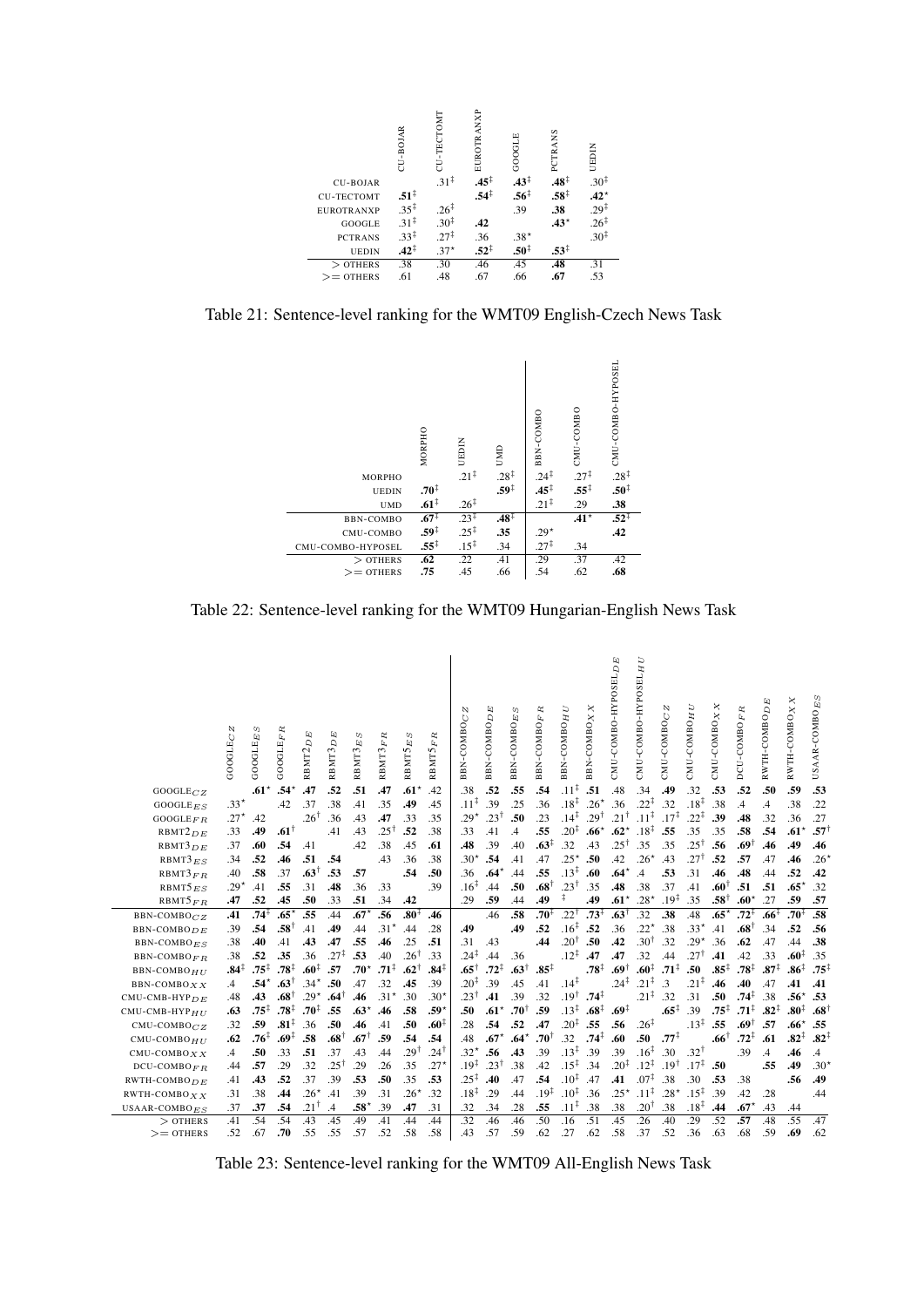

Table 24: Sentence-level ranking for the WMT09 Multisource-English News Task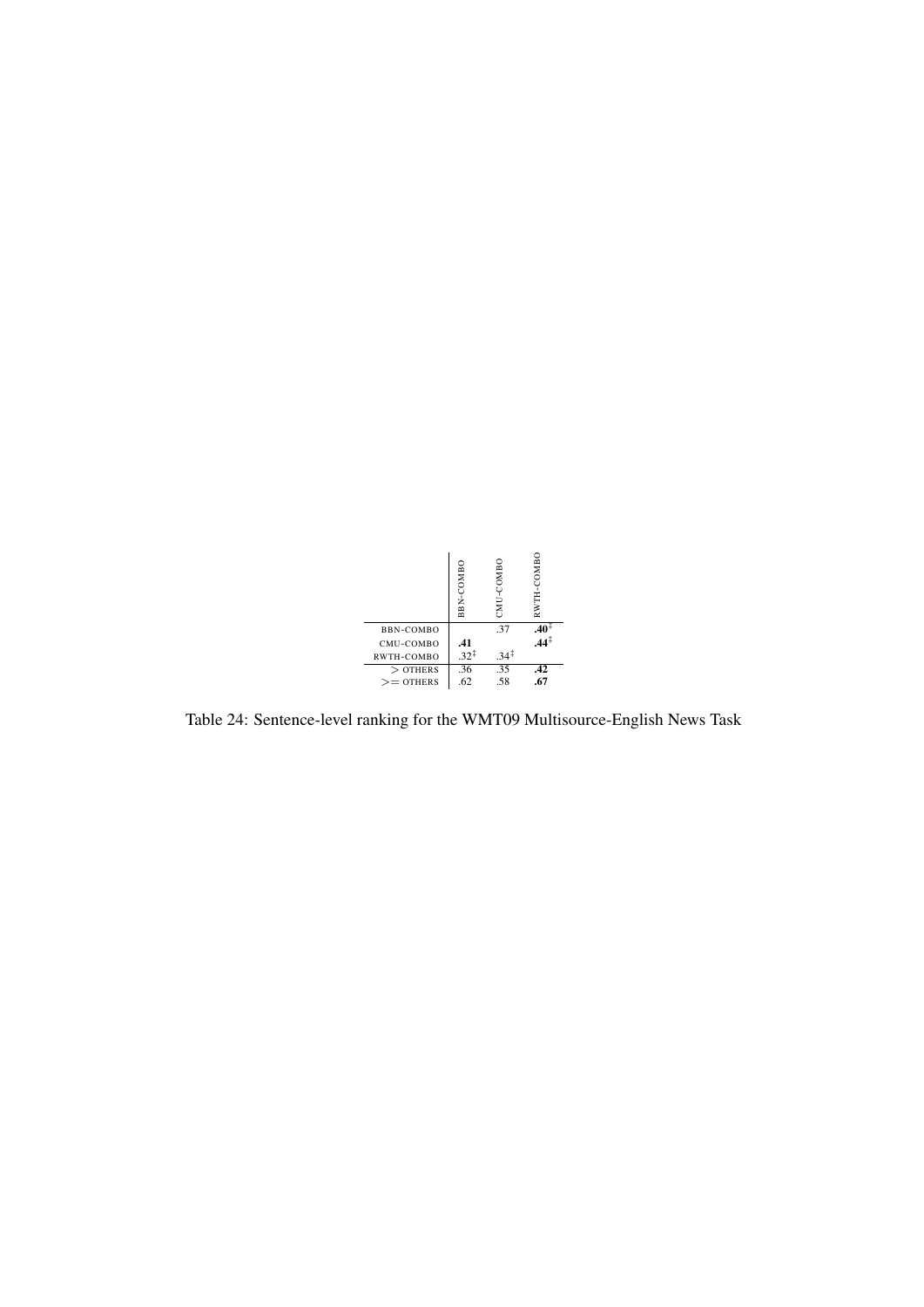|                                 | <b>RANK</b>  | <b>BLEU</b>  | BLEU-CASED   | BLEU-TER                     | <b>BLEUSP</b> | BLEUSP4114   | MAXSIM       | METEOR-0.6                        | METEOR-0.7   | METEOR-RANKING                     | NIST                          | NIST-CASED   | RTE-ABSOLUTE | RTE-PAIRWISE | TER          | TERP                     | ULC          | WCD6P4ER     | WPF          | WPBLEU       |
|---------------------------------|--------------|--------------|--------------|------------------------------|---------------|--------------|--------------|-----------------------------------|--------------|------------------------------------|-------------------------------|--------------|--------------|--------------|--------------|--------------------------|--------------|--------------|--------------|--------------|
|                                 | 0.68         | 0.24         | 0.22         | $-0.17$                      | 0.29          | 0.31         | 0.51         | German-English News<br>0.55       | 0.6          | Task<br>0.41                       | 7.08                          | 6.78         | 0.13         | 0.1          | 0.54         | 0.63                     | 0.31         | 0.45         | 0.36         | 0.31         |
| BBN-COMBO<br>CMU-COMBO          | 0.63         | 0.22         | 0.21         | $-0.19$                      | 0.28          | 0.29         | 0.49         | 0.54                              | 0.58         | 0.4                                | 6.95                          | 6.71         | 0.12         | 0.09         | 0.56         | 0.66                     | 0.29         | 0.47         | 0.35         | 0.29         |
| CMU-COMBO-HYPOSEL               | 0.62         | 0.23         | 0.21         | $-0.19$                      | 0.28          | 0.3          | 0.49         | 0.54                              | 0.57         | 0.4                                | 6.79                          | 6.5          | 0.11         | 0.09         | 0.57         | 0.66                     | 0.29         | 0.47         | 0.35         | 0.3          |
| <b>GENEVA</b>                   | 0.33         | 0.1          | 0.09         | $-0.33$                      | 0.17          | 0.18         | 0.38         | 0.43                              | 0.44         | 0.30                               | 4.88                          | 4.65         | 0.03         | 0.04         | 0.71         | 0.86                     | 0.22         | 0.58         | 0.25         | 0.17         |
| GOOGLE                          | 0.65         | 0.21         | 0.20         | $-0.2$                       | 0.27          | 0.28         | 0.48         | 0.54                              | 0.57         | 0.39                               | 6.85                          | 6.65         | 0.11         | 0.11         | 0.56         | 0.65                     | 0.29         | 0.48         | 0.35         | 0.28         |
| <b>JHU-TROMBLE</b>              | 0.13         | 0.07         | 0.06         | $-0.38$                      | 0.09          | 0.1          | 0.34         | 0.43                              | 0.41         | 0.29                               | 4.90                          | 4.25         | 0.02         | 0.02         | 0.81         | $\mathbf{1}$             | 0.19         | 0.61         | 0.22         | 0.12         |
| LIU                             | 0.50         | 0.19         | 0.18         | $-0.22$                      | 0.25          | 0.27         | 0.46         | 0.51                              | 0.54         | 0.38                               | 6.35                          | 6.02         | 0.06         | 0.05         | 0.61         | 0.72                     | 0.27         | 0.49         | 0.33         | 0.26         |
| RBMT1<br>RBMT <sub>2</sub>      | 0.54<br>0.64 | 0.14<br>0.17 | 0.13<br>0.16 | $-0.29$<br>$-0.26$           | 0.20<br>0.23  | 0.21<br>0.24 | 0.43<br>0.48 | 0.50<br>0.52                      | 0.53<br>0.55 | 0.37<br>0.38                       | 5.30<br>6.06                  | 5.07<br>5.75 | 0.04<br>0.1  | 0.04<br>0.12 | 0.67<br>0.63 | 0.76<br>0.70             | 0.26<br>0.29 | 0.55<br>0.51 | 0.29<br>0.31 | 0.22<br>0.24 |
| RBMT3                           | 0.64         | 0.17         | 0.16         | $-0.25$                      | 0.23          | 0.25         | 0.48         | 0.52                              | 0.55         | 0.38                               | 5.98                          | 5.71         | 0.09         | 0.09         | 0.61         | 0.68                     | 0.29         | 0.51         | 0.32         | 0.25         |
| RBMT4                           | 0.62         | 0.16         | 0.14         | $-0.27$                      | 0.21          | 0.23         | 0.45         | 0.5                               | 0.52         | 0.36                               | 5.65                          | 5.36         | 0.06         | 0.07         | 0.65         | 0.72                     | 0.27         | 0.52         | 0.30         | 0.23         |
| RBMT5                           | 0.66         | 0.16         | 0.15         | $-0.26$                      | 0.22          | 0.24         | 0.47         | 0.51                              | 0.54         | 0.37                               | 5.76                          | 5.52         | 0.07         | 0.06         | 0.63         | 0.70                     | 0.28         | 0.52         | 0.31         | 0.24         |
| <b>RWTH</b>                     | 0.50         | 0.19         | 0.18         | $-0.21$                      | 0.25          | 0.26         | 0.45         | 0.50                              | 0.53         | 0.36                               | 6.44                          | 6.24         | 0.06         | 0.03         | 0.60         | 0.74                     | 0.27         | 0.49         | 0.33         | 0.26         |
| RWTH-COMBO                      | 0.7          | 0.23         | 0.22         | $-0.18$                      | 0.29          | 0.30         | 0.50         | 0.55                              | 0.59         | 0.41                               | 7.06                          | 6.81         | 0.11         | 0.07         | 0.54         | 0.63                     | 0.30         | 0.46         | 0.36         | 0.31         |
| STUTTGART<br>SYSTRAN            | 0.61<br>0.6  | 0.2<br>0.19  | 0.18<br>0.17 | $-0.22$<br>$-0.22$           | 0.26<br>0.24  | 0.27<br>0.26 | 0.48<br>0.47 | 0.52<br>0.52                      | 0.56<br>0.55 | 0.38<br>0.38                       | 6.39<br>6.40                  | 6.11<br>6.08 | 0.1<br>0.08  | 0.06<br>0.07 | 0.60<br>0.60 | 0.69<br>0.71             | 0.29<br>0.28 | 0.49<br>0.5  | 0.33<br>0.33 | 0.27<br>0.26 |
| <b>UEDIN</b>                    | 0.59         | 0.20         | 0.19         | $-0.22$                      | 0.26          | 0.27         | 0.47         | 0.52                              | 0.55         | 0.38                               | 6.47                          | 6.24         | 0.07         | 0.04         | 0.61         | 0.70                     | 0.27         | 0.49         | 0.34         | 0.27         |
| UKA                             | 0.58         | 0.21         | 0.2          | $-0.20$                      | 0.27          | 0.28         | 0.47         | 0.52                              | 0.56         | 0.38                               | 6.66                          | 6.43         | 0.08         | 0.04         | 0.58         | 0.69                     | 0.28         | 0.48         | 0.34         | 0.28         |
| <b>UMD</b>                      | 0.56         | 0.21         | 0.19         | $-0.19$                      | 0.26          | 0.28         | 0.47         | 0.52                              | 0.56         | 0.38                               | 6.74                          | 6.42         | 0.08         | 0.04         | 0.56         | 0.69                     | 0.28         | 0.48         | 0.34         | 0.27         |
| <b>USAAR</b>                    | 0.65         | 0.17         | 0.15         | $-0.26$                      | 0.23          | 0.24         | 0.47         | 0.51                              | 0.54         | 0.38                               | 5.89                          | 5.64         | 0.06         | 0.05         | 0.64         | 0.71                     | 0.28         | 0.52         | 0.31         | 0.24         |
| USAAR-COMBO                     | 0.62         | 0.17         | 0.16         | $-0.25$                      | 0.23          | 0.24         | 0.47         | 0.51<br>Spanish-English News Task | 0.55         | 0.38                               | 5.99                          | 6.85         | 0.07         | 0.06         | 0.64         | 0.70                     | 0.28         | 0.51         | 0.32         | 0.25         |
| <b>BBN-COMBO</b>                | 0.64         | 0.29         | 0.27         | $-0.13$                      | 0.34          | 0.35         | 0.53         | 0.57                              | 0.62         | 0.43                               | 7.64                          | 7.35         | 0.16         | 0.13         | 0.51         | 0.61                     | 0.33         | 0.42         | 0.4          | 0.35         |
| CMU-COMBO                       | 0.7          | 0.28         | 0.27         | $-0.13$                      | 0.33          | 0.35         | 0.53         | 0.58                              | 0.62         | 0.43                               | 7.65                          | 7.46         | 0.21         | 0.2          | 0.51         | 0.60                     | 0.34         | 0.42         | 0.40         | 0.36         |
| GOOGLE                          | 0.70         | 0.29         | 0.28         | $-0.13$                      | 0.34          | 0.35         | 0.53         | 0.58                              | 0.62         | 0.43                               | 7.68                          | 7.50         | 0.23         | 0.22         | 0.5          | 0.59                     | 0.34         | 0.42         | 0.41         | 0.36         |
| NICT                            | 0.37         | 0.22         | 0.22         | $-0.19$                      | 0.27          | 0.29         | 0.48         | 0.54                              | 0.57         | 0.39                               | 6.91                          | 6.74         | 0.1          | 0.1          | $_{0.60}$    | 0.71                     | 0.3          | 0.46         | 0.36         | 0.3          |
| RBMT1                           | 0.55         | 0.19         | 0.18         | $-0.24$                      | 0.25          | 0.26         | 0.49         | 0.54                              | 0.57         | 0.40                               | 6.07                          | 5.93         | 0.11         | 0.12         | 0.62         | 0.69                     | 0.3          | 0.49         | 0.34         | 0.28         |
| RBMT3<br>RBMT4                  | 0.55<br>0.53 | 0.20<br>0.2  | 0.2<br>0.19  | $-0.22$<br>$-0.22$           | 0.26<br>0.25  | 0.27<br>0.27 | 0.50<br>0.48 | 0.54<br>0.53                      | 0.58<br>0.57 | 0.41<br>0.4                        | 6.24<br>6.20                  | 6.08<br>6.03 | 0.13<br>0.10 | 0.14<br>0.11 | 0.60<br>0.60 | 0.65<br>0.67             | 0.31<br>0.3  | 0.48<br>0.48 | 0.36<br>0.35 | 0.29<br>0.28 |
| RBMT5                           | 0.55         | 0.20         | 0.2          | $-0.22$                      | 0.26          | 0.27         | 0.5          | 0.54                              | 0.58         | 0.40                               | 6.26                          | 6.10         | 0.12         | 0.11         | 0.6          | 0.65                     | 0.31         | 0.48         | 0.36         | 0.29         |
| <b>RWTH</b>                     | 0.51         | 0.24         | 0.23         | $-0.16$                      | 0.3           | 0.31         | 0.49         | 0.54                              | 0.58         | 0.4                                | 7.12                          | 6.95         | 0.11         | 0.08         | 0.56         | 0.68                     | 0.31         | 0.45         | 0.37         | 0.32         |
| TALP-UPC                        | 0.59         | 0.26         | 0.25         | $-0.15$                      | 0.31          | 0.33         | 0.51         | 0.56                              | 0.6          | 0.41                               | 7.28                          | 7.02         | 0.13         | 0.11         | 0.54         | 0.64                     | 0.32         | 0.44         | 0.38         | 0.33         |
| <b>UEDIN</b>                    | 0.56         | 0.26         | 0.25         | $-0.15$                      | 0.32          | 0.33         | 0.51         | 0.56                              | 0.60         | 0.42                               | 7.25                          | 7.04         | 0.16         | 0.1          | 0.55         | 0.64                     | 0.32         | 0.43         | 0.39         | 0.34         |
| USAAR<br>USAAR-COMBO            | 0.51<br>0.69 | 0.2<br>0.29  | 0.19<br>0.27 | $-0.22$<br>$-0.13$           | 0.25<br>0.34  | 0.27<br>0.35 | 0.48<br>0.53 | 0.54<br>0.58                      | 0.57<br>0.62 | 0.4<br>0.43                        | 6.31<br>7.58                  | 6.14<br>7.25 | 0.11<br>0.20 | 0.09<br>0.13 | 0.62<br>0.51 | 0.67<br>0.6              | 0.3<br>0.34  | 0.48<br>0.42 | 0.34<br>0.4  | 0.28<br>0.35 |
|                                 |              |              |              |                              |               |              |              | French-English News Task          |              |                                    |                               |              |              |              |              |                          |              |              |              |              |
| BBN-COMBO                       | 0.73         | 0.31         | 0.3          | $-0.11$                      | 0.36          | 0.38         | 0.54         | 0.59                              | 0.64         | 0.45                               | 7.88                          | 7.58         | 0.14         | 0.12         | 0.2          | 0.20                     | 0.36         | 0.40         | 0.41         | 0.37         |
| CMU-COMBO                       | 0.66         | 0.3          | 0.29         | $-0.12$                      | 0.35          | 0.36         | 0.53         | 0.58                              | 0.63         | 0.44                               | 7.72                          | 7.57         | 0.15         | 0.12         | 0.24         | 0.26                     | 0.35         | 0.41         | 0.41         | 0.37         |
| CMU-COMBO-HYPOSEL               | 0.71         | 0.28         | 0.26         | $-0.14$                      | 0.33          | 0.35         | 0.53         | 0.57                              | 0.61         | 0.43                               | 7.40                          | 7.15         | 0.1          | 0.08         | 0.31         | 0.33                     | 0.34         | 0.42         | 0.4          | 0.35         |
| <b>CMU-STATXFER</b><br>COLUMBIA | 0.58<br>0.50 | 0.24<br>0.23 | 0.23<br>0.22 | $-0.18$<br>$-0.18$           | 0.29<br>0.29  | 0.31<br>0.30 | 0.49<br>0.49 | 0.54<br>0.54                      | 0.58<br>0.58 | 0.40<br>0.40                       | 6.89<br>6.85                  | 6.75<br>6.68 | 0.08<br>0.07 | 0.07<br>0.07 | 0.38<br>0.36 | 0.42<br>0.39             | 0.31<br>0.31 | 0.46<br>0.46 | 0.37<br>0.36 | 0.32<br>0.31 |
| DCU                             | 0.66         | 0.27         | 0.25         | $-0.15$                      | 0.32          | 0.34         | 0.52         | 0.56                              | 0.61         | 0.42                               | 7.29                          | 6.94         | 0.09         | 0.07         | 0.32         | 0.34                     | 0.33         | 0.43         | 0.38         | 0.34         |
| DCU-COMBO                       | 0.67         | 0.31         | 0.31         | $-0.11$                      | 0.36          | 0.37         | 0.54         | 0.59                              | 0.64         | 0.44                               | 7.84                          | 7.69         | 0.14         | 0.12         | 0.21         | 0.22                     | 0.35         | 0.41         | 0.42         | 0.38         |
| <b>GENEVA</b>                   | 0.34         | 0.14         | 0.14         | $-0.29$                      | 0.21          | 0.22         | 0.43         | 0.49                              | 0.52         | 0.36                               | 5.32                          | 5.15         | 0.05         | 0.05         | 0.54         | 0.52                     | 0.26         | 0.53         | 0.29         | 0.22         |
| GOOGLE                          | 0.76         | 0.31         | 0.30         | $-0.10$                      | 0.36          | 0.37         | 0.54         | 0.58                              | 0.63         | 0.44                               | 8                             | 7.84         | 0.17         | 0.13         | 0.17         | 0.2                      | 0.36         | 0.41         | 0.42         | 0.38         |
| JHU                             | 0.62         | 0.27         | 0.23         | $-0.15$                      | 0.32          | 0.33         | 0.51         | 0.56                              | 0.6          | 0.41                               | 7.23                          | 6.68         | 0.08         | 0.05         | 0.33         | 0.36                     | 0.32         | 0.43         | 0.37         | 0.32         |
| LIMSI                           | 0.65<br>0.60 | 0.26<br>0.27 | 0.25<br>0.26 | $-0.16$<br>$-0.15$           | 0.30<br>0.32  | 0.32<br>0.33 | 0.51<br>0.51 | 0.56<br>0.56                      | 0.60<br>0.60 | 0.42<br>0.42                       | 7.02<br>7.26                  | 6.87<br>7.10 | 0.09<br>0.10 | 0.07<br>0.06 | 0.35<br>0.33 | 0.36<br>0.36             | 0.33<br>0.33 | 0.44<br>0.43 | 0.38<br>0.39 | 0.33<br>0.35 |
| LIUM-SYSTRAN<br>RBMT1           | 0.56         | 0.18         | 0.18         | $-0.25$                      | 0.24          | 0.25         | 0.48         | 0.53                              | 0.57         | 0.4                                | 5.89                          | 5.73         | 0.07         | 0.06         | 0.51         | 0.45                     | 0.3          | 0.50         | 0.34         | 0.26         |
| RBMT3                           | 0.54         | 0.2          | 0.19         | $-0.22$                      | 0.25          | 0.27         | 0.48         | 0.53                              | 0.56         | 0.39                               | 6.12                          | 5.96         | 0.07         | 0.06         | 0.45         | 0.45                     | 0.30         | 0.49         | 0.35         | 0.28         |
| RBMT4                           | 0.47         | 0.19         | 0.18         | $-0.24$                      | 0.24          | 0.26         | 0.48         | 0.52                              | 0.56         | 0.39                               | 5.97                          | 5.83         | 0.07         | 0.06         | 0.46         | 0.45                     | 0.3          | 0.49         | 0.34         | 0.27         |
| RBMT5                           | 0.59         | 0.19         | 0.19         | $-0.24$                      | 0.25          | 0.26         | 0.49         | 0.54                              | 0.57         | 0.40                               | 6.03                          | 5.9          | 0.09         | 0.07         | 0.46         | 0.43                     | 0.31         | 0.49         | 0.35         | 0.28         |
| <b>RWTH</b>                     | 0.52         | 0.25         | 0.24         | $-0.16$                      | 0.30          | 0.32         | 0.5          | 0.55                              | 0.59         | 0.40                               | 7.09                          | 6.94         | 0.07         | 0.03         | 0.35         | 0.39                     | 0.32         | 0.44         | 0.38         | 0.32         |
| <b>UEDIN</b>                    | 0.61         | 0.25         | 0.24         | $-0.16$                      | 0.31          | 0.32         | 0.50         | 0.55                              | 0.59         | 0.41                               | 7.04                          | 6.85         | 0.08         | 0.04         | 0.35         | 0.38                     | 0.32         | 0.44<br>0.44 | 0.38         | 0.33         |
| UKA<br>USAAR                    | 0.61<br>0.55 | 0.26<br>0.19 | 0.25<br>0.18 | $-0.15$<br>$-0.24$           | 0.31<br>0.24  | 0.33<br>0.26 | 0.51<br>0.48 | 0.55<br>0.54                      | 0.6<br>0.57  | 0.41<br>0.4                        | 7.17<br>6.08                  | 7.00<br>5.92 | 0.08<br>0.07 | 0.04<br>0.06 | 0.34<br>0.46 | 0.37<br>0.44             | 0.32<br>0.3  | 0.49         | 0.38<br>0.34 | 0.34<br>0.26 |
| <b>USAAR-COMBO</b>              | 0.57         | 0.26         | 0.25         | $-0.16$                      |               |              |              | 0.31 0.33 0.51 0.55 0.59 0.41     |              |                                    | 7.13                          | 6.85         | 0.08         | 0.02         | 0.33         | 0.35                     | 0.32         | 0.44         | 0.38         | 0.33         |
|                                 |              |              |              |                              |               |              |              | Czech-English News Task           |              |                                    |                               |              |              |              |              |                          |              |              |              |              |
| BBN-COMBO                       | 0.65         | 0.22         | 0.20         | $-0.19$                      | 0.27          | 0.29         | 0.47         | 0.52                              | 0.56         | 0.39                               | 6.74                          | 6.45         | 0.24         | 0.3          | 0.52         | 0.60                     | 0.29         | 0.47         | 0.34         | 0.29         |
| CMU-COMBO                       | 0.73<br>0.51 | 0.22<br>0.16 | 0.20<br>0.15 | $-0.2$<br>$-0.26$            | 0.27<br>0.22  | 0.29<br>0.24 | 0.47<br>0.43 | 0.53<br>0.5                       | 0.57<br>0.52 | 0.39<br>0.36                       | 6.72<br>5.84                  | 6.46<br>5.54 | 0.34<br>0.26 | 0.34<br>0.28 | 0.53<br>0.61 | 0.60<br>0.69             | 0.29<br>0.26 | 0.47<br>0.52 | 0.35<br>0.31 | 0.29<br>0.24 |
| <b>CU-BOJAR</b><br>GOOGLE       | 0.75         | 0.21         | 0.20         | $-0.19$                      | 0.26          | 0.28         |              | $0.46$ 0.52                       | 0.55         | 0.38                               | 6.82                          | 6.61         | 0.32         | 0.33         | 0.53         | 0.62                     | 0.29         | 0.47         | 0.35         | 0.28         |
| <b>UEDIN</b>                    | 0.57         | 0.2          | 0.19         | $-0.23$                      | 0.25          |              |              | $0.27$ 0.45 0.50                  | 0.54 0.37    |                                    | 6.2                           | 6            | 0.22         | 0.25         | 0.56         | 0.63                     | 0.27         | 0.49         | 0.33         | 0.27         |
|                                 |              |              |              |                              |               |              |              | Hungarian-English News Task       |              |                                    |                               |              |              |              |              |                          |              |              |              |              |
| BBN-COMBO                       | 0.54         | 0.14         | 0.13         | $-0.29$                      | 0.19          | 0.21         | 0.38         | 0.45                              | 0.46         | 0.32                               | 5.46                          | 5.2          | 0.16         | 0.18         | 0.71         | 0.83                     | 0.23         | 0.55         | 0.27         | 0.2          |
| CMU-COMBO<br>CMU-COMBO-HYPOSEL  | 0.62<br>0.68 | 0.14<br>0.14 | 0.13<br>0.12 | $-0.29$<br>$-0.29$           | 0.19<br>0.19  | 0.21<br>0.21 | 0.39<br>0.39 | 0.46<br>0.45                      | 0.47<br>0.46 | 0.32                               | 5.52<br>$0.32$ 5.51 5.16 0.25 | 5.24         | 0.28         | 0.22<br>0.25 | 0.71<br>0.71 | 0.82<br>0.82             | 0.23<br>0.23 | 0.55<br>0.55 | 0.28<br>0.27 | 0.2<br>0.2   |
| MORPHO                          | 0.75         | 0.1          | 0.09         | $-0.36$                      | 0.15          | 0.17         | 0.39         | 0.45                              | 0.46         | 0.32                               | 4.75                          | 4.55         | 0.34         | 0.49         | 0.79         | 0.83                     | 0.23         | 0.6          | 0.26         | 0.17         |
| <b>UEDIN</b>                    | 0.45         | 0.12         | 0.11         | $-0.32$                      | 0.18          | 0.19         | 0.37         | 0.42                              | 0.43         | 0.30                               | 4.95                          | 4.74         | 0.12         | 0.12         | 0.75         | 0.87                     | 0.21         | 0.58         | 0.27         | 0.19         |
| <b>UMD</b>                      |              |              |              | $0.66$ $0.13$ $0.12$ $-0.28$ | $0.18$ 0.2    |              |              | $0.36$ 0.44                       |              | 0.45 0.30 5.41 5.12 0.21 0.13 0.68 |                               |              |              |              |              | 0.85 0.22 0.55 0.27 0.18 |              |              |              |              |

Table 25: Automatic evaluation metric scores for translations into English